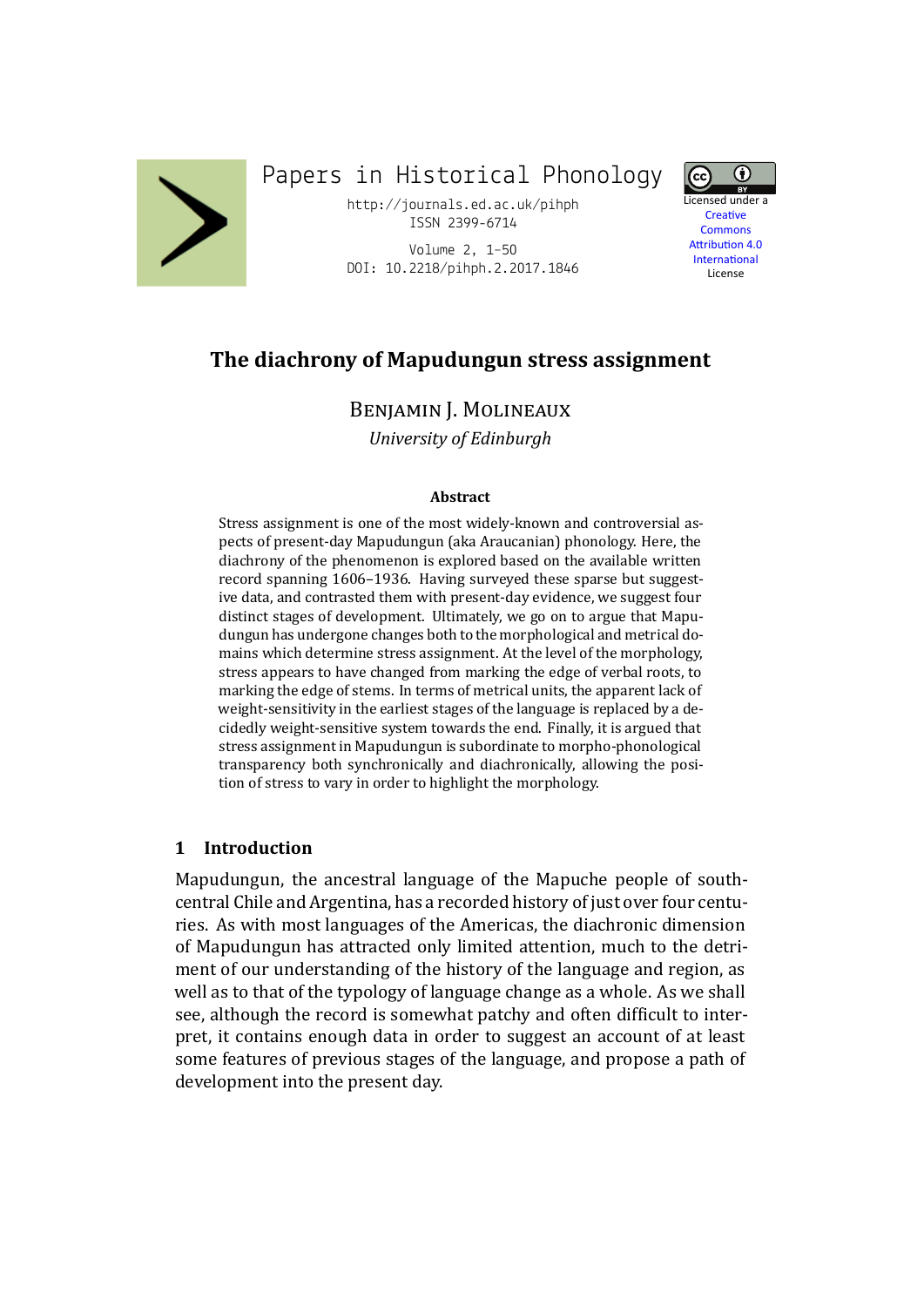In this paper we focus on stress, for which Mapudungun is well known in the typological literature, albeit under the exonym 'Araucanian'.<sup>1</sup> Based on a single article — Echeverría & Contreras (1965) — virtually all major typological accounts of stress-assignment systems include the language as a potential case for the existence of quantity-insensitive iamb[s \(](#page-1-0)cf. Hyman 1977: 41-2, K[ager 1993: 409,](#page-46-0) 2007: 205-6, Hung 1993: 177-80, 1994, Kenstowicz 1994: 556, Hayes 1995: 266, Gordon 2002: 522, 2011: 143Hyde 2002, 2011: 1055-65, McGarrity 2003: 59-61, Tesar 2004: [220-](#page-47-0) 21, [Herma](#page-47-0)ns 201[1: 982-984,](#page-47-1) Goede[mans,](#page-47-2) Heinz [& van der Hu](#page-46-1)lst 2014, Martí[nez-Paricio & Kag](#page-47-4)er 20[15\). Crucia](#page-46-2)lly, th[is initial desc](#page-46-3)riptio[n has](#page-46-4) bee[n shown to](#page-47-5) [be em](#page-47-6)pirically s[uspect \(de Lacy 2](#page-47-7)014); t[o be at odds](#page-49-0) with mo[st other descrip](#page-46-5)tions of of [present-day Mapudungun \(cf.](#page-46-6) Echeverría 1964, Salas 1976, 1992, Catrileo 1995, Zúñiga 2006b, Smeets 2008, Sad[owsky, Painequeo, Salamanca &](#page-47-8) Avelino 2013, Molineaux 2014); and to fail to address the interaction of stress [and morpholog](#page-45-0)y (cf. Au[gusta 1903,](#page-45-1) [Echev](#page-45-1)[errı́a 1964,](#page-48-0) [Moline](#page-48-1)[aux 2014,](#page-45-2) 2016a).

[The data we survey are substantially differe](#page-48-2)[n](#page-49-1)[t from those ava](#page-47-9)[ilabl](#page-49-2)[e for](#page-48-2) Indo-European languages, where historical depth and close genetic affil[iation allow for a](#page-45-1) [broader view of](#page-47-9) [the phe](#page-47-10)nomena in context. Our knowledge of Mapudungun, in contrast, begins only in 1606, and for lack of conclusive evidence, the language is deemed an isolate.² Furthermore, as no written record exists of the language prior to European arrival, and writing has only recently become more widespread amongst some native speakers, the older Mapudungun records are all provi[de](#page-1-1)d by non-native speakers (predominantly missionaries). Finally, as no truly consistent marking of stress is given in the available sources (it seems clear that it was never phonemic), and no major synchronic or diachronic stressrelated alternations have been put forth, we must rely mostly on explicit descriptions of stress given in grammars.

<sup>&</sup>lt;sup>1</sup> 'Araucanian' — Spanish *Araucano* — is a term imposed by the *conquistadores* for both the people and their language. It probably originates from the demonyn for *Arauco* a place name based on Mapudungun [raɰ ko] 'muddy water'. Today, the endonyms *Mapuche* ([mapu-t͡ʃe] 'land-people'), for the people, and *Mapudungun* ([mapu-θuŋun] 'land-speech'), for the language, are preferred.

<span id="page-1-1"></span><span id="page-1-0"></span><sup>&</sup>lt;sup>2</sup> Proposed genetic affiliations range from near-neighbours to the north  $-$  such as Quechua, Aymara (Englert de Dillingen 1936) and Pano-Tacanan (Loos 1973, Key 1978, 1981) — and to the south — Kawésqar, Yaghan and Chon (Tierra del Fuego, now extinct, see Greenberg 1978, Key 1981) — as well as membership in more distant families such as Arawakan (Payne 1984, Croese 1989, 1991, Díaz-Fernández 2011), Mayan (Stark 1970, but see [Hamp 1971,](#page-46-7) Campbell 1997: 207), or Aztec [and Uto-Az](#page-47-11)[tecan \(Key](#page-47-12) [1981\)](#page-47-13).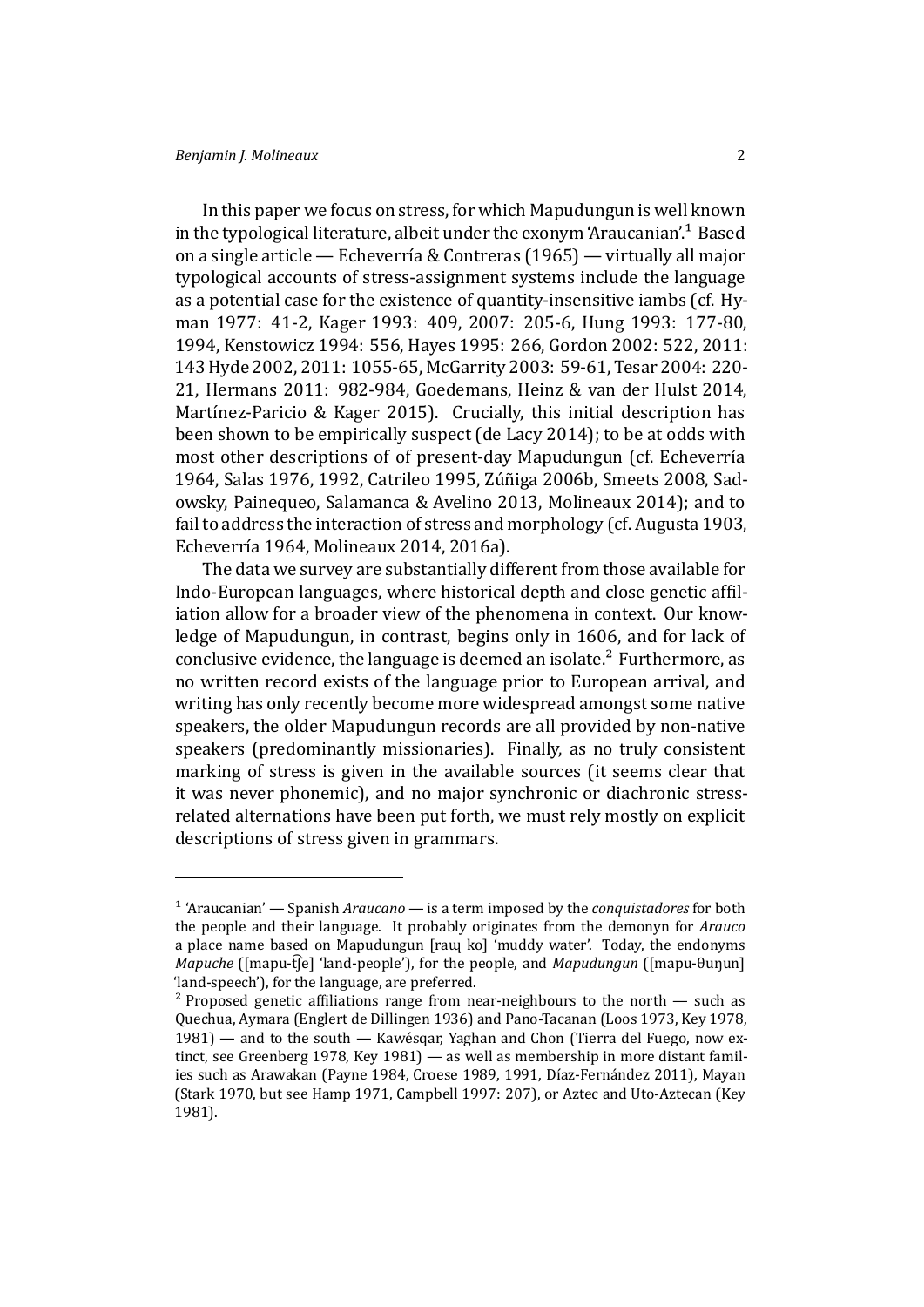Of course, these types of data are less than ideal. Although some of the early grammars show careful exemplification and details as to contextual variation in the position of stress, others give little or no examples whatsoever. While some give explicit stress rules for specific items and categories, others are extremely broad, omitting forms that are known to display idiosyncratic behaviour in the Present-Day Mapudungun (PDM) data, as well as in other grammars. As a result of the non-trivial limitations in the historical data, my analysis is speculative in nature.

#### **2 Present-Day Mapudungun and the stress literature**

Although there are important differences in the primary data on placement of stress in PDM, accounts agree on the non-contrastive nature of the phenomenon, as well as a certain perceptual 'weakness' to stress cuing, and a tendency for it to shift position in particular domains. Crucially, there are no clear phonological patterns conditioned by stress. Potential candidates, such as vowel neutralisation or deletion in unstressed syllables, have been shown either to have no empirical basis (cf. Sadowsky, Painequeo, Salamanca & Avelino 2013: for unstressed vowel inventories) or to have alternative, more parsimonious analyses (cf. Molineaux 2014: 35–38 and below for epenthesis vs. vowel deletion).

While the Mapudungun-specific literature on stress presents s[ome](#page-48-2) minor discrepancies, the predominant view tends to consider [stress](#page-47-9) [as trochai](#page-47-9)c (cf. Suárez 1959, Salas 2006, Zúñiga 2006b, Sadowsky, Painequeo, Salamanca & Avelino 2013, Molineaux 2014). Based on Echeverría & Contreras (1965), on the other hand, typological studies take Mapudungu[n to be iambic](#page-49-3) ([cf.Hyman 19](#page-49-4)77, [Kager 1993,](#page-49-1) H[ayes 1995,](#page-48-2) Gordon 2002, Tesar 2004, Martı́nez-Paric[io & Kager 2015\)](#page-47-9). As a matter of fact, Mapudungun-specific an[d typolog](#page-48-2)ical approaches tend to differ in all basic parameters for stress ass[ignment \(cf. T](#page-47-0)[able](#page-47-1) 1).

|                                                             | <b>FOOT</b> |                               | WEIGHT DIRECTION ITERATION |            |
|-------------------------------------------------------------|-------------|-------------------------------|----------------------------|------------|
| MAPU.-SPECIFIC Trochaic Sensitive Right-Left<br>TYPOLOGICAL |             | Iambic Insensitive Left-Right |                            | No.<br>Yes |

<span id="page-2-0"></span>**Table 1:** Two competing accounts of stress placement in Mapudungun

As bizarre as this misalignment may seem, it is my claim that the main differences in these analyses can be explained by taking into account the brevity of most simplex words, and the morphological boundaries of the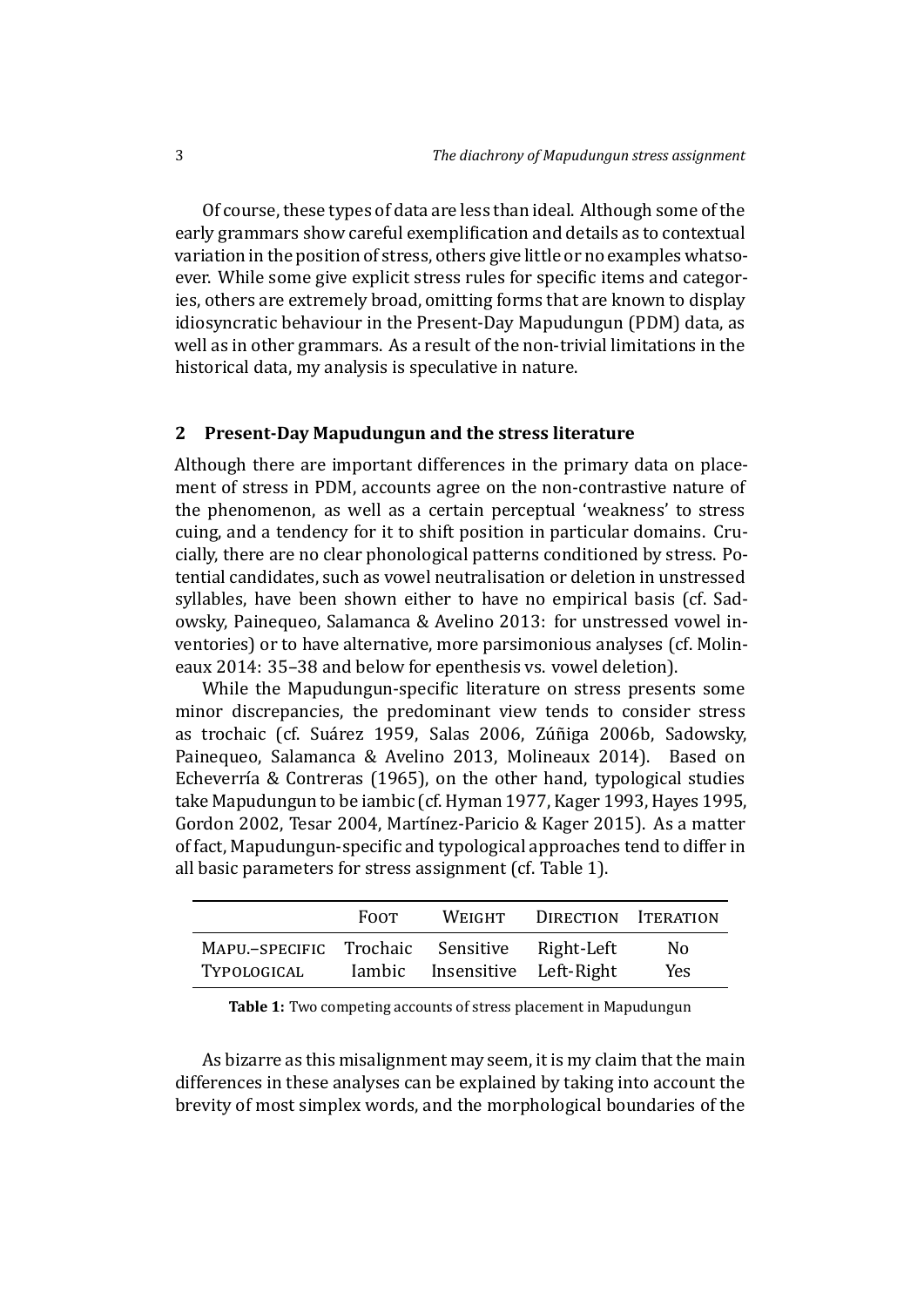more complex ones. The baseline for doing so may be established by examining nouns, which rarely present any complex morphology whatsoever, and so need not correspond to more than a single layer for stress assignment.

### **2.1 Morphologically simplex nouns in PDM**

A representative sample of, di- and trisyllables and their relevant stress patterns (from Molineaux 2014) are presented in (1) and (2).

<span id="page-3-0"></span>(1) Stress-placement in PDM monomorphemic nouns

| a. [pu.'kem] 'winter'                          |                                   | b. [ <u>l</u> af.'ken] 'sea'     |  |
|------------------------------------------------|-----------------------------------|----------------------------------|--|
| c. $[a.\hat{t}[a.\dot{w}a\hat{\Lambda}]$ 'hen' |                                   | d. [a.t͡ʃuʎ.ˈpen] 'floating ash' |  |
|                                                | e. [ma.'wi.θa] 'woodland'         | f. [pun.'pu.ja] 'armpit'         |  |
|                                                | g. [pi.'fi.d.ka] 'two-tone flute' |                                  |  |

Leaving aside the data for disyllables ending in a vowel (2), this first approximation points strongly to a weight-sensitive system, or more specifically to a right-aligned moraic trochee as the basic foot structure of Mapudungun nouns.<sup>3</sup> Final closed syllables are uniformly s[tre](#page-3-0)ssed (1a– d), as final heavy feet (cf. [a.t͡ʃuʎ.('pen)]). Where there is no final closed syllable, the penult (1e–g) bears stress, either with a branching foot made up of two light sylla[bl](#page-3-1)es [puɲ.(ˈpu.ja)], or as a heavy syllable followe[d b](#page-3-0)y an unfooted light one (cf. [pi.( $\exists$ fi $\land$ ).ka]). For simplex nouns, then, this analysis is more pa[rs](#page-3-0)imonious than the left-aligned quantity insensitive iambic analysis, which predicts all second syllables are stressed. Indeed, trisyllables ending in a closed syllable (1c–d) present a challenge to this analysis, even if they are a relatively infrequent type of monomorpheme.

- (2) Stress-placement in PDM simplex [vo](#page-3-0)wel-final disyllabic nouns
	- a. [ˈma.pu] *∼* [ma.ˈpu] 'land'
	- b. [ˈpiw.ke] *∼* [piw.ˈke] 'heart'

The vowel-final disyllables exemplified in (2) alternate the position of stress, such that it fits the quantity insensitive iambic analysis when final,

<span id="page-3-1"></span> $3$  Following Hayes (1995): Moraic Trochee: (L L) or ([H\) a](#page-3-0)nd sometimes (L), where 'L'= a light syllable, 'H' = a heavy syllable, and underlining represents the position of stress. Quantity-insensitive iambs: (σ σ), where σ=any syllable. This second foot type, however is explicitly banned in the Hayesian model (Hayes interprets Mapudungun as a defective quantity se[nsitive iambic s](#page-46-2)ystem, where weight-by-position plays no role — 1995: 266– 268).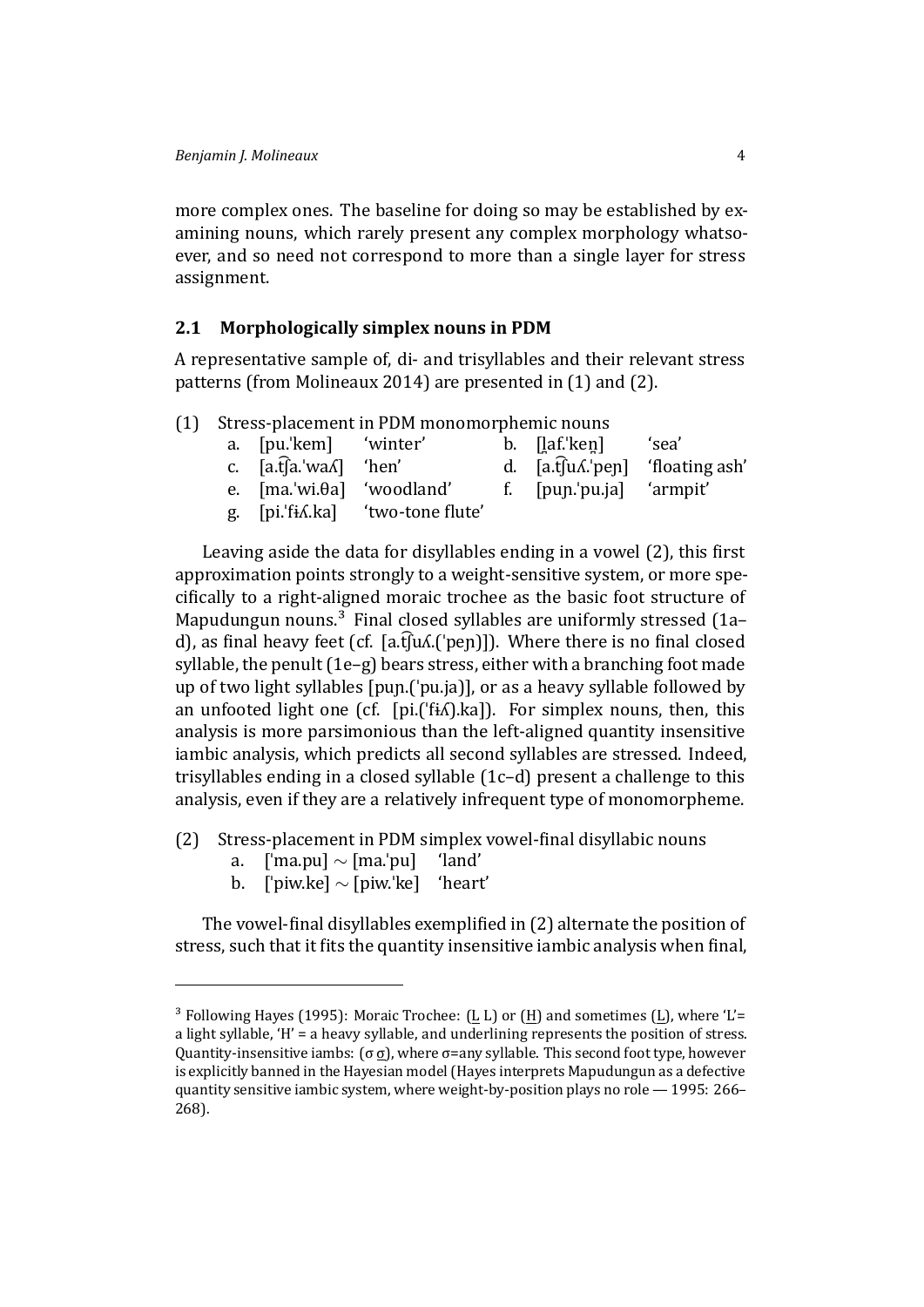and the quantity sensitive trochaic one when initial. This pattern is identified by virtually all present-day accounts, with the general consensus that stress falls on the penult more frequently than on the final. It is also reported that penultimate stress is judged by speakers as "more correct" than the alternative, and may thus be register-bound. Furthermore, the placement of stress seems not to be governed by the word's position in the phrase or utterance, but fluctuates relatively free of conditions (Molineaux 2014, 2017). Finally, this fluctuation in nouns is not attested for adjectives, adverbs or pronouns, which have final stress irrespective of the final syllable's weight (cf. [miʃ.'ki] 'sweet', [wu.'le] 'tomorrow', [in.'t͡ʃe] ['I/me'\).](#page-47-9)

### **2.2** Multi-suffix verbs in PDM

<span id="page-4-1"></span>While speakers have no intuitions for the existence of more than one stress in monomorphemes, complex words are often deemed to have two stresses. However, subjects tend to be uninformative as to the hierarchical organisation of the stresses (Molineaux 2014, 2016a). In a number of accounts (Salas 2006: 74, Zúñiga 2006b: 64, Smeets 2008: 49), two windows for stress assignment are proposed for "longer words", one at the right edge, and one at the left. [As we see in the](#page-47-9) [exampl](#page-47-10)es in (3), at the right, the pat[tern is basic](#page-49-4)ally, final if closed, othe[rwise penult.](#page-49-2) At the left, a window of two syllables is suggested, though there is little agreement as to the pattern it follows.

- (3) Stress-placement in PDM verbs (from Molineaux 2014,  $R = root$ ; ω=word)<sup>4</sup>
	-
	-
	- a. [[θew.ˈma.]*R*-ka.-ˈki-j]*<sup>ω</sup>* b. [[ɨ.ˈʈ͡ʂɨf.]*R*-tu.-pu.-ke.ˈla-j.-m-i]*<sup>ω</sup>* make-CONT-HAB-IND.3S throw-REST-TRLOC-HAB-NEG-IND-2-S 's/he is usually making' 'You don't [usually throw x ba](#page-47-9)ck here'
	- c. [[ˈlef[.\]](#page-4-0)*R*-pu.-ˈle-j]*<sup>ω</sup>* d. [[ʈ͡ʂi.ˈpa.]*R*-ke.-ˈla-j.-m-i]*<sup>ω</sup>* run-TRLOC-PROG-IND.3 exit-HABIT-NEG-IND-2-S 's/he is running here' 'You don't usually go out'

<span id="page-4-0"></span>⁴ The following glossing conventions are used in this paper, mostly after Zúñiga (2006b) and Smeets (2008): APPL: applicative,  $B1$ : broken implicature (see Soto & Hasler 2010), CAUSE: causative, CIS: cislocative, CONT: continuative, D: dual, DES: desiderative, DET: determiner, EP: epenthetic, FP: focal person, FUT: future, HAB: habitual, IND: indicative, INV: inverse, IMP: imperative, NEG: negative, NMLS: nominaliser, PASS: passive, P: plural, PROG: progressive, POST: postposition, REST: restorative, SP: satelite person, S: singular, SUBJ: subjunctive, TEMP: temporal, TRLOC: translocative.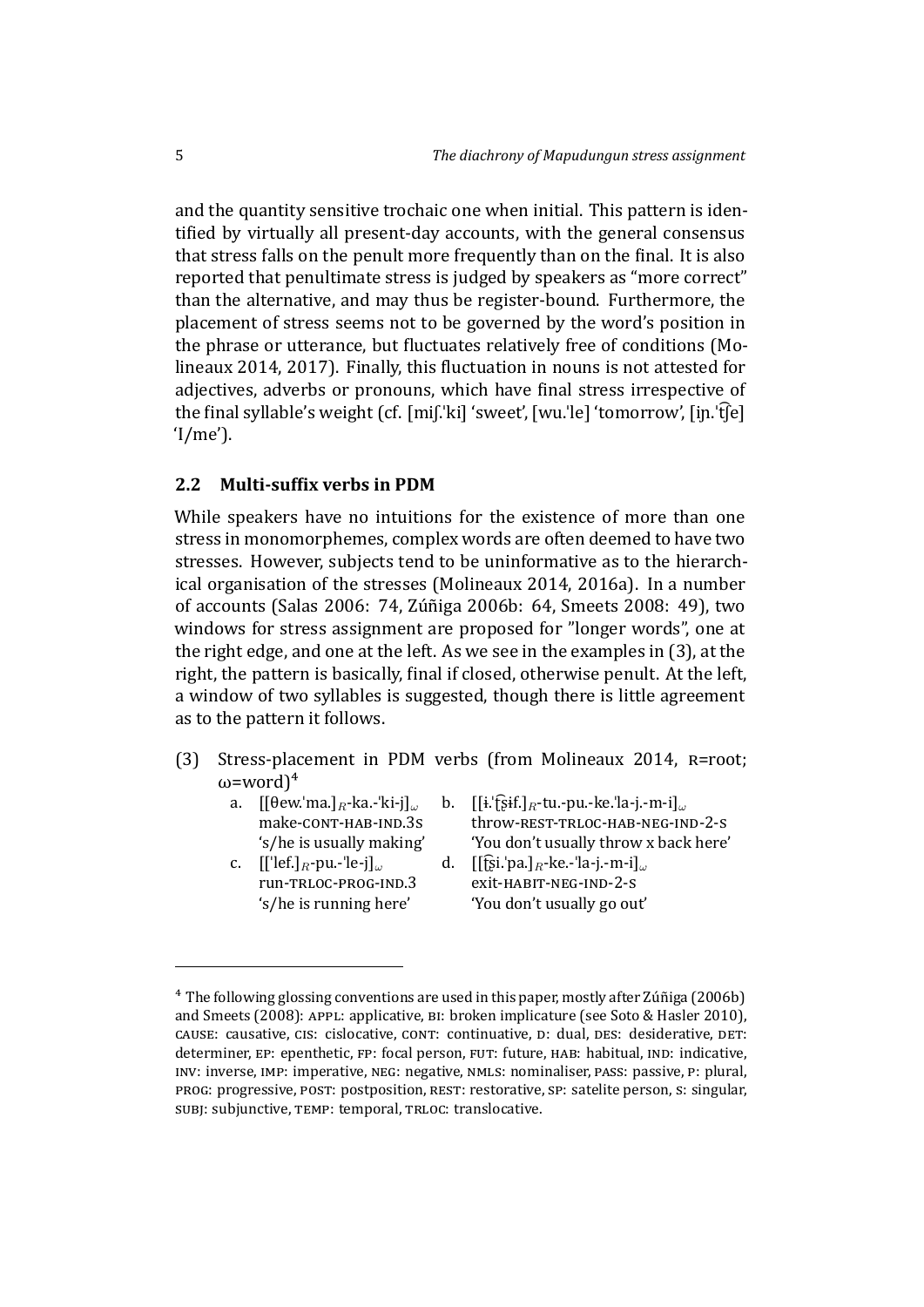A quick look at the examples in (3) shows right-edge stress to fall consistently on the final pre-consonantal vowel, in the general weightsensitive, trochaic pattern identified for nouns. In the case of the leftedge, the pattern would be difficult to [as](#page-4-1)certain, were it not for the indication of the verbal root in brackets. Consistently, it is the final syllable of the root that takes stress, irrespective of weight considerations. As verbal roots tend to be disyllabic, with occasional monosyllables (cf. 3c), it is unsurprising that Echeverría & Contreras (1965) describe a quantityinsensitive iambic system at the left edge, a pattern that also aligns with adjectives, adverbs and pronouns.

There are still a [couple of important wrinkles](#page-46-0) in this descript[io](#page-4-1)n, however. Firstly, there is a small category of fairly productive valencychanging suffixes which tend to bear stress  $(cf. 4)$ . Due to their core semantics, their immediate adjacency to the root, and their ability to induce root-allomorphy (cf. Molineaux 2014: 161-2), these suffixes may be treated, together with the verbal root, as an exten[de](#page-4-1)d verbal stem. This, in turn, may be the broadest domain for the realisation of left-edge stress, which we now may more [properly term](#page-47-9) *stem* stress.

- (4) Sample valency-changing (stem-extending) suffixes in PDM ( $R = root$ , Ę=stem, *ω*=word):
	- a. [[[tu.ku.]<sub>*R*</sub>-'ŋe.]<sub>*S*</sub>-la.-'fu-j]<sub>ω</sub> 'place-<u>PASS</u>-NEG-BI-IND.3S'
	- b.  $[[[\underline{a}.\underline{n}]_R\cdot \underline{i}\underline{m}.\underline{1}_S\cdot \underline{k}e\cdot \underline{f}i\cdot \underline{i}]$ <sub>ω</sub> 'die-<u>CAUSE-HAB-DIR.3SP-IND.3S'</u>
		-
	- c.  $[[[pe]_R \cdot p \cdot ]ma.]_S \cdot la \cdot 'fi \cdot j]$ <sub>ω</sub> 'see–<u>APPL</u>-NEG-DIR.3SP-IND.3S'
		-

The second issue to account for in the verb-stress data is that of clash arising from the adjacency of stem and right-edge stress domains. Although occasionally clash is tolerated, the default pattern — as seen in the examples in (5) — seems to be the deletion of stress on simple stems (stem=root; b,d) and the preservation of that which falls on complex stems (stem= root+suffix; a,c) in clash contexts.

- (5) Stress reali[sa](#page-4-1)tion in PDM verbs where left- (stem) and right-edge stress clash is predicted, from Molineaux (2014):
	- a. [[e.lu-ɲ.ˈma.]*S*-ϐi-j.-m-i]*<sup>ω</sup>* b. [[le.li.]*S*-ˈϐi-j.-m-i]*<sup>ω</sup>*  $give-APPL-3. SP-IND-2-s$  watch-3. $SP-IND-2-s$ 'You give him/her/it x' ['you watch h](#page-47-9)im/her/it'
	- c. [[l̪a.ŋ]-ˈɨm.]*S*-ϐi-j]*<sup>ω</sup>* d. [[le.li.]*S*-ˈϐi.-j]*<sup>ω</sup>*  $die-cause-3.sP-IND.3s$  watch-3. $SP-IND.3s$
- - 's/he kills him/her/it' 's/he watches him/her/it'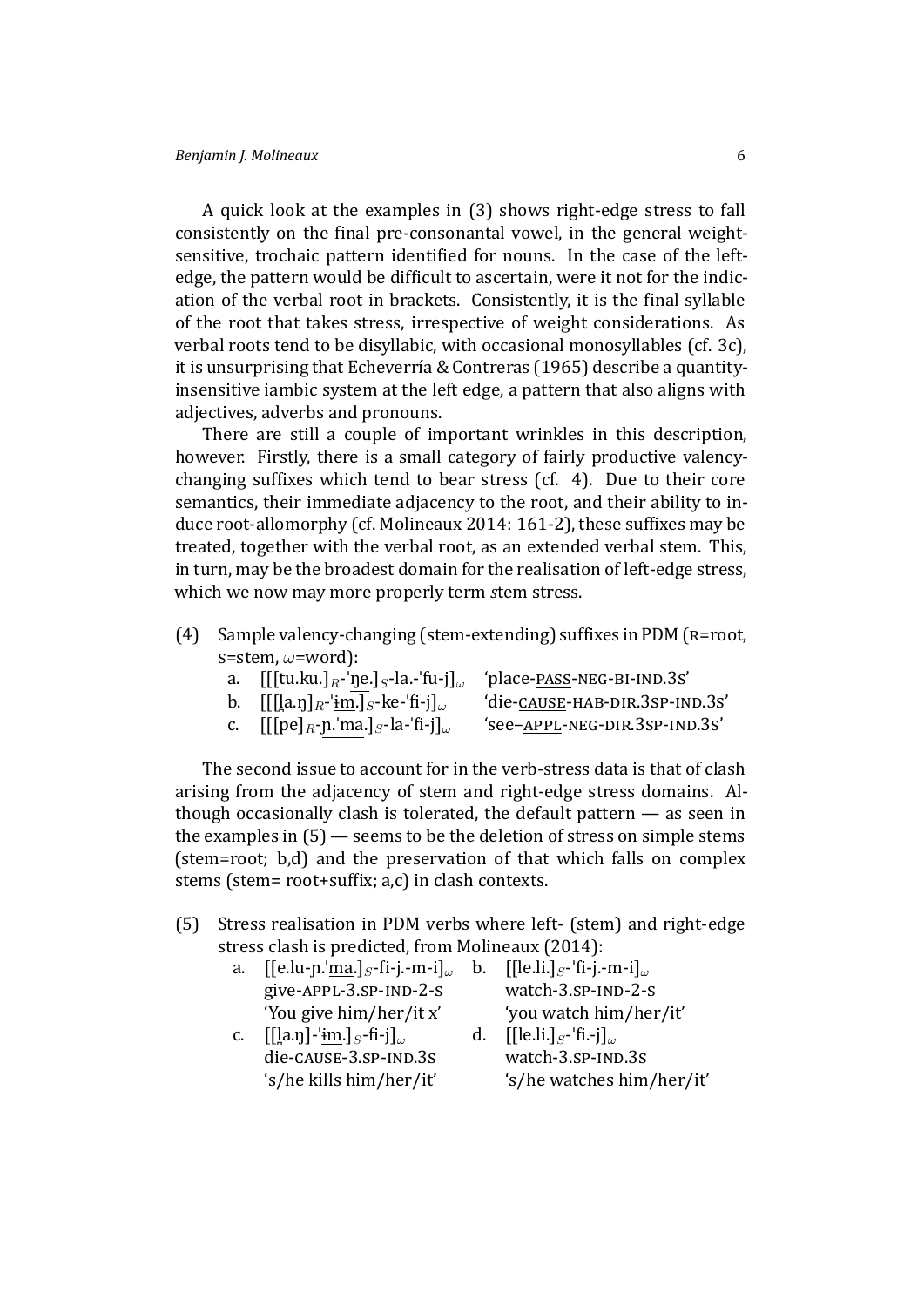Although there may be a number of ways of establishing the basic prosodic units and processes leading to stress positioning in PDM verbs (see, for instance, the proposals in Molineaux 2014), it is clear that there is a place for the moraic trochee in the system, as well as for morphological structure playing a fundamental role. As we shall see in the following section, these traits are not limit[ed to the verbal sy](#page-47-9)stem.

### **2.3 Nominal compounds in PDM**

<span id="page-6-0"></span>In contrast to the richness of Mapudungun verbal morphology, nouns show practically no inflectional or derivational affixes. Nevertheless, the concatenation of free nominal stems — compounding — is highly productive. A peculiarity of this word-building process in the language is that it displays both head-initial and head-final forms (cf. Baker & Fasola 2009: 598).

(6) Head-final and head-initial PDM nominal c[ompounds \(H=head](#page-45-4), D=dependant) from Molineaux (2014):

| a.      | $[\mathfrak{f}]$ a.'fo] <sub>D</sub> -[ku.'fsan] <sub>H</sub> | $\mathbf{b}$ . | $[\mathfrak{f}]$ a.'nu $\Lambda$   <sub>H</sub> -[na.'mun] <sub>D</sub> |
|---------|---------------------------------------------------------------|----------------|-------------------------------------------------------------------------|
|         | 'cough-disease'(a cold)                                       |                | 'finger-foot'(toe)                                                      |
| $C_{1}$ | $[\text{ku.}\theta\text{i}]_D$ - $[\text{f}$ o.ro $]_H$       | d.             | $[$ fo.'ro] <sub>H</sub> -[f͡ʂaʎ.wa] <sub>D</sub>                       |
|         | 'mortar-bone'(spine)                                          |                | 'bone-fish'(fishbone)                                                   |

Note that in the examples in (6a,b) the stress system seems to follow what we find in the verbal system: stress falls on the final closed syllable of the word (a right aligned moraic trochee), as well as on the final syllable of the first root-element, irrespe[ct](#page-6-0)ive of weight. For cases where these patterns would predict stresses clash  $-$  (6c,d)  $-$ , the compounds reveal a new pattern in the data: the head of the compound preserves stress in clash, while the morphologically dependant stem lacks stress altogether.

### **2.4 The Obligatory Finite Inϐlection([OF](#page-6-0)I) and stress in PDM**

Given that early descriptions of Mapudungun focus primarily on the verbal system and its morphological complexity, this is also where we find the most reliable body of data on stress placement, outside simplex words. As it is consistently described in most of the historical sources, we focus on what has been termed the "obligatory finite inflection" (OFI, Salas 1992) — the three rightmost slots in the language's complex agglu-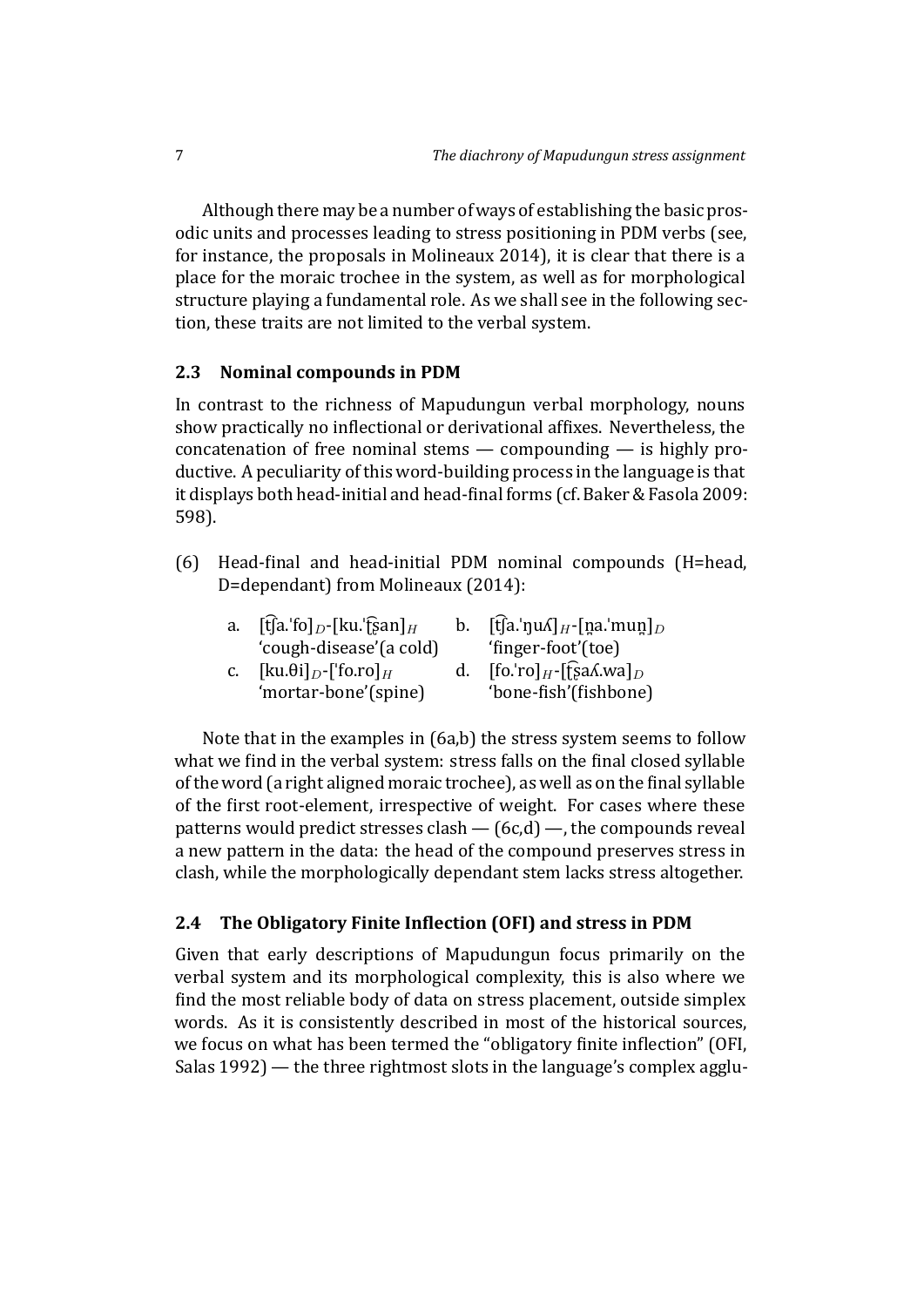|        |             |    | ROOT MOOD PERSON NUMBER |
|--------|-------------|----|-------------------------|
| fsipa  | $-1$        | -m | -11                     |
| 'exit' | <b>SUBI</b> | 2  | D                       |

tinating verbal morphology, marking mood, person, and number, $5$  all of which are obligatory for finite verbs.

**Table 2:** Example OFI (mood, focal person and number marking) in contemporary Mapudungun

Considering the mostly agglutinating nature of the language, portmanteau morphemes are thought to be the exception (cf. Rivano 1989: 150). However, the first person singular indicative  $\frac{\mu}{i}$  and the singular forms of the imperative, /-t͡ $\hat{I}$ i/, /-ne/, and /-pe/ (1<sup>st</sup>, 2<sup>nd</sup> and 3<sup>rd</sup> person, respectively) seem to be undecomposable. Excluding [these morph](#page-48-3)emes, it is easy to assume that distinct meanings in the paradigms of verbs should be represented by separate morphemes at the underlying level — which is precisely what most accounts do. The language, therefore, appears to have little in the way of allomorphy, $6$  but does display some regular phonological alternations that may somewhat obscure the agglutinating pattern. The overall 'one-morpheme, one meaning' system for mood, focal person and number can be summari[se](#page-7-0)d as follows, according to Salas (1992), Zúñiga (2006b) and Molineaux (2014):

A number of alternations in the syllabic makeup of PDM verbs, which affect stress placement, are produced by (a) the alternation between sylla[bic and non-s](#page-48-1)[yllabic high-front](#page-49-1) sonorants ([i*∼*j] marking the indicative, first person or singular), (b) the dele[tion of these same](#page-47-9) segments, and  $(c)$ the insertion of epenthetic [ɨ] to break up consonantal clusters. A cursory statement of the key patterns at play in the inflectional system is given in  $(7)$ , while tables 4 and 5, based on Salas (1991, 1992), Zúñiga (2006b), and Molineaux (2014), make the surface alternations plain. $^8$ 

<sup>&</sup>lt;sup>5</sup> Ma[pudungun has an inve](#page-47-9)rse person-marking system where verbal [ar](#page-7-1)guments refer to focal and peripheral persons. In intransitive verbs, the agent is the focal person. In transitive verbs, either argument might be the agent or the patient. In such cases, the default is for the focal person to be the agent. Where there is inverse marking, however, the peripheral person becomes the agent (cf. Salas 1976, 2006, Baker 2003).

<sup>&</sup>lt;sup>6</sup> Key exception to this are the portmanteau morpheme /n/∼/ɨn/ '<sub>ND</sub>.1.<sub>S</sub>' and nonportmanteau /l/∼/ɨl/ 's∪BJ'.

 $\frac{7}{7}$  See Rivano (1990) and Molineaux (2014) for formal treatments of these patterns.

<span id="page-7-1"></span><span id="page-7-0"></span><sup>&</sup>lt;sup>8</sup> Two of the patterns that are not immediat[ely straightf](#page-48-0)[orwar](#page-49-4)[d in the table](#page-45-5)s are those of the final [e] in the subjunctive third person, and final [-li] in the subjunctive, first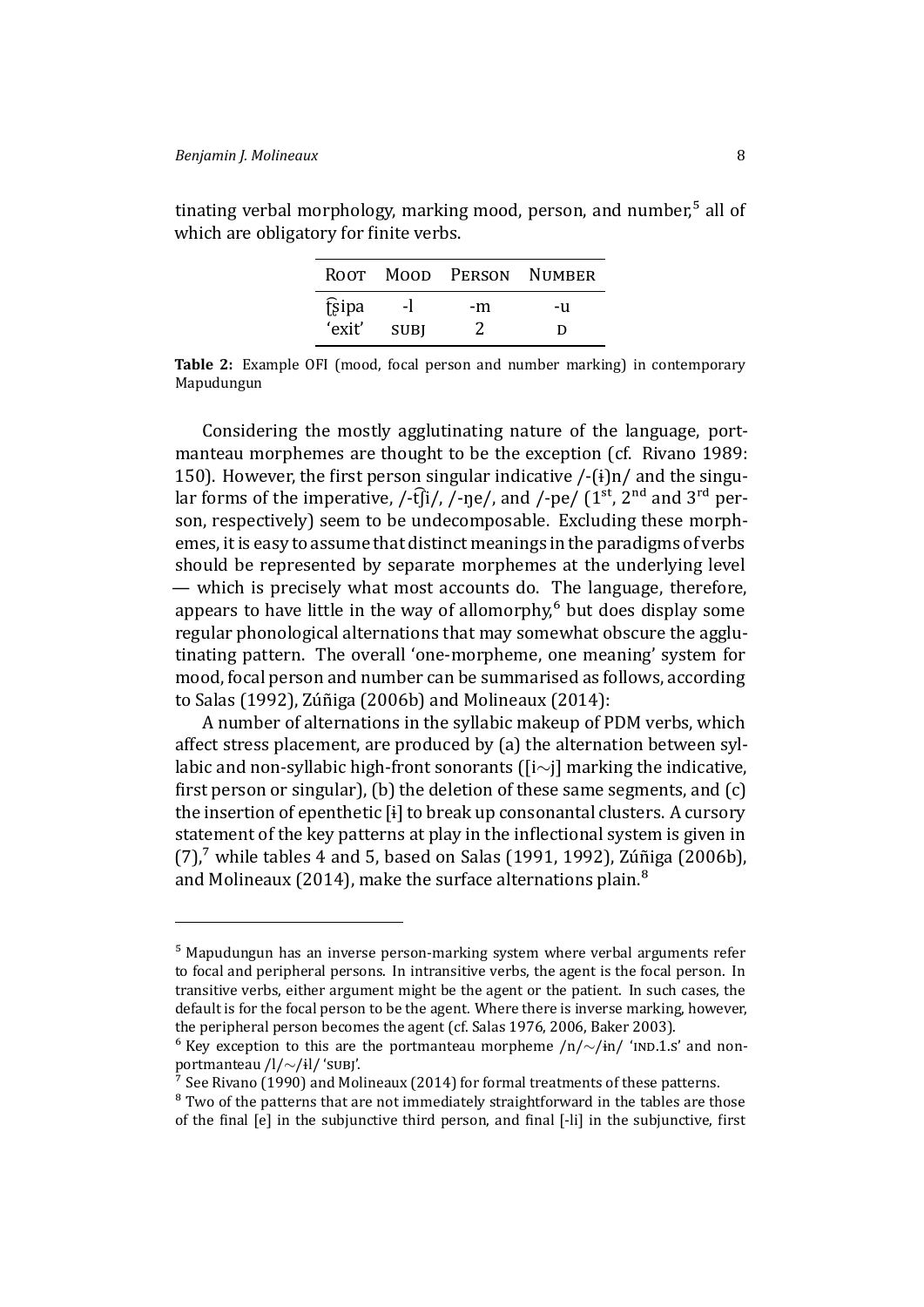| Mood   | IND             | SUBJ                 | IMP                |
|--------|-----------------|----------------------|--------------------|
|        | $/$ -i $/$      | $/-(i)$              | /-Ø/               |
| Person | 1               | $\mathcal{L}$        | З                  |
|        | $/$ -i $/$      | $\frac{1}{\text{m}}$ | $/$ - $\emptyset/$ |
| Number | S<br>$/$ -i $/$ | D<br>$/$ -u $/$      | $/$ -n $/$         |

**Table 3:** Mood, focal person and number markers in Mapudungun

### (7) Key phonological processes governing the OFI in PDM

- <span id="page-8-0"></span>a. Glide formation: /i/ becomes [j] following a vowel, except where it would create a word-final final cluster. (e.g. /kon-i-iu/→[ko.ni.ju], but /ʈ͡ʂipa-*∅*-i-ɲ/→[ʈ͡ʂi.pa.iɲ]-\*[ʈ͡ʂi.pajɲ])
- b. High-front sonorant deletion: /j/ is deleted in tautosyllabic series with /i/. (e.g. /f͡si.pa.-i-i-n/ $\rightarrow$ [f͡si.pa.in])
- c. Epenthesis: [ɨ]-inserted to break up tautosyllabic consonantal series (e.g. /kon-*∅*-m-n/→[kon.mɨn])
- d. n-palatalisation: /n/ becomes [ɲ] following a high front vowel (e.g. /kon-*∅*-i-n/→[ko.niɲ])

An important analytical difference must be made between [ɨ] in the final syllable of all forms of the second person plural and  $[i]$  in the vowelinitial allomorphs of the subjunctive marker  $/$ -il/ and the indicative  $1<sup>st</sup>$ singular marker  $/\text{-in}/$  (see Table 5).<sup>9</sup> In the first case, the vowel is never stressed, and in the second cases, it usually is. As epenthetic [ɨ] is well attested elsewhere in Mapudungun, I assume that the unstressed forms are,

person singular. While Mapudungun tends not to distinguish number in the third person, it can be disambiguated, where necessary, by a postposed pronoun — [eŋu] for the dual, [eŋɨn] for the plural. In the indicative, the reduced, fused forms of the pronoun are [ŋu] and [ŋɨn], following ϐinal [i*∼*j], which leads me to believe that, in the subjunctive plural forms, the pronouns' initial [e] was reanalysed as part of the OFI, thus extending to all persons. As for the subjunctive first singular (/-l-i-i/) surfacing as [-li], rather than expected \*[-lij] (compare ind.3 /i-i/ $\rightarrow$ [ij]), I can only suggest that the homorganic vowel-glide sequence was historically reanalysed as a single vowel in the less-frequent subjunctive, while being maintained in the more frequent indicative form.

<sup>&</sup>lt;sup>9</sup> The vowel-initial allomorph appears to be selected in inter-consonantal position, and in word-final position following a consonant (i.e., where  $/$ -l/ would create a consonant cluster).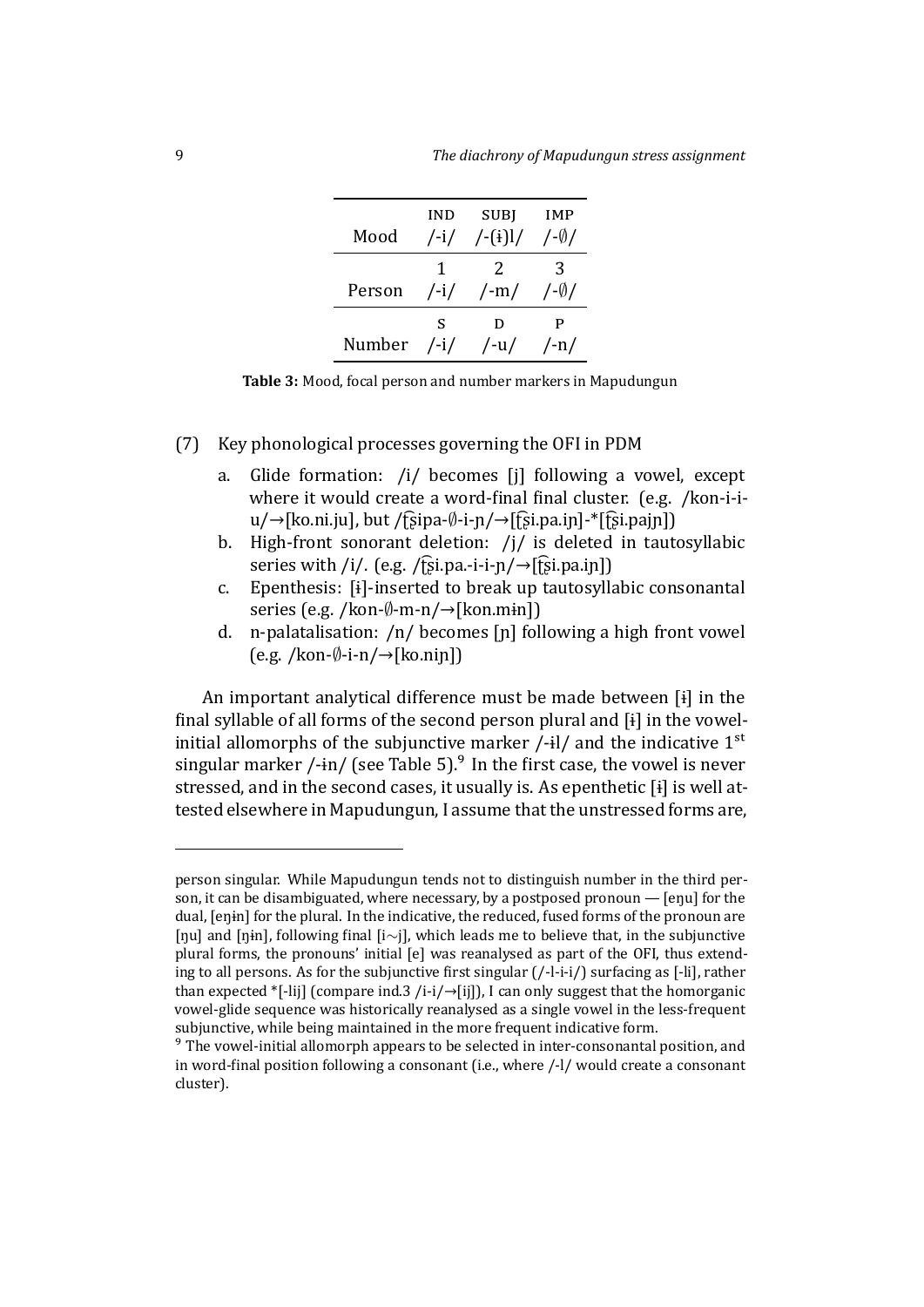|             |   | 1 <sup>st</sup>        | 2 <sub>nd</sub>                | 3 <sup>rd</sup>       |
|-------------|---|------------------------|--------------------------------|-----------------------|
| <b>IND</b>  | S | $[$ [si. $'$ pa-n]     | $[\hat{E}$ si.'pa-j.mi]        | $[f$ si.'pa-j]        |
|             | D | $[\hat{E}$ si.'pa.-ju] | $[\hat{E}$ si.'pa-j.mu]        | "                     |
|             | P | $[$ [si.pa.- $'$ in]   | $[\hat{E}$ si.'pa-j.min]       | ,,                    |
| <b>SUBJ</b> | S | $[$ [si. $'$ pa.-li]   | $[$ [si. <sup>'</sup> pa-l.mi] | $[$ [si. $'$ pa.-le]  |
|             | D | $[f̄s̃i.'pa.-lju]$     | [t͡si.'pa-l.mu]                | "                     |
|             | P | $[f$ si.pa.-'lin]      | $[\hat{E}$ si.'pa-l.min]       | "                     |
| <b>IMP</b>  | S | $[f$ si. pa.-t $f$ i]  | $[$ tsi 'pa.- $\eta$ e]        | $[\hat{E}$ si.'pa.pe] |
|             | D | $[f̃s̃i.'pa.-ju]$      | $[\hat{E}$ si.'pa.-mu]         | "                     |
|             | P | $[\hat{fs}$ i.pa.-'in] | $[\hat{E}$ si.'pa.-min]        | ,,                    |

Table 4: PDM verbal paradigm for the vowel-final root [f͡ʂipa-] 'exit'

|             |    | 1 <sup>st</sup> | $2^{nd}$         | $2^{\text{rd}}$ |
|-------------|----|-----------------|------------------|-----------------|
| <b>IND</b>  | S. | $[ko.'n-in]$    | $[ko.'n-i.mi]$   | $[ko.'n-ij]$    |
|             | D  | $[ko.'n-i.ju]$  | $[ko.'n-i.mu]$   | ,,              |
|             | P  | $[ko$ .'nin]    | $[ko.'n-i.m:n]$  | $\mathbf{v}$    |
| <b>SUBI</b> | S  | [ˈkon-.li]      | $[ko.'n-i].mi]$  | [ˈkon-.le]      |
|             | D  | ['kon-.lju]     | $[ko.'n-i].mu]$  | "               |
|             | P  | $[kon-!lip]$    | $[ko.'n-i].min]$ | ,,              |
| <b>IMP</b>  | S  | [ˈkon-.t͡ʃi]    | [ˈkon-.ne]       | ['kon-.pe]      |
|             | D  | [' $kon$ -.ju]  | [ˈkon-.mu]       | ,,              |
|             | P  | $[kon-1]$       | [ˈkon.-mɨn]      | ,,              |

Table 5: PDM verbal paradigm for the consonant-final root [kon-] 'enter'

indeed, epenthetic vowels added after stress assignment, while stressed [ $\pm$ ] is part of the underlying allomorph of the relevant suffixes.<sup>10</sup>

Most importantly we note that, given the caveats above, minimal inflectional patterns in PDM follow the general stress pattern established for multi-suffix verbs. As a right-aligned trochee would either [ov](#page-9-0)erlap or

<span id="page-9-0"></span> $10$  In general, contemporary and historical grammars and texts use [i] and [a] somewhat interchangeably, both for what appear to be epenthetic vowels and underlying ones. Although statements are found in the literature placing [ə] in unstressed positions, and [ɨ] elsewhere, transcriptions are not consistent. Indeed, in a careful phonetic study, Sadowsky, Painequeo, Salamanca & Avelino (2013: 93) actually find the opposite distribution.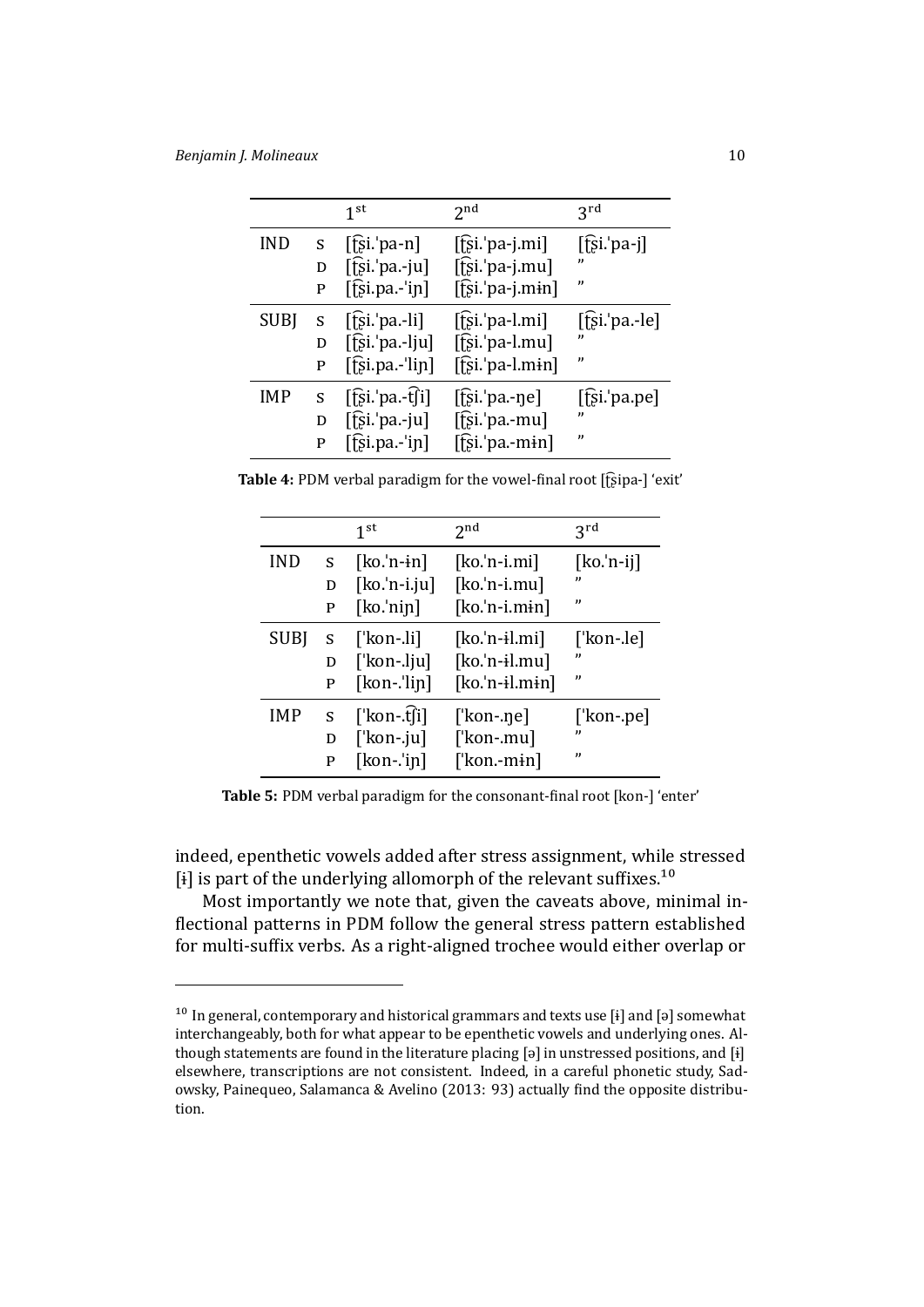clash with stem-final stress in OFI-only verbs, only the trochaic pattern is consistently visible. Note that, while in vowel-final roots, most forms of the verb display an overlap between the two potential locations for stress, in consonant-final ones, stress is more often assigned to a vowel belonging to the inflectional material, rather than the root.

### **2.5 Summary for stress in PDM**

As we have seen, then, the stress pattern for PDM nouns is predominantly a right aligned moraic trochee. In the case of adjectives, adverbs and pronouns, the pattern is stress-final. More interestingly, the stress system of compounds and verbs, though a right-aligned moraic trochee at the wordlevel, seems to establish a hierarchy of stress-placement that makes reference to several levels of morphological structure. Even though it has been mentioned that stress is perceptually 'weak', and that it has little interaction with the phonological system overall, we can also see (as claimed in Molineaux 2014, 2016a) that it plays an important role in highlighting demarcating — the morphological structure of this highly agglutinating language.

[Given stress o](#page-47-9)n the first element of compounds, it is unsurprising that adjectives, which by and large precede a noun, have final stress. This position appears to be typical of stem demarcation processes, which may affect the adjective+noun phrase as it does a noun+noun compound.

Lack of agreement in previous work on the language, in my view, is unsurprising, as the ultimate system for stress assignment is not only layered, but also allows for a fair amount of variability. The pervasiveness of such features begs the question as to the stability of the system overall and the origins of its idiosyncrasies. In the following sections I attempt to probe this stability, placing it within a more general typology of prosodic change and evaluating the incidence of language internal and contact phenomena therein.

### **3 Evidence for the history of Mapudungun stress assignment:** *1606–1903*

In the following sections we will take a detailed look at the data for historical Mapudungun stress, and trace its path to the present-day language. I will divide the historical attestations into three stages, to which we add the contemporary data as a fourth stage (cf. Table 6). The presentation of the data in such documentation is not homogenous, either in its form, in its theoretical outlook, its depth of exemplification, or in its actual de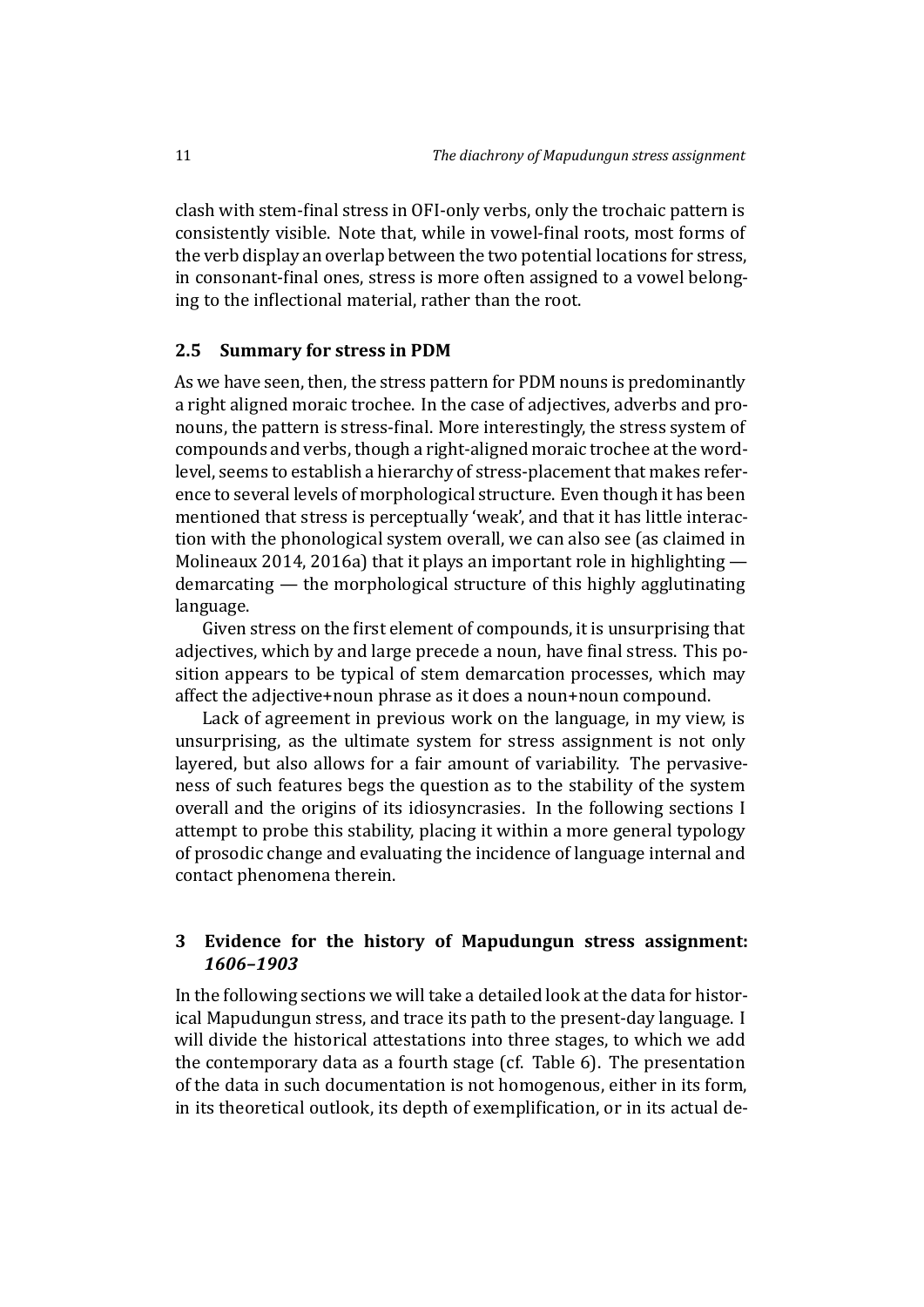scription of the language. However, there is no doubt that all the works deal with closely related varieties of a single language, and that it should be possible to trace a diachronic path from one stage to another.

| Stage    | Period                                                         | Sources                                            |
|----------|----------------------------------------------------------------|----------------------------------------------------|
| Stage I  | Early 17 <sup>th</sup> century                                 | Valdivia (1606).                                   |
| Stage II | Mid 18 <sup>th</sup> century                                   | Havestadt (1777), Febrés (1765)                    |
|          | Stage III Late $19th$ Early $20th$ century                     | Lenz (1893, 1895-1897), Augusta (1903, 1910, 1916) |
|          | Stage IV Late 20 <sup>th</sup> /Early 21 <sup>st</sup> century | Salas (1976, 1992), Molineaux (2014, 2017)         |

**Table 6:** Documented s[ynchronic stag](#page-49-6)[e](#page-46-8)[s for Mapudun](#page-46-9)gun

### **3.1 Stage I:** *Luis de Valdivia (1606) and the turn of the seventeenth century*

The earliest extant description of Mapudungun is Spanish-Jesuit Luis de Valdivia's *Art and Grammar* of the language, first published in Lima in 1606. The work was the result of Valdivia's almost 15 years in the Mapuche territories, learning and preaching in the language (see Olivares 2005, Toribio Medina 1894). Meant as a missionary learner's-guide, the grammar was written in the traditional, scholastic model of the day. Needless to say, this type of description is rather inadequate for a lan[guage so](#page-48-4) [typol](#page-48-4)[ogically dissimilar from](#page-49-7) Latin, its prototype. All in all, however, Valdivia did innovate a reasonable amount, creating a range of new categories to deal with his recalcitrant data (cf. Zwartjes 2000). Abstracting away from its theoretical framework, the grammar is very thorough and generally considered a fair description of the language, especially as regards phonology and verbal morphology (see [Zwartjes 2000](#page-49-8): 205-6, Salas 2003: 7, but also Lenz 1895-1897: 16), thus giving a reasonable body of data for this diachronic study.

### **3.1.1 St[ress assignment](#page-47-14), Valdivia ([1606\)](#page-49-8)**

<span id="page-11-0"></span>The stress assignment system for the language is given in the final section of Valdivia's grammar (1606: 74-5). Unfortunately, the rules are extremely parsimonious, no concrete examples are given, and there is no stress marking in the texts or examples elsewhere in his grammar or in the 'Sermons' published lat[er \(Va](#page-49-6)ldivia 1621). Although we are told that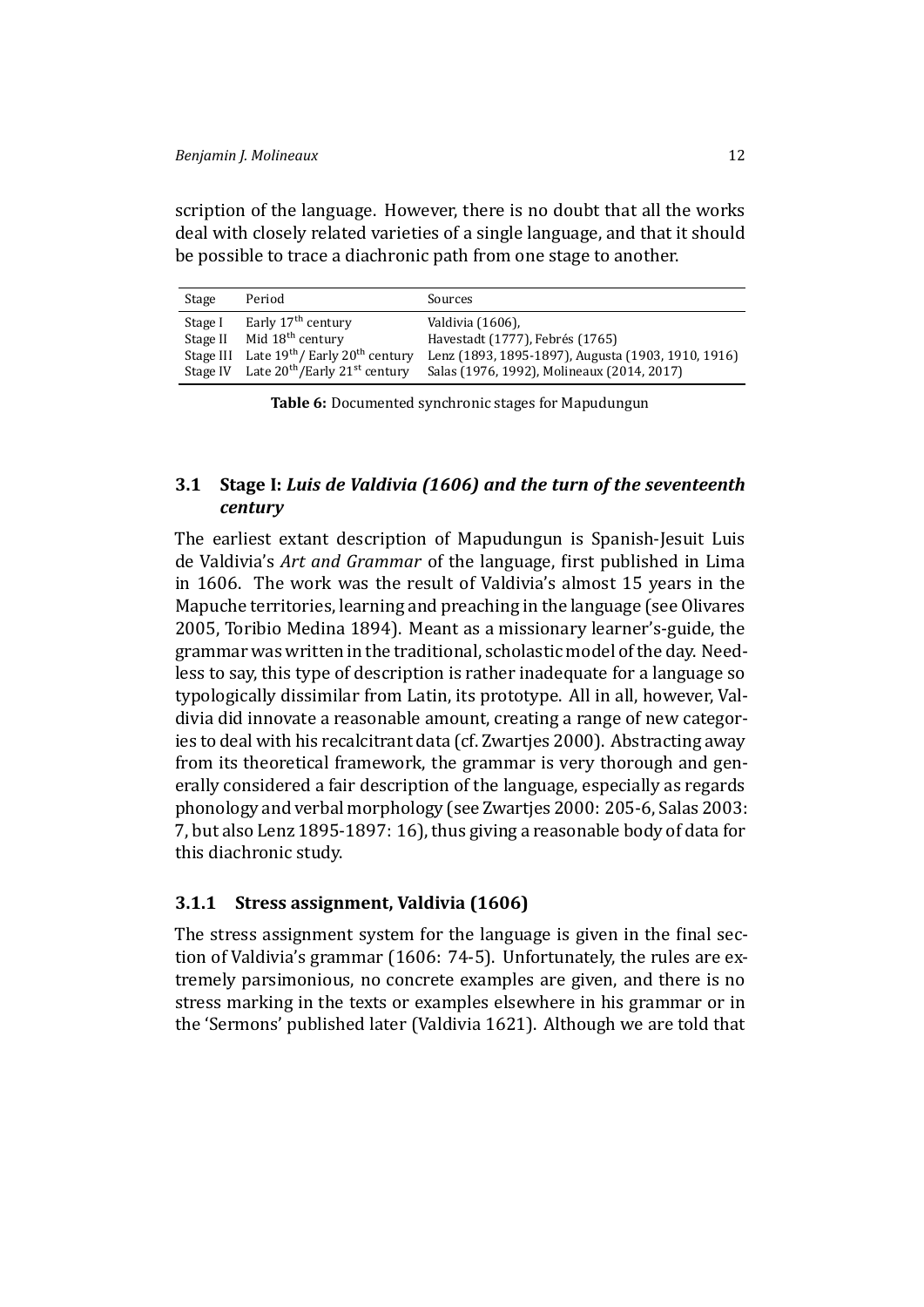there are a number of exceptions, the stress system is summed up by three basic rules: $11$ 

- (8) Rules for stress assignment, Valdivia (1606: 74-5)
	- *Rule 1* All [no](#page-12-0)uns, prepositions, conjunctions, adjectives, adverbs, participles and interjections [tend to be stre](#page-49-6)ssed on the penultimate syllable.
	- *Rule 2* For verbs in the indicative, stress is on the final syllable for the first person; in verbs in the subjunctive, the first person is stressed on the penultimate syllable. For the other persons stress falls on the same syllable as the first person.
	- *Rule 3* In the imperative, stress is on the penultimate syllable of the first singular dual and plural, as well as in the dual of the second and third person, but on the final syllable in the second and third person singular and plural. In transitions,<sup>12</sup> stress is on the *-e* or *-mo* that marks them.

If these rules are truly representativ[e o](#page-12-1)f the distribution of Mapudungun stress at the turn of the seventeenth century, they present an important departure from what we find in the contemporary data. We now take a look at the different word categories and attempt to reconstruct their actual patterns, accounting for their distribution.

### **3.1.2 Nominal and adjectival stress**

The difference between present-day and turn-of-the-seventeenthcentury stress is immediately evident in the case of the nominal and adjectival system. Recall that PDM was claimed to have penultimate mora stress in nouns, while adjectives (as well as adverbs and pronouns)

 $11$  Here, as in the other sources of early Mapudungun, I have provided close paraphrases — not direct translations — of the original Spanish, Latin or German, in order to smooth over some of the idiosyncrasies of the theoretical frameworks and style of the authors. Throughout the early grammars, I have tried not to make matters more difficult for the reader by presenting the transcription system of the authors in detail. Instead, I have tried to equate the elements being transcribed to the forms I use in the PDM data.

<span id="page-12-1"></span><span id="page-12-0"></span> $12$  Valdivia, as well as most early grammarians of Mapudungun use the term 'transitions' to refer to the inverse verbal morphology of the language (Adelaar 1997, Zwartjes 2000). These forms imply a reversal of the agency relations of transitive verbs, where the satellite person becomes the agent, rather than the focal person. See fn. 5.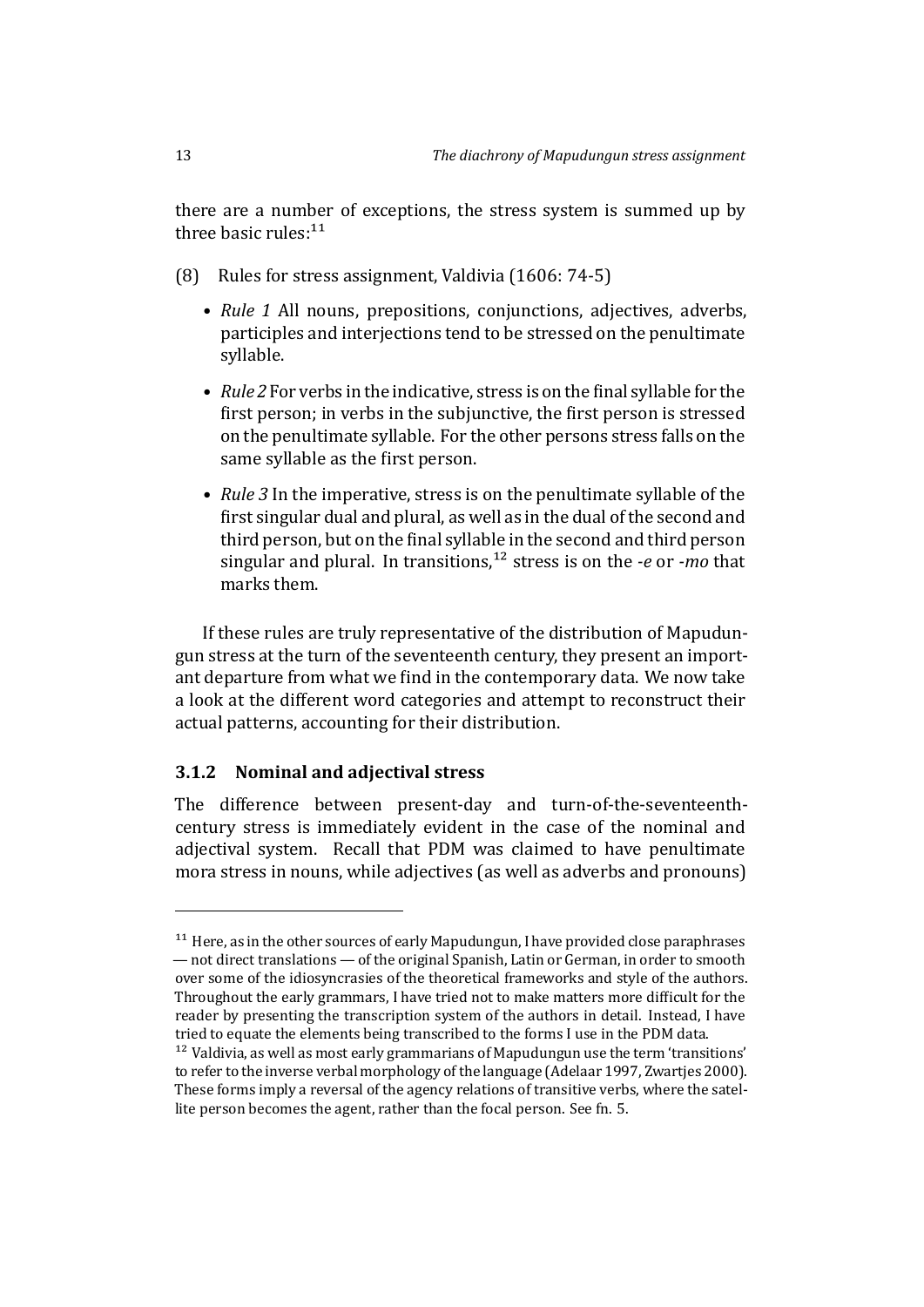had final stress. Here, nevertheless, we find only one system, which fits neither of these patterns: stress is on the penultimate syllable, regardless, apparently, of weight considerations.

| (9) Early 17c stress in nouns, adjectives, adverbs and pronouns, after |
|------------------------------------------------------------------------|
| Valdivia $(1606)^{13}$                                                 |

| a. ['pu.kem] 'winter'              |                          | b. $\left[\frac{1}{2}af\right].\text{keq}$          | 'sea'    |
|------------------------------------|--------------------------|-----------------------------------------------------|----------|
| c. $[a$ . [sa.wa $\Lambda$ ]       | 'hen'                    | d. $[a, \hat{t}]$ u $\Lambda$ . pen] 'floating ash' |          |
| e. $[ma.'wi.\theta a]$ 'woodland'  |                          | f. [pun.'pu.ja]                                     | 'armpit' |
| g. [pi.'vi <i>l</i> .ka] 'whistle' |                          | h. ['ma.pu]                                         | 'land'   |
| i. ['piw.ke]                       | 'heart'                  | $i.$ ['mi[.ki]                                      | 'sweet'  |
| $k.$ ['wi.le]                      | 'tomorrow' l. ['in.t͡[e] |                                                     | 1/me'    |

If Rule 1 is accurate, at least from a surface perspective, the system appears to be trochaic, right-aligned and quantity insensitive (i.e. a syllabic trochee, in the sense of Hayes 1995). This, of course, is at odds with the moraic system outlined in Section2.1 for PDM nouns, as well as with the alternations we find in the perception of stress in light-final disyllables (Molineaux 2017). The [system also](#page-46-2) contrasts with the PDM tendency for adjectives, adverbs and pronouns [to b](#page-3-0)e stressed on the final syllable, regardless of weight.

### **[3.1.3 Verbal str](#page-48-5)ess**

Rules 2 and 3 in (8) present a picture of verbal stress that is fundamentally determined by morphological structure, rather than by the phonology of the language. Stress appears to be a feature of the inflectional paradigms, rather than an al[go](#page-11-0)rithm that must be computed online for each form. As the first person singular of the indicative is [-n] and that of the subjunctive, [-li], stress will always surface on the vowel immediately preceding mood-marking (i.e. a final syllable closed by [-n] or a penultimate syllable, followed by [*-*li]). The vast majority of the imperative paradigm is also stressed on the vowel preceding mood-marking: here, the root-final vowel. The key exceptions are the portmanteau morphemes marking the second singular and third person ([-ne] and [-pe]), which take stress, even if they are the final syllable. Assuming Valdivia's rules and with the rudiments of Mapudungun verbal structure outlined above, we may recon-

<span id="page-13-0"></span> $13$  Example (d) is not attested in Valdivia's text. It is given here for comparison with the PDM form in Example (1).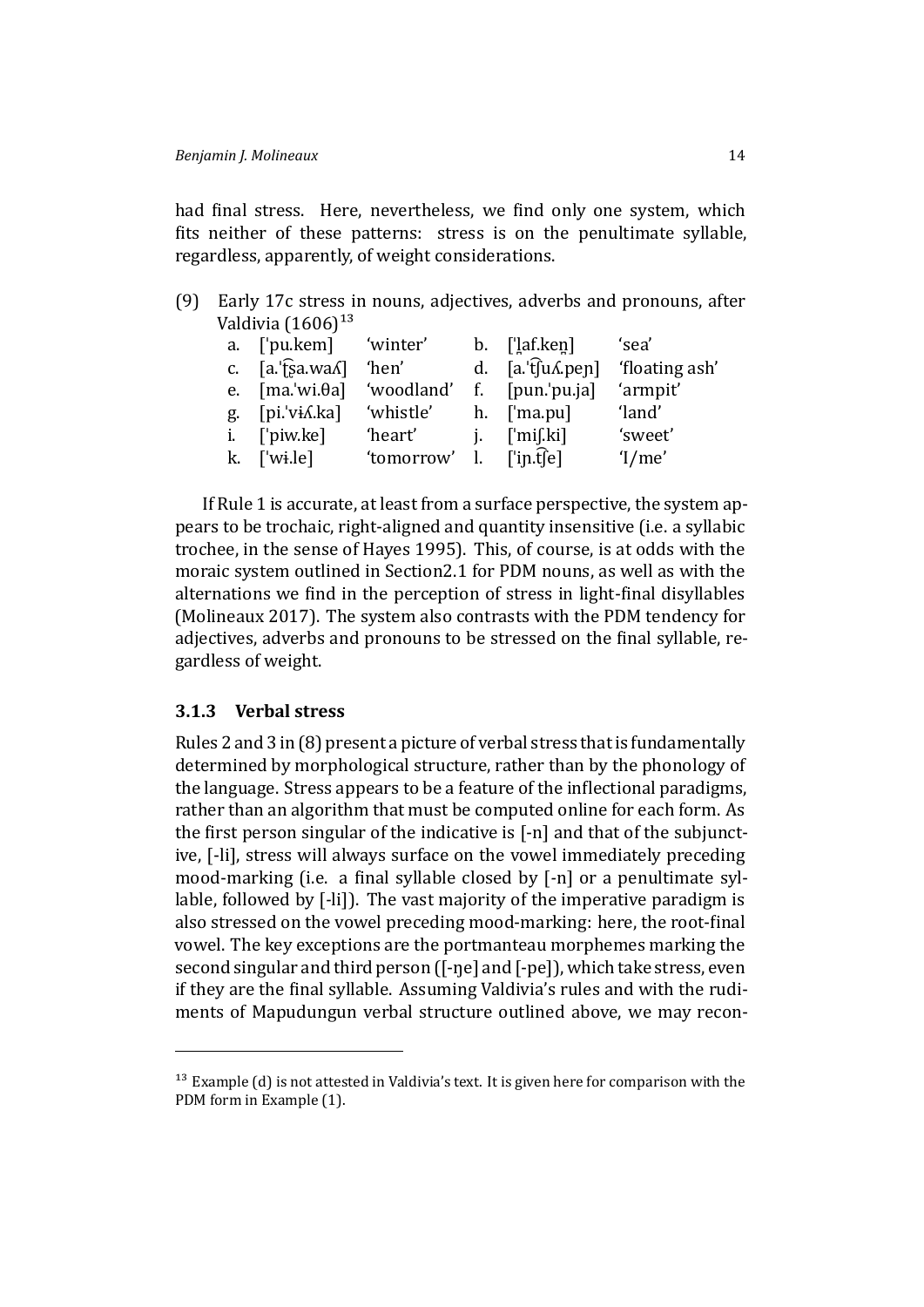|             |   | 1 <sup>st</sup>                             | 2 <sub>nd</sub>         | 3 <sup>rd</sup>       |
|-------------|---|---------------------------------------------|-------------------------|-----------------------|
| <b>IND</b>  | S | $[\hat{E}$ si.'pa-n]                        | $[\hat{E}$ si.'pa-j.mi] | $[\hat{E}$ si.'pa-j]  |
|             | D | $\left[\hat{E}$ si.'pa.-ju]                 | $[\hat{E}$ si.'pa-j.mu] | "                     |
|             | P | $[f̃; ī$ 'pa.-in]                           | $[\hat{E}$ si.'pa-j.mn] | "                     |
| <b>SUBJ</b> | S | [fsi.png                                    | $[$ fsi.'pa-l.mi]       | $[$ [si. $'$ pa.-le]  |
|             | D | $[f̄s̃i.'pa.-lju]$                          | [t͡si.'pa-l.mu]         | ,,                    |
|             | P | $[f̄s̃ī$ 'pa.-lin]                          | $[f]$ si.'pa-l.mn]      | "                     |
| IMP         | S | $\left[\hat{fsi}$ . pa.-t $\hat{f}i\right]$ | $[$ [si.pa.-'ne]        | $[\hat{z}]$ i.pa.'pe] |
|             | D | $[f̃si$ : pa.-ju]                           | $[f]$ si.'pa.-mu]       | "                     |
|             | P | $[f$ si.'pa.-in]                            | $[f\sin b]$ pa.-mn]     | "                     |

struct early seventeenth century verbal stress for vowel-final roots as in Table 7.

Table 7: Verbal paradigm for vowel-final root [f͡ʂipa-] 'exit', after Valdivia (1606).

<span id="page-14-0"></span>Although Valdivia does not deal with the issue of consonant-final versus vowel-ϐinal roots, the data he provides in the *Voc[abulary and C](#page-49-6)onfessionary* that close his grammar, and his *Sermons* (Valdivia 1621), point to a series of verbs with epenthetic *⟨*i*⟩* breaking up consonantal clusters at the root/inflection boundary, as in (10).

(10) Post-root, semantically empty  $\langle i \rangle$  in Valdivia [\(1606,](#page-49-9) 1621)<br>a.  $\langle \text{kim-i-n} \rangle$  b.  $\langle \text{kim-i-l-m-n} \rangle$ a. *⟨*kim-i-n*⟩* b. *⟨*ki[m-i](#page-14-0)-l-m-n*⟩* know-EP-SUBI-2-P

Valdivia appears to be somewhat inconsistent in his use of the epenthetic form (cf.  $\langle$ elu-duam-n $\rangle$  'give-DES-IND.1s' 1606: 14) making it an unlikely candidate for stress. I will therefore assume that, in the case of consonant-ϐinal roots (that show the *⟨*i*⟩ ∼ ∅* alternation), said vowel (transcribed here as [ɨ], following PDM) is disre[garde](#page-49-6)d for stress assignment purposes. Ultimately, this means that Rule 2 in (8) places stress on the final syllable of the verbal root, excepting the second singular and third person imperatives [-ŋe] and [-pe], as shown in Table 8.

Nevertheless, the rules seem to imply that the additi[on](#page-11-0) of tense or aspect suffixes changes the placement of stress, as in  $(11)$ , thus requiring a new analysis.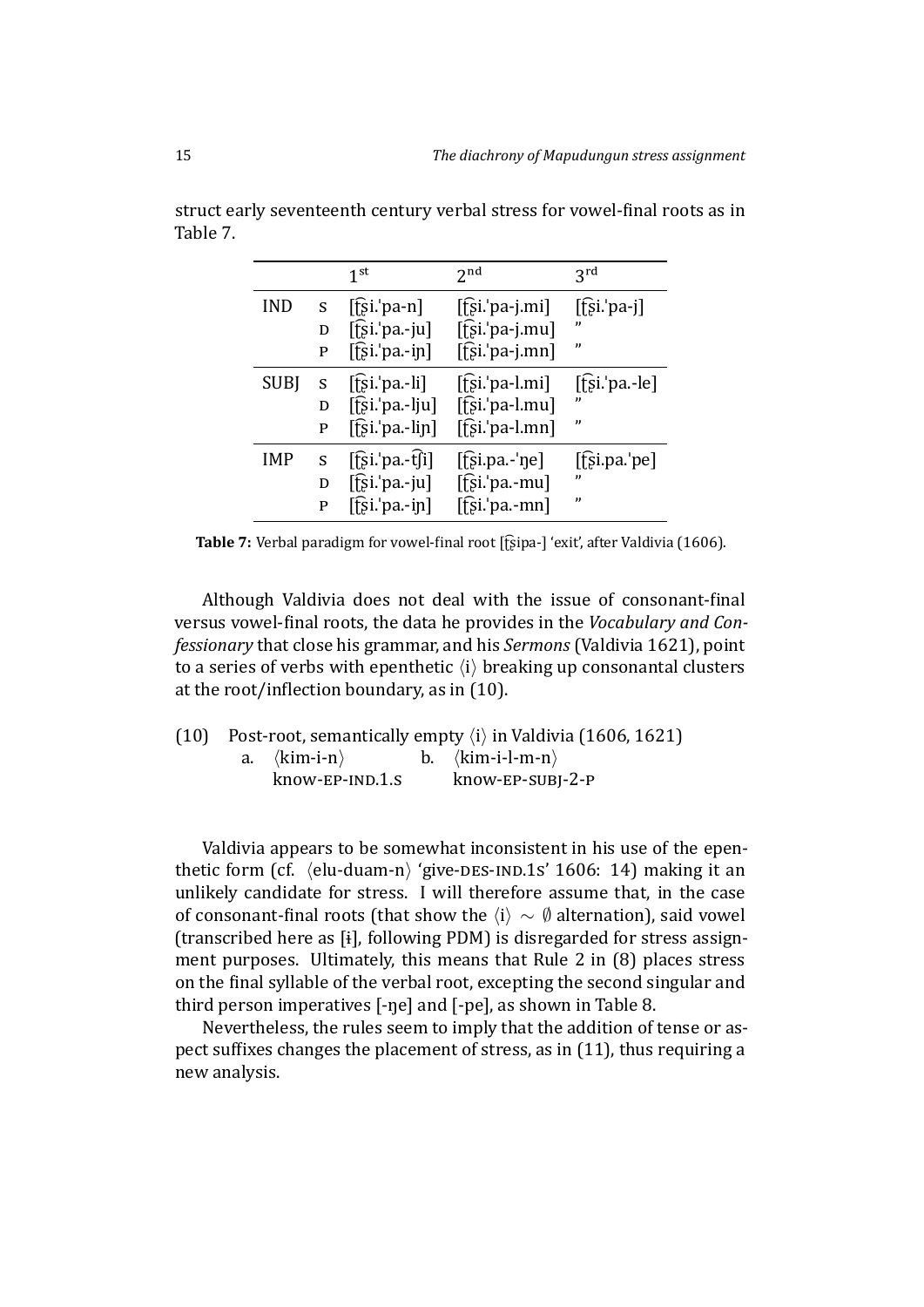|             |         | 1 <sup>st</sup>         | 2 <sub>nd</sub>       | $2^{\text{rd}}$    |
|-------------|---------|-------------------------|-----------------------|--------------------|
| <b>IND</b>  | S.      | ['ko.n- $\mathbf{in}$ ] | $\lceil$ 'ko.n-i.mi]  | $\lceil$ 'ko.n-ij] |
|             | D       | $\lceil$ 'ko.n-i.ju]    | $[$ 'ko.n-i.mu]       | "                  |
|             | P       | $\lceil$ 'ko.n-in]      | $\lceil$ 'ko.n-i.mn]  | ,,                 |
| <b>SUBI</b> | $S_{-}$ | $\lceil$ 'kon-.li]      | ['ko.n-il.mi]         | ['kon-.le]         |
|             | D       | ['kon-.lju]             | $[$ 'ko.n-il.mu]      | "                  |
|             | P       | $[$ kon-.lin]           | $\lceil$ 'ko.n-il.mn] | ,,                 |
| <b>IMP</b>  | S       | ['kon-.t͡fi]            | $[kon$ -'ne]          | $[kon-jpe]$        |
|             | D       | $\lceil$ 'ko.n-ju]      | ['kon-.mu]            | ,,                 |
|             | P       | $\lceil$ 'ko.n-in]      | [ˈkon-.mn]            | $\mathbf{v}$       |

Table 8: Verbal paradigm for the consonant-final root [kon-] 'enter' in Valdivia (1606)

| (11) Stress in further inflected verbs, following Valdivia (1606): |  |  |
|--------------------------------------------------------------------|--|--|
|                                                                    |  |  |

<span id="page-15-0"></span>

| a. [e.lu.-'bu-n] | b. $[kim.-du. 'a.m-i-l.-m-n]$ c. $[kon.-'la-n]$ |                  |
|------------------|-------------------------------------------------|------------------|
| give-BI-IND.1S   | know-DES-EP-SUBI-2-P                            | enter-NEG-IND.1s |

We may then consider stress as a stem phenomenon, where the stem would include the root and the tense and aspect marking, excluding mood, person and number — the OFI. This idea is furthered by the fact that the forms with 'transitions' are stressed on the [-e] and [-mo] suffixes that mark the satellite person (SP) agent in inverse forms (see Rule 3 in 8), and which always precede the OFI.

| (12) |                         | Stress in verbs with 'transitions', based on Valdivia (1606): |  |
|------|-------------------------|---------------------------------------------------------------|--|
|      | a. [elu-'e-j-m-u]       | b. [elu-'mo-j-u]                                              |  |
|      | give- $3$ sp- $1ND-2-D$ | give-2D.SP-IND.1-D                                            |  |

'He<sub>SP</sub> gave you both<sub>FP</sub>' You two<sub>SP</sub> [gave us both](#page-49-6)<sub>FP</sub>'

Still, we have the problem of the final-stressed imperative forms, which are portmanteaus marking mood, person and number. It is evident that such forms ([-ŋe] and [-pe]) are synchronically undecomposable, since they do not mark person and number according to the predominantly agglutinating pattern outlined above (cf. Table 3). It is possible that these forms are different in that they represent periphrastic constructions that have not been fully grammaticalised as regards stress. If this is so, [-ŋe] can be related to the root [ŋe-] 'to be' and [-pe[\] c](#page-8-0)an be related to the root [pe-] 'to see'. If, phonologically, they represent different prosodic words, we may assume that they are stressed separately as well, while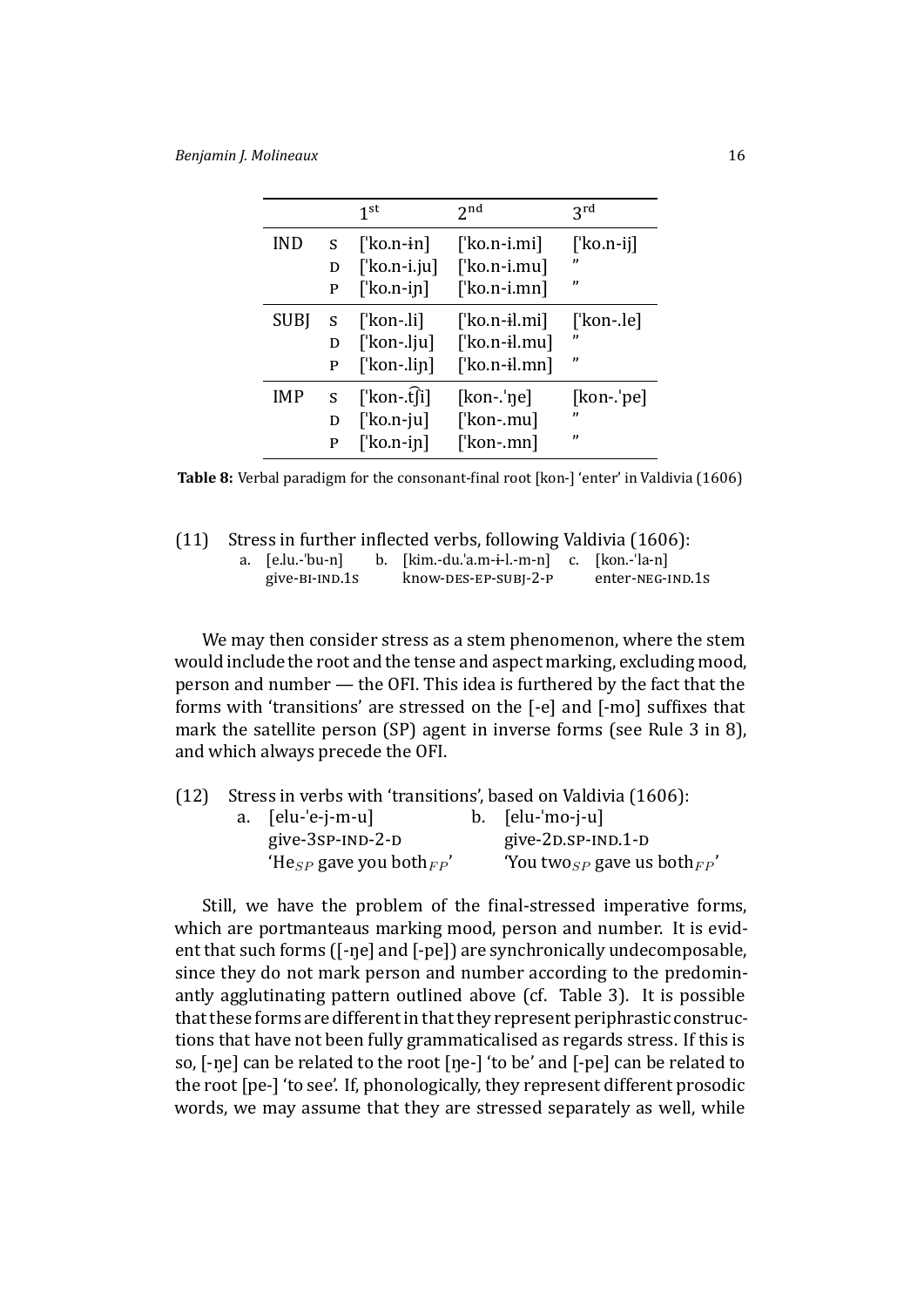$[f\cdot f\hat{f}j]$  — presumably from the demonstrative  $[f\hat{f}j]$  — would have never borne stress, as expected for a function word.

These exceptions aside, verbal stress in the early seventeenth century Mapudungun of the dialects described in Valdivia's grammar can be described as in (13):

(13) Verbal stress, after Valdivia (1606):

- Stress the final stem vowel.
- The stem correspon[ds to the entirety](#page-49-6) of the verb minus the obligatory finite inflection (OFI= mood, person and number).

In sum, early  $17<sup>th</sup>$  century Mapudungun appears to assign stress to right-aligned trochees in nouns, just as PDM does. However, in contrast to PDM, this early system is quantity insensitive, and extends to other non-verbal categories. In verbs, the data from Valdivia suggests a stress pattern that is fundamentally morphological in nature, marking the final syllable preceding obligatory inflectional marking.

### **3.2 Stage II:** *Bernhardt Havestadt (1777) and Andrés Febrés (1765): Mid-eighteenth century Mapudungun stress*

For a century and a half, Valdivia's grammar was the only widely available description of the Mapuche's language, and it continues to be an invaluable resource for its history. The mid-eighteenth century, however, saw the arrival of two Jesuits who would endeavour to update the work of their predecessor.

The first of these grammarians was Bernhardt Havestadt (1714-1778), a Westphalian, who arrived in the Mapuche territories in 1748, remaining for twenty-two years. His grammar, though apparently available in a Spanish-language manuscript in the mid-1750's, was published in Latin only in 1777 as *Chilidúģu: Sive Tractatus Linguæ Chilensis*.<sup>14</sup> This work — part grammar, part compilation of texts, and part travel-log spans three volumes and nearly one thousand pages. In its structure, it mirrors Valdivia's work, adhering even more vehemently to the sc[hol](#page-16-0)astic approach.

<span id="page-16-0"></span><sup>&</sup>lt;sup>14</sup> The marks in the spelling *Chilidúgu* do not represent stress, rather the 'special  $\langle u \rangle'$  which I transcribe as [ɨ] elsewhere — and the 'Spanish *⟨*ng*⟩* sound' — which I transcribe as [ŋ]. Hence, *(Chilidúģu)* = [t͡ʃili-θɨŋu] 'Chile-speech'.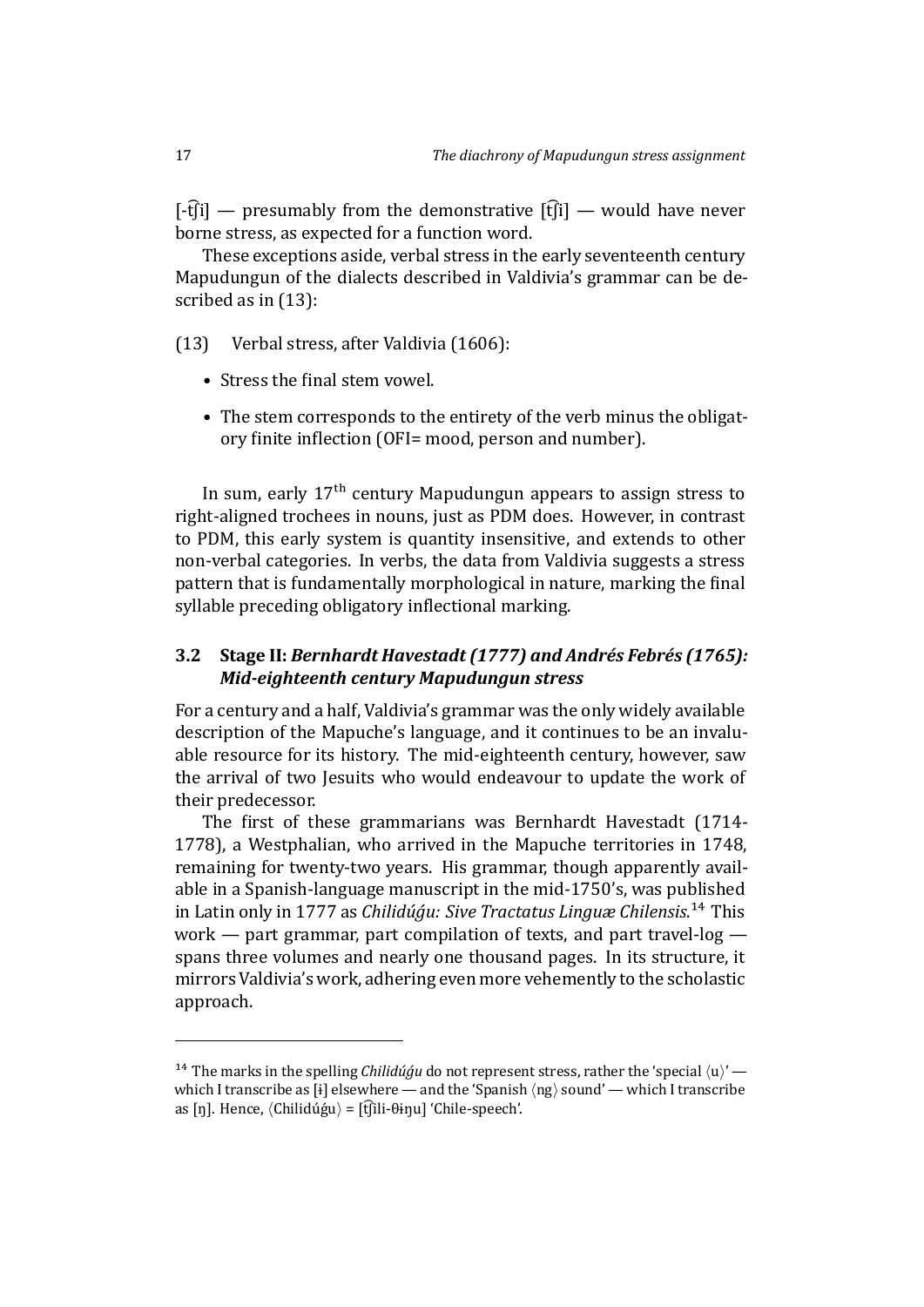The second eighteenth-century grammar was that of a Catalan Jesuit, Andrés Febrés (1732-1790). Somewhat younger than Havestadt, he appears to have learnt the language and written his grammar less than five years after his arrival in Chile in 1759. It seems, however, that Febrés came into contact with Havestadt's *Chilidúǵu* — in Spanish manuscript form — well before reaching the country (see Lenz 1895-1897: XLI-LI, and Havestadt 1777: 189). Febrés' grammar was, nevertheless, published before that of his German brother of the cloth, and is much more condensed, so was used more widely. Impor[tantly, Febrés's g](#page-47-14)rammar clea[rly outdoes that o](#page-46-8)f Havestadt in its care in transcribing the sounds of the language, as is shown by abundant comment on pronunciation matters and exemplification.

### **3.2.1 Stress assignment data in Havestadt and Febrés's grammars**

In terms of the presentation of verbal morphology, both eighteenthcentury grammarians follow Valdivia quite closely, and hence, their analysis falls in with that set out in Table 3, above. As for the issue of stress assignment, Havestadt and Febrés' grammars differ in their presentation, but converge — for the most part — on the loci of stress. Although both grammars present stress in far more [de](#page-8-0)tail than Valdivia does, they are still very condensed, and we must do our best to tease out the details of their proposed systems.

### **3.2.2 Nominal and adjectival stress**

<span id="page-17-1"></span>Both Havestadt (1777: 2) and Febrés (1765: 6-8) give us a clear pattern for nouns and adjectives: stress the ultima if it ends in a consonant,<sup>15</sup> otherwise, stress the penultimate syllable — a pattern we recognisef[rom PDM nouns,](#page-46-8) in Table [1, above. This](#page-46-9) account is clearly at variance with that of the preceding grammar, as Valdivia depicts a quantityins[ens](#page-17-0)itive system. Although the data is by no means exhaustive, it seems a reasonable assumption that i[n](#page-3-0) the period and dialects that Havestadt and Febrés cover, monomorphemic nominal and adjectival stress falls on a right-aligned moraic trochee, as in (14). The only exception to this is given by Febrés (p.7), who claims that nouns with a final consonant preceded by [ɨ] are stressed on the penultimate syllable ([ˈne.mɨl] 'word', ['ma.mi^] 'wood', ['pe.lim] 'guest'). As I ha[ve](#page-17-1) already claimed for the early-

<span id="page-17-0"></span><sup>&</sup>lt;sup>15</sup> Febrés (1765: 6) actually says that default stress falls on a final syllable if it ends in a consonant or 'diphthong', i.e. *⟨*au, eu, ay, ey*⟩*, etc. (probably [aw], [ew], [aj], [ej], etc.).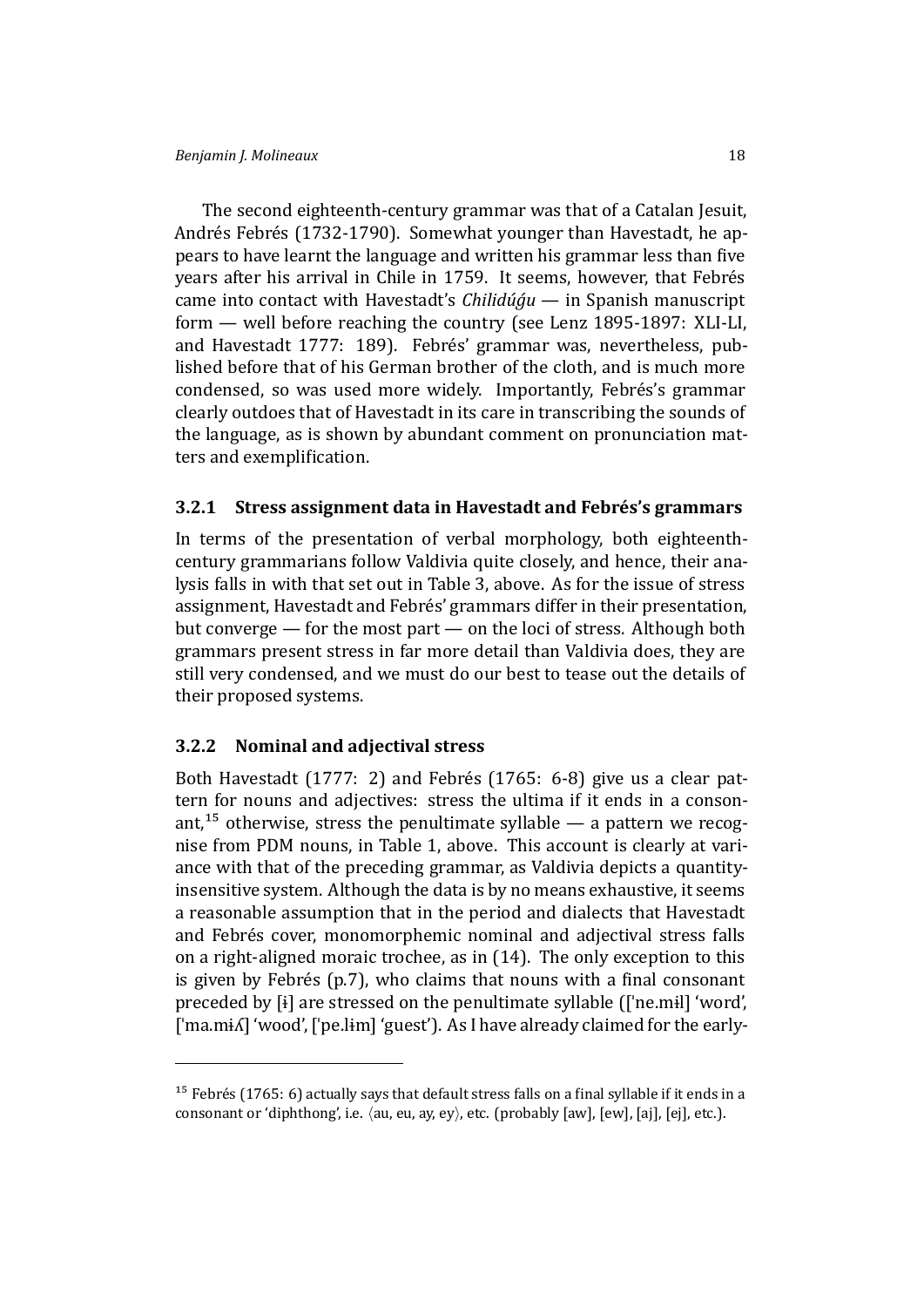seventeenth-century data, [ɨ] appears to be the default epenthetic vowel, which is likely only triggered following stress assignment, posing no major threat to the trochaic analysis.

|  |            |        |          | (14) Stress in nouns and adjectives (Havestadt 1777, Febrés 1765)                            |
|--|------------|--------|----------|----------------------------------------------------------------------------------------------|
|  |            |        |          | a. $[e.\text{Aa}]$ b. $[u:\text{A}]\text{A}$ c. $[\text{A}]\text{A}$ d. $[\text{A}]\text{A}$ |
|  | 'not much' | 'seed' | 'father' | 'wood'                                                                                       |

Of course, while this analysis fits broadly the description for PDM nouns, the adjectival data remains at odds with the present-day data, where stress is invariably word-final. Although we are provided with no explicit data for adverbs and pronouns, I assume that these must follow the general rule stated by Febrés, thus contrasting with the state of affairs of PDM, where these word categories behave like adjectives.

### **3.2.3 Stress shifting in Febrés (1765)**

Havestadt's first assertion on Mapudungun stress is that it is often 'ambiguous or according to taste' (1777: 20). However, we have seen that at least for  $PDM$  — this v[ariability is highl](#page-46-9)y circumscribed to vowel-final disyllabic nouns. A closer look at the first seemingly naturalistic speech recorded for the language sho[ws this](#page-46-8) variation to be similarly restricted in the eighteenth century. Indeed, Febrés provides the reader with two transcribed dialogues, the second of which he marks for phrase-final prominences (1765: 146-156), which he claims are typical of formal speech.

When they speak in the tone that befits a speech, which they call *coyaghtun* ([kojaɰtun]), all the words at which they make a pause are pronounced long, e.g. *[deuma](#page-46-9) pepavin gami mapú, marimari ca Llancahuenú, Dios pile, pentuayu ca mitá,* etc. 'I have already come to see your land, oh Llancahuenu! If God is served, we shall meet again'; where they pronounce the three words *mapu, Llancahuenu, mita* long, not because they are, but because they raise their voices further on these, and make a pause (8).

In the note that precedes his extended example of one such speech, he tells us:

I warn here that all the words that have an accent mark on the final syllable and are followed by a star, denote that upon that final syllable and word they make a pause, raise their voice, pronouncing it as long and taking a breath for the next clause, which is the way to give a *coyaghtun* (145).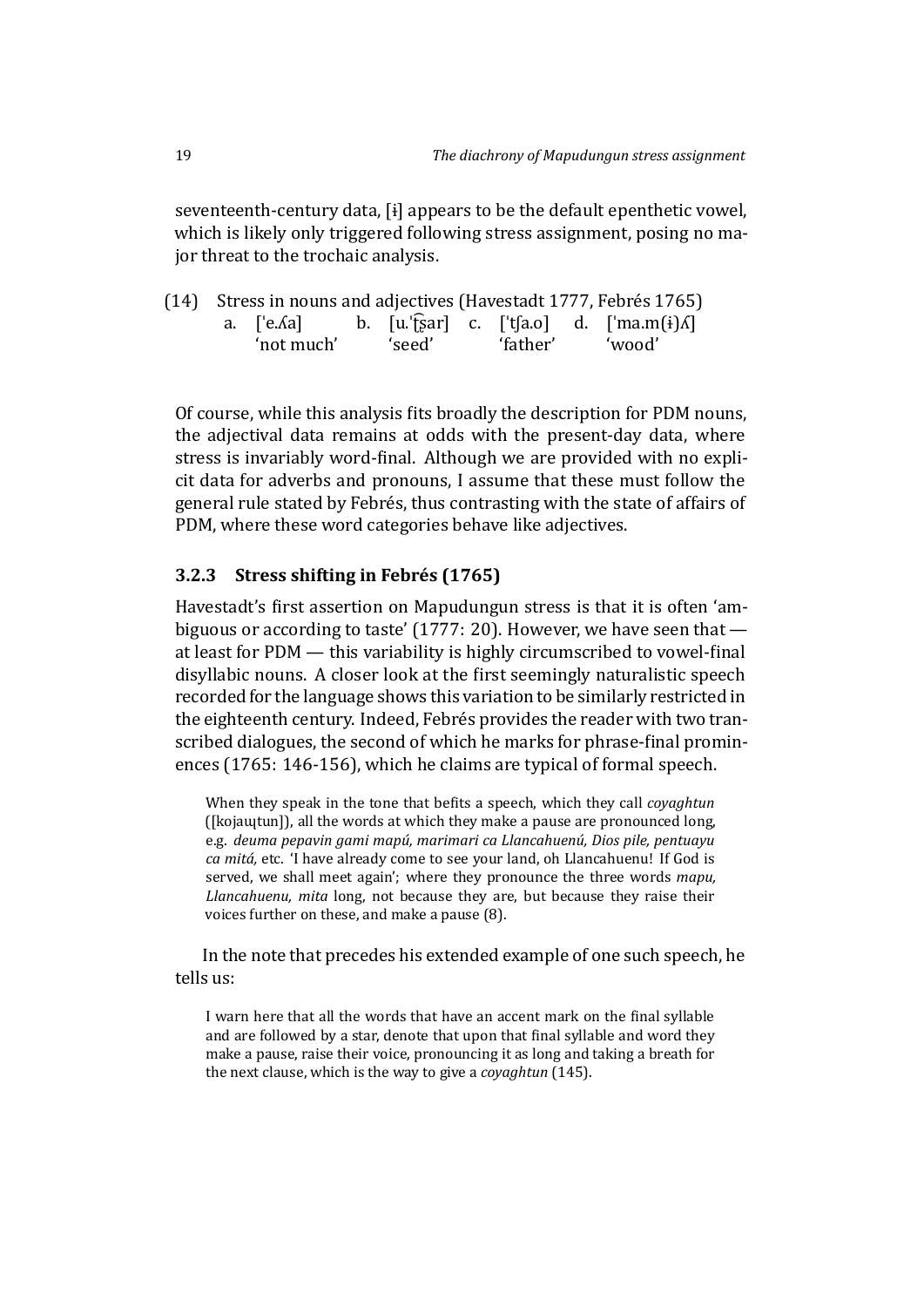Upon closer inspection of the actual marking in the text (near 150 clauses), the vast majority of words marked for final stress are words where stress on the ultima is expected: monosyllables (['pi-n] 'call-IND.15'),<sup>16</sup> and words ending in a consonant ([kɨ $\theta$ aw] 'work'; [kuni<sup>'fal]</sup> 'poor person', [ɨʎˈmen] 'rich person', [lavˈken̪] 'sea', [kɨme-ˈa-j] 'good-FUT-IND.3'). The only cases where final stress is unexpected is in vowel-final disyllab[ic](#page-19-0) nouns ([paˈje] 'priest, father'; [maˈpu] 'land'), and the proper names of the two main speakers, [miʎa-leˈvu] 'gold-river' and [ankate'mu] 'body-tree'.<sup>17</sup> Although the cases of final stress in these proper names are interesting, they can hardly be said to reflect the language's general pattern. The evidence seems to point, rather, to the fact that this alternation is mos[tly](#page-19-1) restricted to disyllabic nouns ending in a vowel.

The phenomenon of stress shifting in formal speech – if described correctly by Febrés – seems to be a consequence of intonational processes. It is not difficult to imagine that Febrés' perception of stress comes from an extreme pitch contour at the clause-edge (possibly a H\*) in such spokendiscourse formulae (indeed, Molineaux 2014 ϐinds pitch maxima to be the strongest correlate of PDM stress). It seems interesting, however, to ask whether this L2 interpretation of final stress in these forms would have been perceived as such by [native speakers, o](#page-47-9)r whether they would have simply seen these phenomena as changes in the language's intonationcontour (cf. Molineaux 2017: for PDM data). The fact that the pattern is found almost exclusively in disyllables will be key to our understanding of the later development of stress in the language (cf. Section 4, below)

#### **3.2.4 Ver[bal stress](#page-48-5)**

At a [f](#page-33-0)irst glance, verbal stress is described in a very similar fashion to nouns: stress the final if closed, otherwise, stress the penultimate. Again, it is made plain that this excludes epenthetic vowels, which are never stressed, such as those in the first person singular indicative (e.g. ['kim- $(i)$ n] 'know- $ND.1s'$ ), and in the second and third person plural for all moods (e.g.  $[e^t]u-m(i)$ n] 'give-IMP.2P'). As in the previous stage, the second and third person singular of the imperative are stressed on a final open syllable. Like in the seventeenth-century data, I assume these

 $16$  Interestingly, postpositions such as [mew] are often stressed when final, as are particles such as [ve], which is described as interrogative or ornamental. Demonstratives and pronouns also appear in the clause-final position having stress on their only underlying vowel: cf.  $\langle$ tva $\rangle$  ∼ [tɨˈva] 'this, thus';  $\langle$ enn $\rangle$  ∼ ['enɨn] 'they two'.

<span id="page-19-1"></span><span id="page-19-0"></span><sup>&</sup>lt;sup>17</sup> Specifically the *blepharocalyx cruckshanksii* or *temo* tree.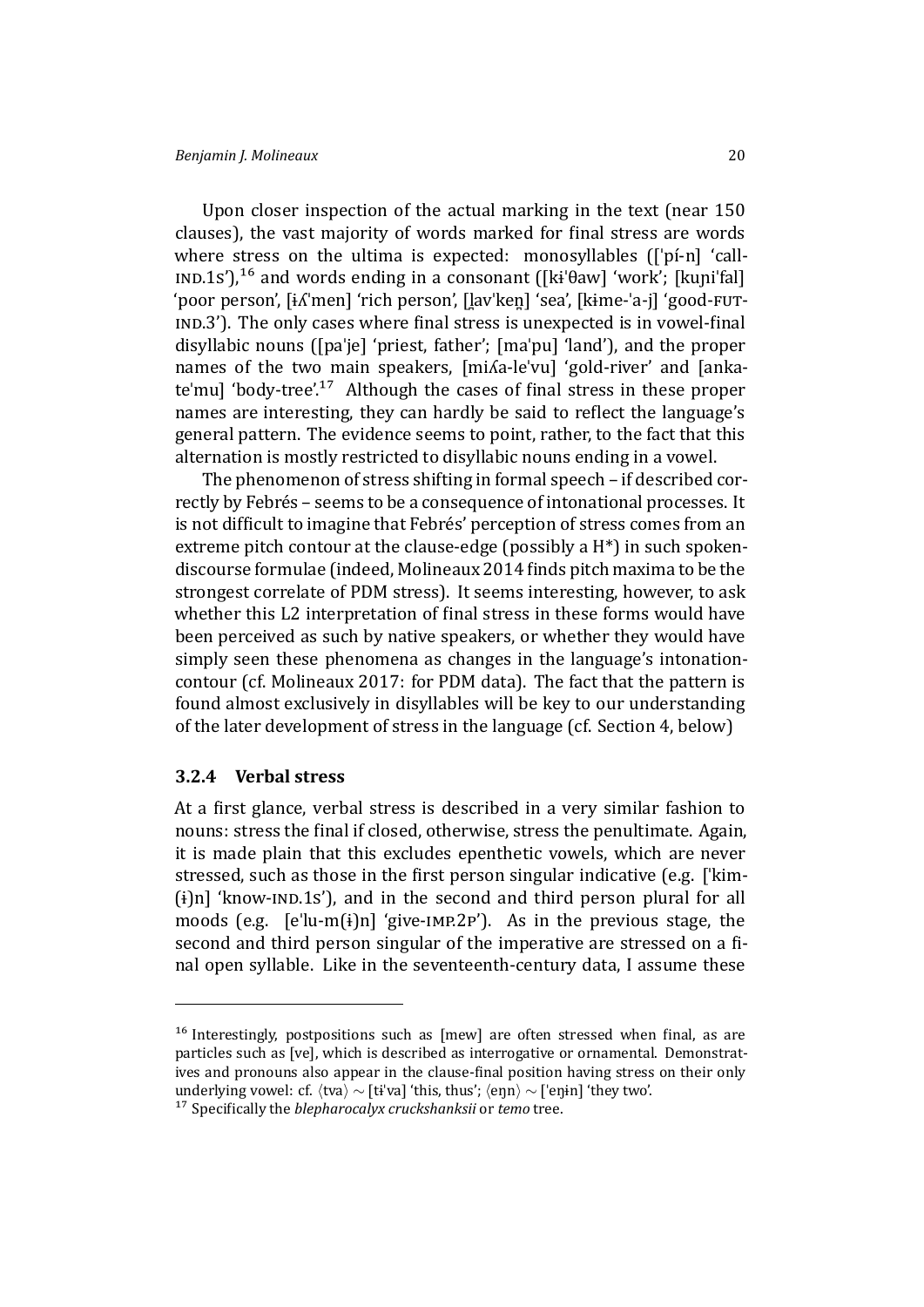morphemes are somehow not fully grammaticalised, at least as regards the computation of stress.

A more unexpected pattern, however, is that of the first person plural of all moods, which bears stress on the penultimate syllable,<sup>18</sup> that is, on the vowel immediately preceding a final closed syllable. We can summarise these assumed stress-patterns for vowel- and consonant-final verbroots in tables (9) and (10), respectively.<sup>19</sup>

|             |   | 1 <sup>st</sup>         | 2 <sub>nd</sub>                | 3 <sup>rd</sup>       |
|-------------|---|-------------------------|--------------------------------|-----------------------|
| IND         | S | [fsi.png                | $[\hat{fsi}$ : pa-j.mi]        | $[\hat{z}]$ si.'pa-j] |
|             | D | $[\hat{E}$ si.'pa.-ju]  | $[\hat{E}$ si.'pa-j.mu]        |                       |
|             | P | $[f̄s̃ī$ 'pa.-in]       | $[\hat{E}$ si.'pa-j.mn]        | "                     |
| <b>SUBJ</b> | S | $[$ [si. $'$ pa.-li]    | $[$ [si. <sup>'</sup> pa-l.mi] | $[$ [si. $'$ pa.-le]  |
|             | D | $[\hat{E}$ si.'pa.-lju] | $\left[\hat{E}$ si.'pa-l.mu]   | ,,                    |
|             | P | $[\hat{E}$ i.'pa.-lin]  | $[\hat{fs}i.]$ pa-l.min]       | "                     |
| IMP         | S | $[f$ si. pa.-t $f$ i]   | $[$ tsi.pa.-'ne]               | $[\hat{E}$ i.pa.'pe]  |
|             | D | $[f̃si$ : pa.-ju]       | $[\hat{E}$ si.'pa.-mu]         | "                     |
|             | P | $[\hat{E}$ si.'pa.-in]  | $[\hat{E}$ si.'pa.-min]        | "                     |

**Table 9:** Verbal paradigm for vowel-final root [f͡ʂipa-] 'exit', after Havestadt 1777 and Febrés 1765 (forms contradicting the 'general rule' shaded).

The case of consonant-final roots, in particular in [the indicative](#page-46-8), is [radically d](#page-46-9)ifferent from what we find in the early seventeenth century. If we consider that, in many such forms, the penultimate syllable peak is occupied by the indicative marker — in this case the syllabic form of the high front sonorant (i.e. [i], where in vowel-final forms it surfaces as  $[i]]^{20}$  — then Havestadt's assertion, that the second person singular and

<sup>&</sup>lt;sup>18</sup> [Hav](#page-20-1)estadt and Febres share this percept for the first person plural of the subjunctive, but only data from Febrés is available for the imperative. In the case of the indicative, the two Jesuits disagree, with Havestadt stressing the final syllable and Febrés, the penult. Here I follow Febrés, whose data is more complete.

<sup>&</sup>lt;sup>19</sup> Havestadt, in claiming that 'all first persons of the indicative' bore final stress, seems to claim that the final open syllable of the indicative first person dual  $[f\hat{s}i, p\hat{a} - j\hat{a}]$ . This is most likely an overgeneralisation of the rule. Especially looking at the data from Valdivia and Febrés' grammars, final stress in this case would be extremely odd, since it would fall on a final open syllable as well as a clearly decomposable number-marker ([u] 'p', see Table 3). I assume, therefore, that the dual — which would have been the least familiar to a speaker of German and Spanish — was slightly overlooked as regards stress.

<span id="page-20-1"></span><span id="page-20-0"></span><sup>&</sup>lt;sup>20</sup> Havestadt tells us explicitly that the [j]∼[i] alternation for the indicative marker depends on whether it is preceded by a vowel, in which case it changes to  $\langle y \rangle$  (1777: 26);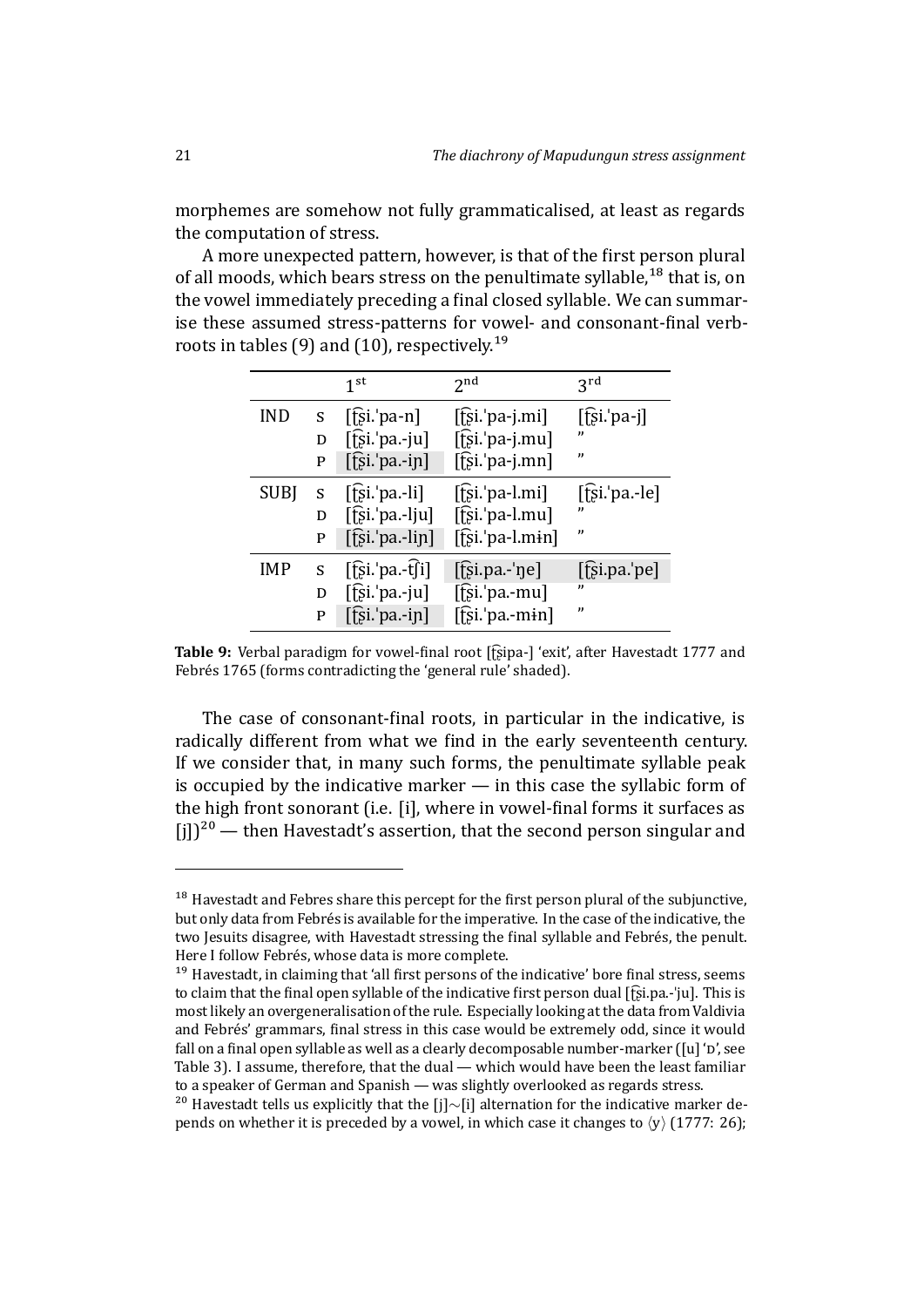|   | 1 <sup>st</sup>    | 2 <sub>nd</sub>        | 3rd              |
|---|--------------------|------------------------|------------------|
| S | $\lceil$ 'ko.n-in  | $[ko.'n-i.mi]$         | [ˈko.n-ij]<br>,, |
| D |                    |                        |                  |
| P | $\lceil$ 'ko.n-in] | $[ko.'n-i.min]$        | "                |
| S | $[$ 'kon-.li]      | [ˈko.n-ɨl.mi]          | [ˈkon-.le]       |
| D | [ˈkon-.lju]        | $[$ 'ko.n-il.mu]       | ,,               |
| P | $[$ kon-.lin]      | $\lceil$ 'ko.n-il.min] | ,,               |
| S | [ˈkon-.t͡ʃi]       | $[kon-lne]$            | [kon-.'pe]       |
| D | $[ko.'n-i.ju]$     | [ˈkon-.mu]             | ,,               |
| P | ['ko.n-in]         | [ˈkon-.mɨn]            | $\mathbf{v}$     |
|   |                    | $[ko.'n-i.ju]$         | $[ko.'n-i.mu]$   |

**Table 10:** Verbal paradigm for the consonant-final root [kon-] 'enter', after Havestadt 1777 and Febrés 1765 (forms contradicting the 'general rule' shaded)

<span id="page-21-0"></span>the second and third dual and plural are stressed penultimately, [leads to](#page-46-8) [the i](#page-46-8)ndi[cative mark](#page-46-9)er  $-$  not the last pre-OFI syllable (cf. 13)  $-$  being stressed.<sup>21</sup>

Besides first person plural forms, penultimate-mora stress also fails to fall on the non-finite markers [-el] and [-im], in Febrés' [data](#page-15-0). Furthermore, in[ver](#page-21-1)se marker [-e] is stressed by Febrés despite being followed by a closed syllable (as in the  $17<sup>th</sup>$  century, cf. Table 12). In all these cases, some synchronic alternation seems to be afoot, sometimes stressing the penultimate mora, and sometimes the last pre-OFI syllable, as can be seen in Table 11.

|                                      |                |                                          | 'give-IND-1P' 'give-TEMP' 'give-NOMS' 'give-INV-IND.3-3SP' |
|--------------------------------------|----------------|------------------------------------------|------------------------------------------------------------|
| Havestadt $[e.lu.-('i-n)]$<br>Febrés | $[e'lu-(i-n)]$ | $[$ e.lu- $('i.im)]$ $[$ e.lu.- $('el)]$ | $[e$ .'lu-(j.im)] $[e$ .'lu.-(el)] $[e$ .lu.-'e-(j-ew)]    |

Table 11: Stem-final vs. penultimate mora stress in Havestadt and Febrés (right-aligned moraic trochee in parenthesis)

<span id="page-21-2"></span>however, in his transcriptions he never gives, for instance, *⟨*yñ*⟩* when following a vowel, so the rules of glide formation seem to be more of the type: 'create a vowel where it avoids tautosyllabic consonant clusters', as proposed for PDM in (7a).

<span id="page-21-1"></span><sup>&</sup>lt;sup>21</sup> In the 2<sup>nd</sup> person plural, Havestadt (1777: 5) assumes that, although unwritten, there is a very brief vowel between the final consonants ( $\langle \hat{u} \rangle$ , in his script, [ɨ] here).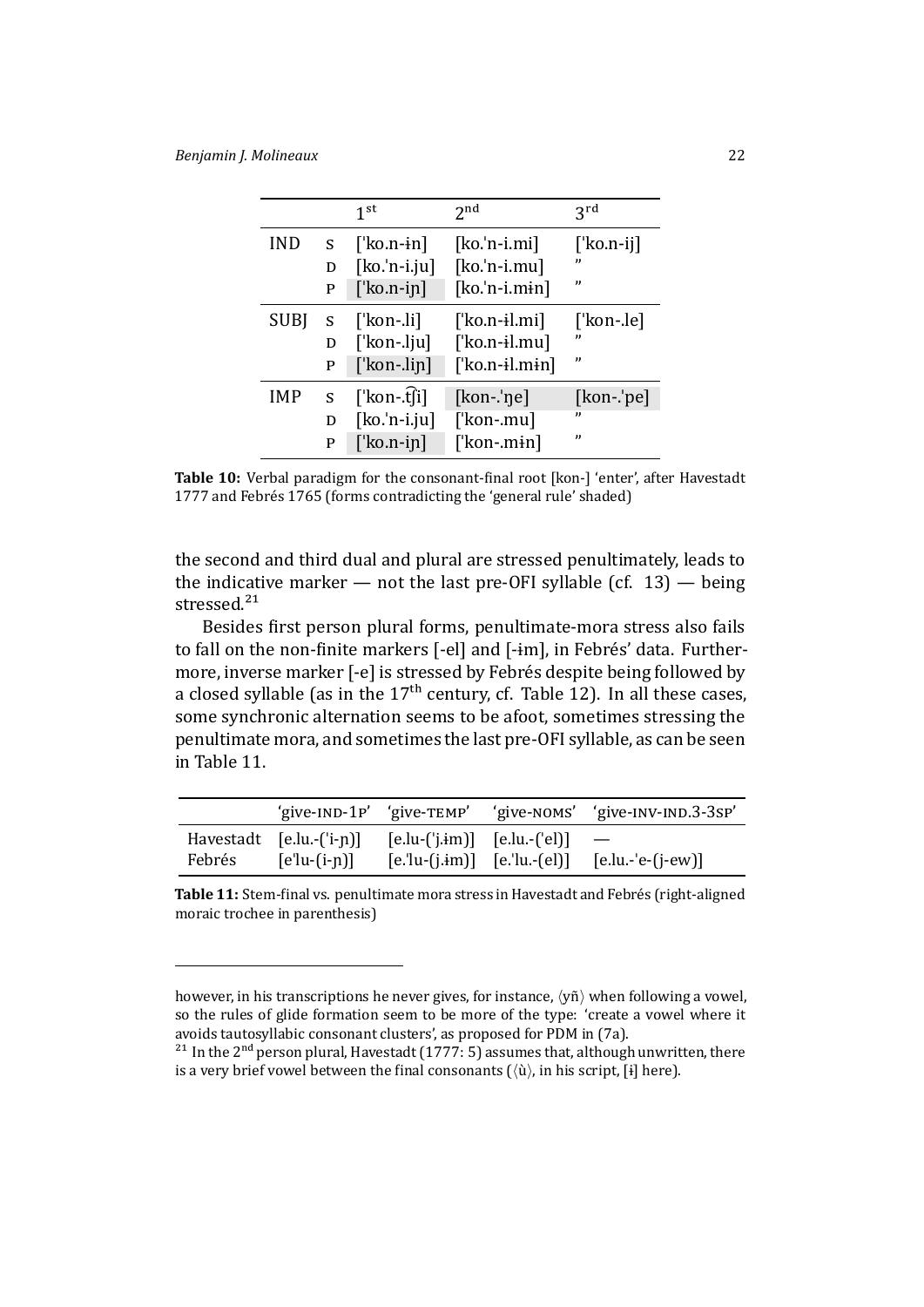We note then, that in all these forms, where stress does not follow the general rule, it seems to revert to what we find in the previous stage: stress on the last vowel before the OFI. The only exceptions are imperative [-ŋe] and [-pe].

It is my claim, then, that the stem-final syllable does have some degree of stress, which is normally demoted in favour of stress on the penultimate mora of the word. This would imply that, in building the verb's morphological structure, stress assignment rules are applied twice, once to the stem and once to the word. $22$ 

#### **3.2.5 Summary of mid-eighteenth century stress assignment**

Havestadt's claim that many [wor](#page-22-0)ds are simply "ambiguous or according to taste" as regards stress (1777: 20), appears to be symptomatic of a system in flux, though an appropriate linguistic generalisation was needed to restrict and explain the variation. The phrasal and pragmatic phenomena described by Febrés [may be](#page-46-8) partially responsible for Havestadt's observations, but the inconsistencies between the two grammarians point to other factors that are unstable within the system.

The picture I present for stress in this period is in many ways similar to what we find in the present day account. The most important similarity is the practically exceptionless footing of a right-aligned moraic trochee at the word level. This is particularly true for the nominal system, excepting the cases with variable stress in PDM. The second similarity is the tendency to stress the stem-final vowel in verbs. One of the major differences, however, is the fact that what appears to be the stem domain in the eighteenth century (and in the early seventeenth as well — all verbal morphology excluding the OFI) is significantly different to what the data yielded for the stem-domain in the twenty-first century (root plus core valency-changing suffixes, mostly, cf. Section 2.2).

Interestingly, considering the possible structures of mood, focal person and number suffixes, there are only two possible distributions for the verb's two stresses: conflation or clash. This [les](#page-4-1)s than ideal distribution of stresses, I venture, most likely led speakers, over time, to avoid clash by re-conceptualising the domains of the stem and word-morphology. We will ultimately see this reassessment of the stem-domain and the role of demarcative stress in the final historical works on the language, in Section

<span id="page-22-0"></span><sup>&</sup>lt;sup>22</sup> For a more detailed, formal analysis of this data see Molineaux (2014: 260–4).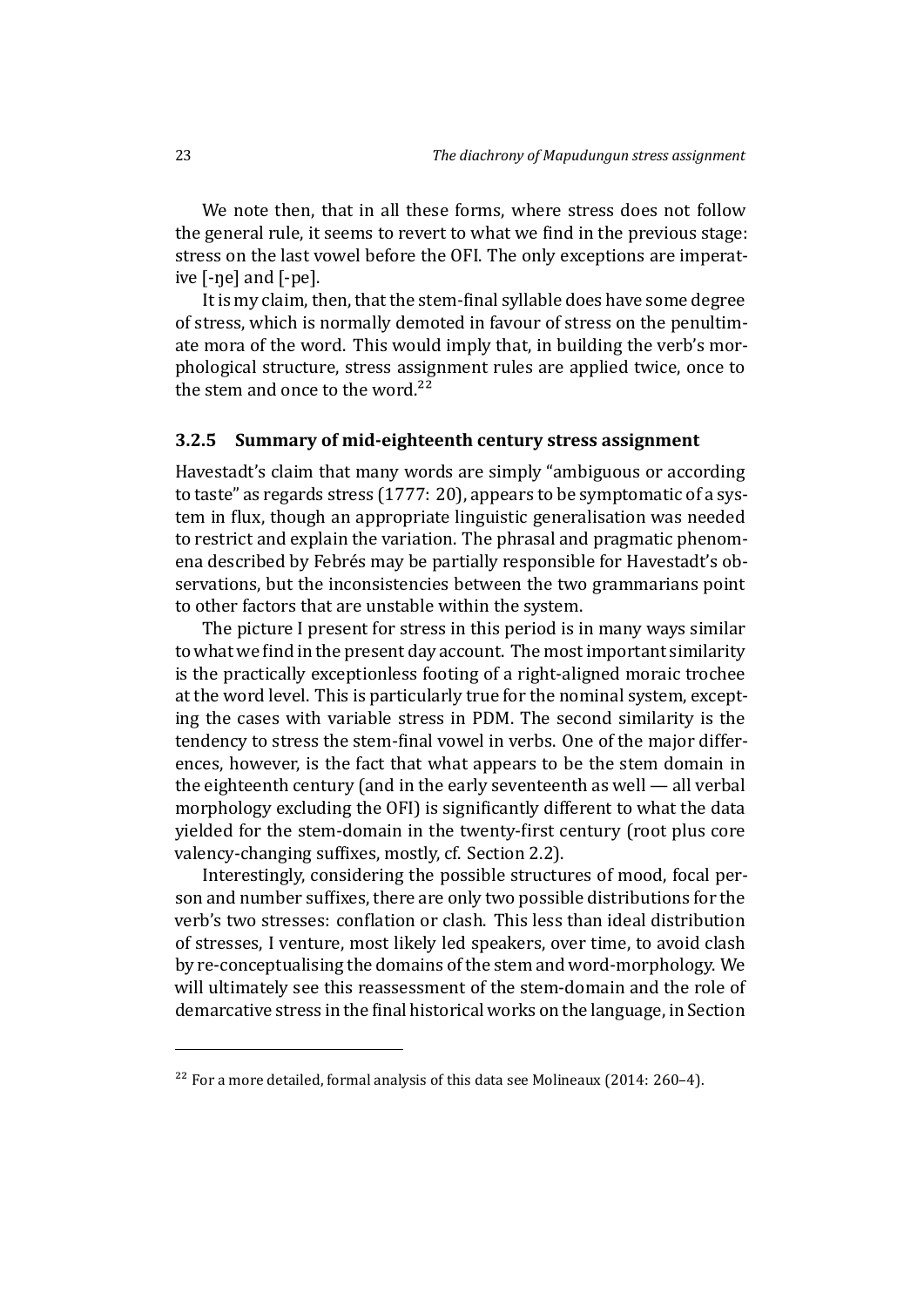3.3 as well as in my own, twenty-first century data, which I will return to in Section 4.

### **[3.3](#page-23-0) Stage III:** *Rudolf Lenz (1896) and Félix de Augusta (1903): Mapudun[gu](#page-33-0)n stress at the turn of the twentieth century*

<span id="page-23-0"></span>Towards the end of the nineteenth century, the work of Rudolf Lenz, a German-born linguist and philologist, opened up the field of Mapuche Studies to university academics. Based in Santiago from 1890 until his death, in 1938, Lenz focused first on the peculiarities of Chilean Spanish, which he claimed was "basically Spanish with Araucanian sounds" (1893: 208). He soon turned his interest to Mapudungun itself, travelling repeatedly to Mapuche territories and making detailed notation of stories, poems, speeches and dialogues. His main works on Mapudungun [writte](#page-47-15)n between 1895 and 1897 — were compiled in *Estudios Araucanos*. For the first time in Mapudungun studies, the work did not have a pedagogical objective (as in the missionary grammars), but rather attempted a careful, scientific description.

In parallel, Felix de Augusta, part of a new contingent of Bavarian Capuchins, took on the task of renewing the missionary materials for working with the Mapuche, now forcibly relocated to reservations. His *Gramatica Araucana* (1903) is the result of Augusta's first eight years of work in Chile's Araucanía Region. It is perhaps the most manifestly 'pedagogical' of the missionary works, structured as a series of brief grammar points followed by ex[ample](#page-45-3)s and exercises, as was the model of the day for learner grammars. Although the *Gramática* is Augusta's most explicit work on the language's structure, it should be taken as part of a trilogy alongside his collection of texts, *Lecturas Araucanas* (1910), and superb bilingual dictionary (1916) — which provide a broader practical description of the language (Salas 1985, Molineaux 2016b).

### **3.3.1 Stress assig[nmen](#page-45-7)t data in the work of Lenz [and A](#page-45-6)ugusta**

Lenz's views on th[e phonetics](#page-48-6) [and phonology](#page-48-7) of the language are sprinkled quite generously across his work. The most extensive account is given in the prologue to his collected articles on Mapudungun (Lenz 1895-1897), where, with regards to stress, he states that it "has little strength and stability, changing its place according to laws of balance that are scarcely fixed" (XXIV). However, in a footnote elsewhere i[n the](#page-47-14) [volume, he](#page-47-14) agrees with Febrés in claiming that "words are stressed on the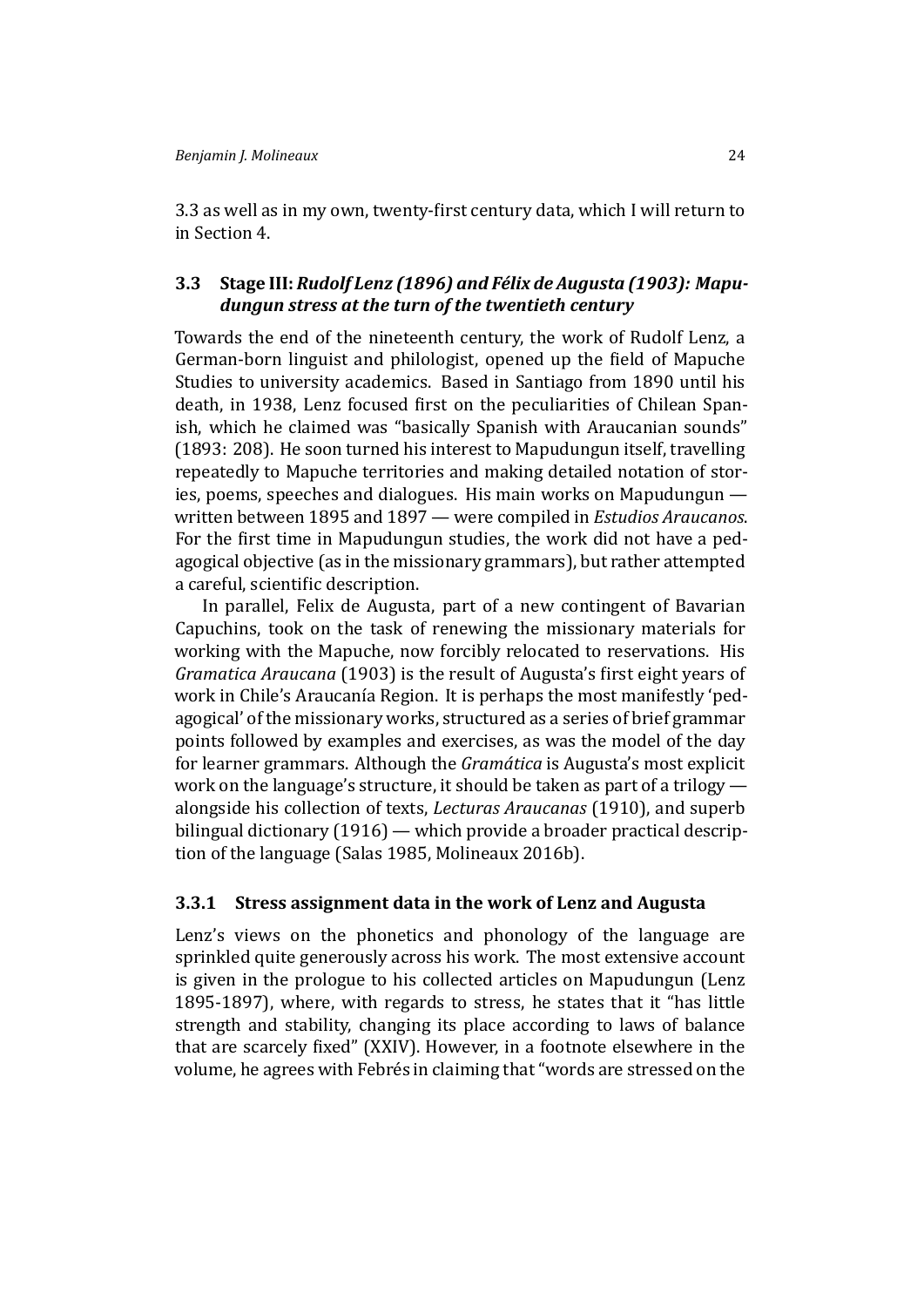penultimate syllable; only when ending in a consonant do they become acute" (388 fn.I).

Augusta's account of stress is stated early on in his first work on Mapudungun, giving a 'general rule', followed by a series of partial or superficial exceptions. As in the case of Lenz (as well as Havestadt and Febrés) he places stress on "the last syllable when it is closed or has a diphthong [i.e. a vowel plus a glide] and the penultimate elsewhere" (1903:2-3). Although, overwhelmingly, stress is not marked in Lenz or Augusta's transcriptions, where it is specified, this general pattern is most often upheld.

### **3.3.2 Nominal and adjectival stress**

In a 1893 article, preceding his *Estudios*, Lenz is more precise than anywhere else regarding Mapudungun stress:

<span id="page-24-0"></span>"Stress varies in accordance with lexical combinations; in general, words endi[ng in a](#page-47-15) consonant are stressed on the last full syllable (those which do not include [ə]), while simplex, polysyllabic words ending in a vowel, are stressed on the penultimate syllable. (202)"

It is interesting, however, that in his collection of texts, stress is sometimes marked on a final syllable with the epenthetic vowel  $[i]$  (15:d,e), which he elsewhere considers interchangeable with schwa.

(15) Sample nominal stress in the Lenz's *Estudios* (1895-1897)

| a. $[ki:\text{\&Ae}$ . [long.ko] c. $[ku:\text{\&Ain}]$ d. $[vo:\text{\&tim}]$ e. $[na:\text{\&mim}]$ |         |          |       |        |
|-------------------------------------------------------------------------------------------------------|---------|----------|-------|--------|
| 'tear'                                                                                                | 'chief' | 'cattle' | 'son' | 'foot' |

Augusta's assessment of nominal stress is very similar to that of Lenz, as it derives from his 'general rule' (penultimate mora stress), with two added exceptions: one stating that 'disyllables that have a schwa in the first syllable are stressed on the last syllable regardless of the general rule', and the other, that "disyllables that have a schwa in the final syllable have two stresses (a spondee)" (1903:4). Examples are: [pə.ˈli] 'soul', [pə.ˈʎi] 'fly<sub>N</sub>' and ['fo.'təm] 'son'; ['ma.'mə*K*] 'wood'. If indeed the dialect that Augusta describes has this distribution, we could explain the final stressed syllable forms with [ə] in the first syllable, as well as the cases of 'spondee' stresses, by assuming that right-edge stress is applied cyclically to the noun: this would occur once before epenthesis, and once after, as suggested in Table 12. Be this as it may, taken together with the data from Lenz, Febrés and PDM, it seems clear that the interaction between stress and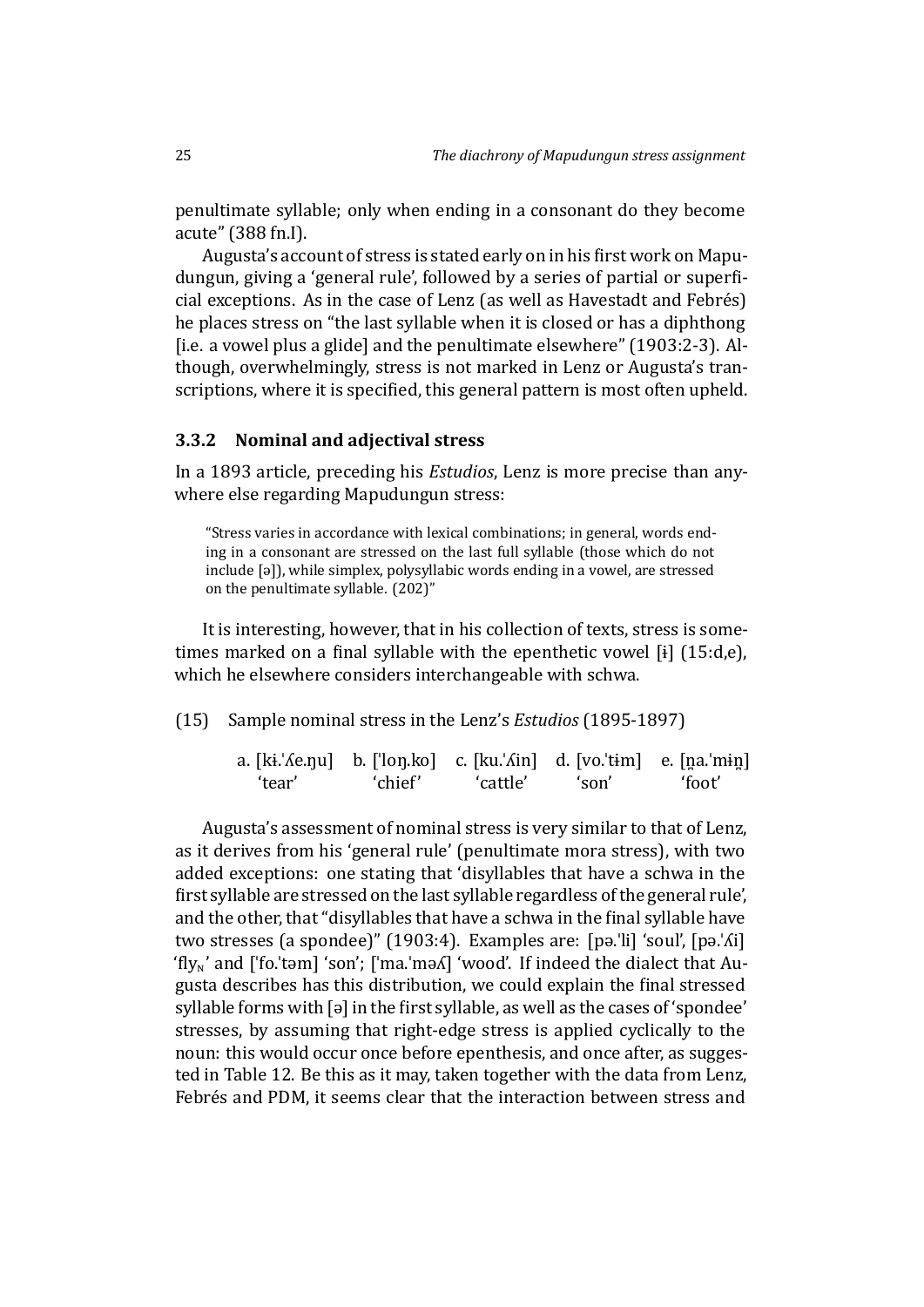epenthetic vowel might be in the process of entering the lexical representation of at least some of the dialects and words of 18c Mapudungun.

nominal epenthesis is not altogether settled, and, indeed, the historical

|                           |             | Underlying Stress Epenthesis Stress Surface Gloss |                                                              |                                              |  |
|---------------------------|-------------|---------------------------------------------------|--------------------------------------------------------------|----------------------------------------------|--|
| a. $/\pi$ i/<br>b. /fotm/ | 'pli pə.'li | 'fotm 'fo.təm                                     | $\mathcal{L} = \{ \mathcal{L} \}$ . The set of $\mathcal{L}$ | [pə.'li] 'soul'<br>'fó.'təm ['fo.'təm] 'son' |  |

**Table 12:** Stress and epenthesis in nouns, based on Augusta (1903)

Interestingly, although neither Lenz nor Augusta explicitly mention stress in other word categories than nouns and v[erbs, in both a](#page-45-3)uthors' collections of texts (especially Lenz's), stress is often marked on the final open syllable of disyllabic adjectives, adverbs, pronouns and demonstratives (cf. Lenz: [mu.'na] 'few', [wi.'le] 'tomorrow', [ki.'ne] 'one/DET' and [tu.ˈfa] 'this', Augusta: [we.ˈθa] 'bad', [ϐɨ.ˈta] 'old'). I assume, then, that this is the normal position of stress in such words, since we find no instances where their stress is marked initially.

### **3.3.3 Stress-shifting**

<span id="page-25-0"></span>The major exception to the nominal pattern are the  $-$  by now familiar  $$ disyllables ending in a vowel. In the prologue to his *Estudios* Lenz exemplifies the 'scarcely fixed' nature of stress in words such as *ruka* 'house', giving the forms in (16a) and (16b). Upon closer inspection, in texts corresponding to all language varieties, we see that it is the disyllables with a final open syllable that appear with stress in both positions, as is plain in examples (16c) v[s. \(1](#page-25-0)6d).

- (16) Varying stress (underlined) in Mapudungun, based on Lenz (1895- 1897)[:](#page-25-0)
	- a. [tə.ˈfa.-mu mə.l-i DET-POST be-IND.3s my house pi <u>'ru.ka]</u> (p.XXIV) *['H](#page-47-14)ere is my house'*
	- b. [pi <u>ru.'ka</u> mo kə.'pa-n] my house from come-IND-1s (p.XXIV) *'I come from my house'*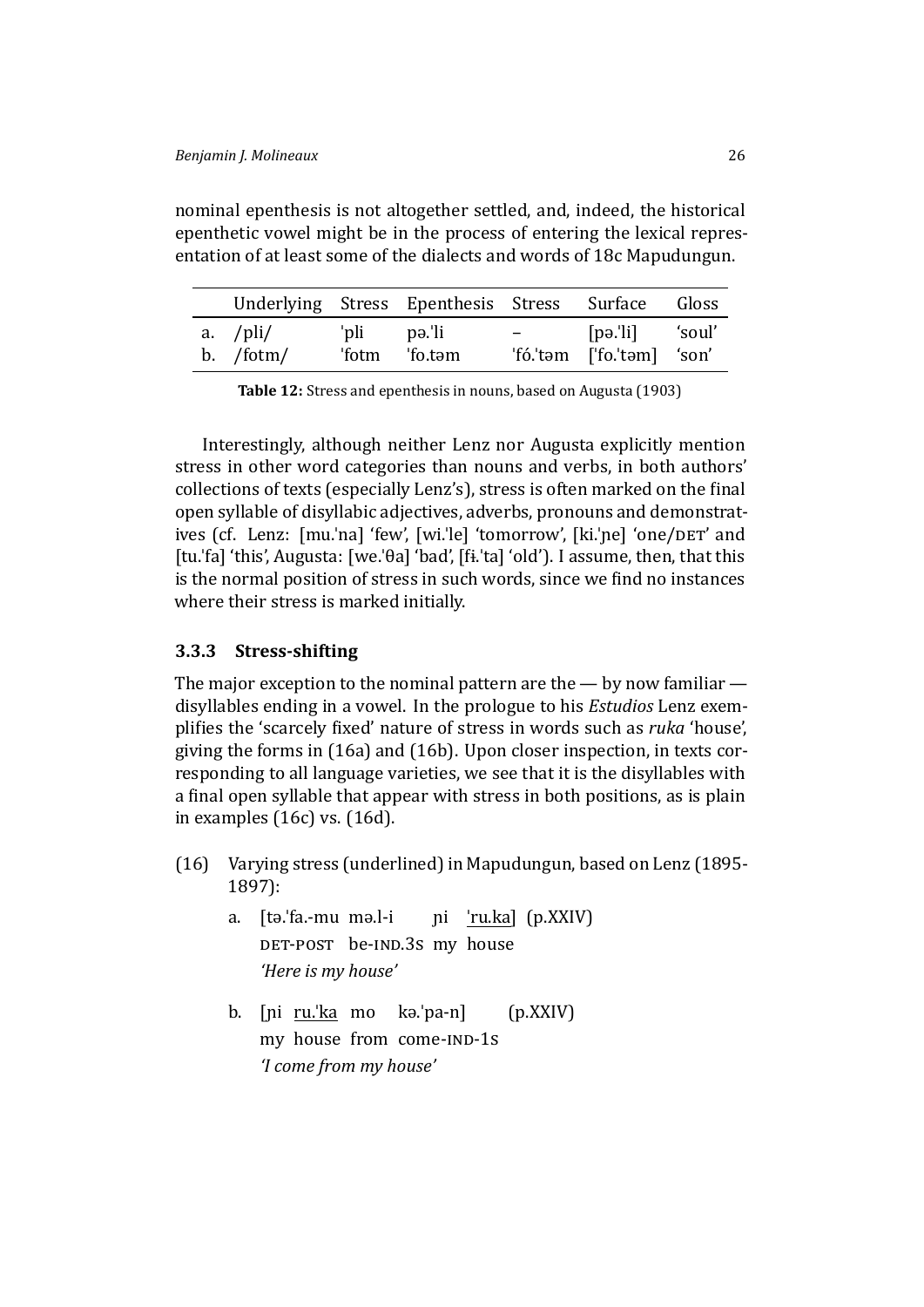- c. [wu.ʈʂa.-ˈla-j stand-NEG-IND.3s the chief tli ˈloŋ.ko] (p.18) *'The chief did not stand up'*
- d. [mɨ.le.-fu ka.θi.ke, loŋ.ˈko] (p.18) be-<sub>BI</sub> leader chief *'they were leaders, chiefs'*

We note that, although the lack of stability is claimed for the language overall, the alternate position of stress on a final open syllable is restricted to two-syllable words, in particular, nouns. Clearly the forms that do not follow the general rule seem most common clause-finally, or preceding the postposition [mo]/[mew] (a claim explicitly made by Augusta 1903: 4), but this behaviour is not consistent for such a position, nor exclusive to it. $^{23}$ 

As for Augusta, his actual transcripts do not diverge [from the rules](#page-45-3) given in the grammar and the introduction to the *Lecturas*, except in the case [of](#page-26-0) the adjectives. Nowhere in the transcriptions — and in contrast to Lenz's contemporary texts  $-$  do we find stress marked on the final open syllable of a noun in isolation. This, in my view, seems symptomatic of Augusta's representation of a lexical pattern, rather than the surface, postlexical one, which Lenz would have had access to.<sup>24</sup> The key difference here is that Augusta is likely to have been one of the most proficient of the L2 speakers of Mapudungun to write a grammar of the language, while Lenz— a very competent phonetician— would ha[ve l](#page-26-1)acked the long-term exposure necessary to tease apart the lexical and post-lexical patterns of prominence.

<sup>&</sup>lt;sup>23</sup> Note, for instance the transcription ['ma.pu mo] in Lenz's texts (p.34), and the position of stress in phrase-final ['ma.pu] and ['loŋ.ko] in (16a) and (16c), respectively. Although rare, there are a few examples of disyllables transcribed with stress on a final vowel, even when not phrase final, as in  $\left[p\text{if}(i\text{ }^\dagger\text{ma}.\text{pu}\text{ }^\dagger\text{ka}\text{ }^\dagger\text{ia}.\text{+v}\text{a}-\text{a-}\text{iv}\right]$  'bit earth house be-CONT- $FUT-IND.3$  (there won't be much distance to the house)'(p.97). It is possible, of course, that the speaker placed an intonational break foll[ow](#page-25-0)ing the [wo](#page-25-0)rd [ru.ka], which brought with it the change in perceived stress.

<span id="page-26-1"></span><span id="page-26-0"></span><sup>&</sup>lt;sup>24</sup> Augusta tells us that "aside from the prosodic stresses, we also find declamatory or emphatic stresses which allow a certain syllable to be reinforced outside the rules of stress assignment" (1910 p. XI). No specific conditions for this reinforcement are given, nevertheless.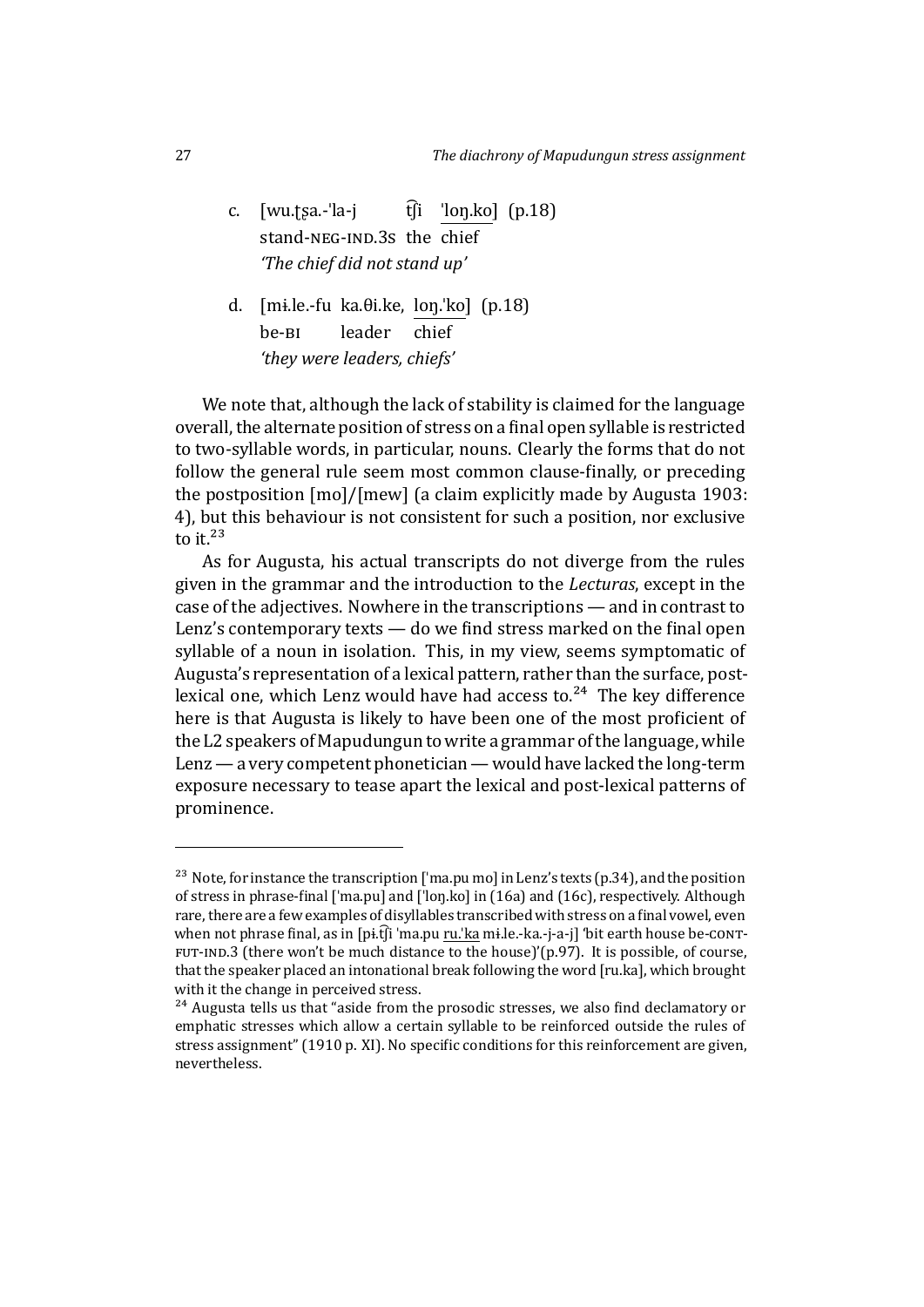### **3.3.4 Verbal stress**

While Lenz gives no explicit guidance regarding verbs, in Augusta's work stress follows the general rule in the first person singular of all moods, with other conjugations following this form's stress (see Table 13). Only in the subjunctive does Augusta claim an exception, with the first person plural not following the singular's pattern, but rather following the general rule to stress a final closed syllable.

The resulting system, in Table 13, is one where the overwhe[lmi](#page-27-0)ng majority of OFI-paradigm forms, in vowel-final roots, are stressed on the penultimate mora. The exception to this pattern — as in the data for the 18th century — are the first person pl[ural](#page-27-0) of the indicative and the imperative, which have their stress on the root-final syllable. However, the subjunctive form no longer has exceptional, pre-OFI stress, and the second and third person singular of the imperative have come under the general rule.

|             |   | 1 <sup>st</sup>              | 2 <sub>nd</sub>                | 3 <sup>rd</sup>           |
|-------------|---|------------------------------|--------------------------------|---------------------------|
| <b>IND</b>  | S | $[$ [si. $'$ pa-n]           | $[\hat{fsi}$ : pa-j.mi]        | $[\hat{E}$ si.'pa-j]<br>" |
|             | D | $[f̄s̃ī$ 'pa.-ju]            | [t͡si.'pa-j.mu]                |                           |
|             | P | $[\hat{E}$ i. pa.-in]        | $[\hat{E}$ si.'pa-j.mn]        | "                         |
| <b>SUBJ</b> | S | $[$ [si.'pa.-li] $]$         | $[$ [si. <sup>'</sup> pa-l.mi] | $[\n$ [[si.'pa.-le]       |
|             | D | $[\hat{E}$ si.'pa.-lju]      | $[f̃s̃i.'pa-l.mu]$             | "                         |
|             | P | $[$ [si.pa.-' $\text{lip}$ ] | $[\hat{E}$ si.'pa-l.min]       | "                         |
| <b>IMP</b>  | S | $[f$ si.'pa.-t $[i]$         | $[$ [si. <sup>'</sup> pa.-ne]  | [[si.'pa.pe]              |
|             | D | $[f̃s̃i.'pa.-ju]$            | $[\hat{E}$ si.'pa.-mu]         | "                         |
|             | P | $[f̃; ī$ 'pa.-in]            | $[\hat{E}$ si.'pa.-min]        | "                         |

Table 13: Verbal paradigm for vowel-final root [t͡ʂipa-] 'exit', after Lenz 1895-1897 and Augusta 1903. Exceptions to penultimate-mora stress greyed out.

<span id="page-27-0"></span>For roots ending in a consonant, Augusta claims t[he existence of](#page-47-14) an [epenthetic v](#page-45-3)owel, which in the first person singular of the indicative is often stressed ( $[e$ .'l-ən] 'put- $ND.1.5$ '). This is the case if the root is monosyllabic (i.e. [el-], 'put'; [wəl-] 'give'). Otherwise, in polysyllabic roots, stress is assigned to the preceding vowel ([ku'f͡ʂan-ən] 'sicken-IND.1s').<sup>25</sup>

<span id="page-27-1"></span> $25$  Augusta also claims that, in consonant-final roots, the third person sing[ular](#page-27-1) of the indicative receives stress on the vowel preceding the inflection, given the example of [kuˈf͡ʂan-ij] 'sicken-IND.3.s'. This example is problematic, seeing as how it is a denominal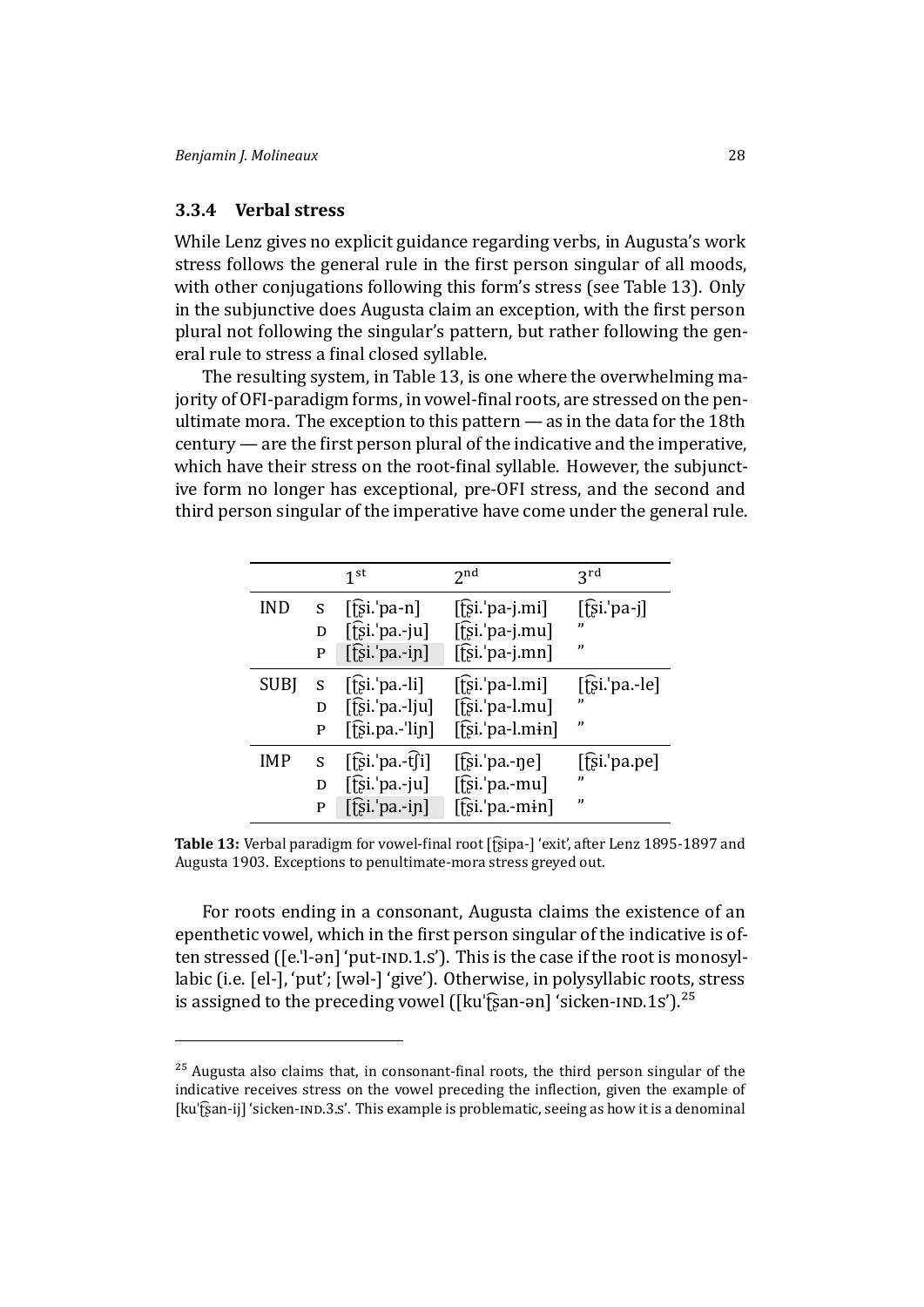|            |   | 1 <sup>st</sup>    | 2 <sub>nd</sub>        | <b>zrd</b>   |
|------------|---|--------------------|------------------------|--------------|
| <b>IND</b> | S | $[ko.'n-in]*$      | $[ko.'n-i.mi]$         | $[ko.'n-ij]$ |
|            | D | $[ko.'n-i.ju]$     | $[ko.'n-i.mu]$         | "            |
|            | P | $[ko.'n-ip]$       | $[ko.'n-i.min]$        | "            |
| SUBJ       | S | $\lceil$ 'kon-.li] | ['ko.n- $i$ l.mi]      | [ˈkon-.le]   |
|            | D | ['kon-.lju]        | $[$ 'ko.n-il.mu]       | ,,           |
|            | P | $[kon$ -'lin]      | $\lceil$ 'ko.n-il.min] | "            |
| <b>IMP</b> | S | $[$ kon-.t $[i]$   | ['kon-.ne]             | ['kon-.pe]   |
|            | D | $[ko.'n-i.ju]$     | [ˈkon-.mu]             | "            |
|            | P | $[ko.'n-ip]$       | [ˈkon-.mɨn]            | "            |

Table 14: Verbal paradigm for the consonant-final root [kon-] 'enter', after Lenz 1895-1897 and Augusta 1903.  $* =$  but also: [ku. fsa.n-in] 'disease-IND.1s'

<span id="page-28-0"></span>As we see in Table 14, the position of stress for consonant-f[inal roots](#page-47-14) [is fu](#page-47-14)lly [consistent w](#page-45-3)ith the right-aligned moraic trochee of nouns. Still, the picture for the epenthetic vowel in verbs seems murky at best. Although nowhere in A[ugu](#page-28-0)sta's texts is stress marked on these epenthetic vowels,<sup>26</sup> we do find cases where Augusta does not transcribe the epenthetic vowel itself after a monosyllabic root (cf.  $\langle$ kim-n $\rangle$  'know-IND.1s' p. 204). Furthermore, in Lenz's work, although we do find cases of stressed epenth[eti](#page-28-1)c vowels after monosyllabic roots, such as, precisely,  $\langle$ ki.m- $\frac{2}{\gamma}$ 'know-IND.1s' (1895-1897: 38), there are also disyllabic roots that follow this pattern, such as  $\langle$ ja.we.l- $\sin \rangle$  'ride- $\langle$ <sub>1</sub>ND.1s' (104).

Just as in nouns with epenthesis, it appears we are dealing with a process that is no l[onger fully p](#page-47-14)ost-lexical, since the epenthetic vowel is sometimes susceptible to stress marking. The interaction with the stem-level stress is crucial to the realisation of stress in such cases. I will return to the issue, however, in the general analysis of the period.

verb, and may attract additional stress to the root-final syllable. Also, in his own texts, Augusta marks stress on the final syllable of such cases: eg. [Λο.'w-i-j] 'receive-IND-3s' (1910:37).

<span id="page-28-1"></span><sup>&</sup>lt;sup>26</sup> The marking of stress on schwa and  $\langle \hat{u} \rangle$  ([i] in Augusta's texts) presented important difficulties for early 20th century typesetting, as Augusta complains in his introduction to the *Lecturas* (1910: XI).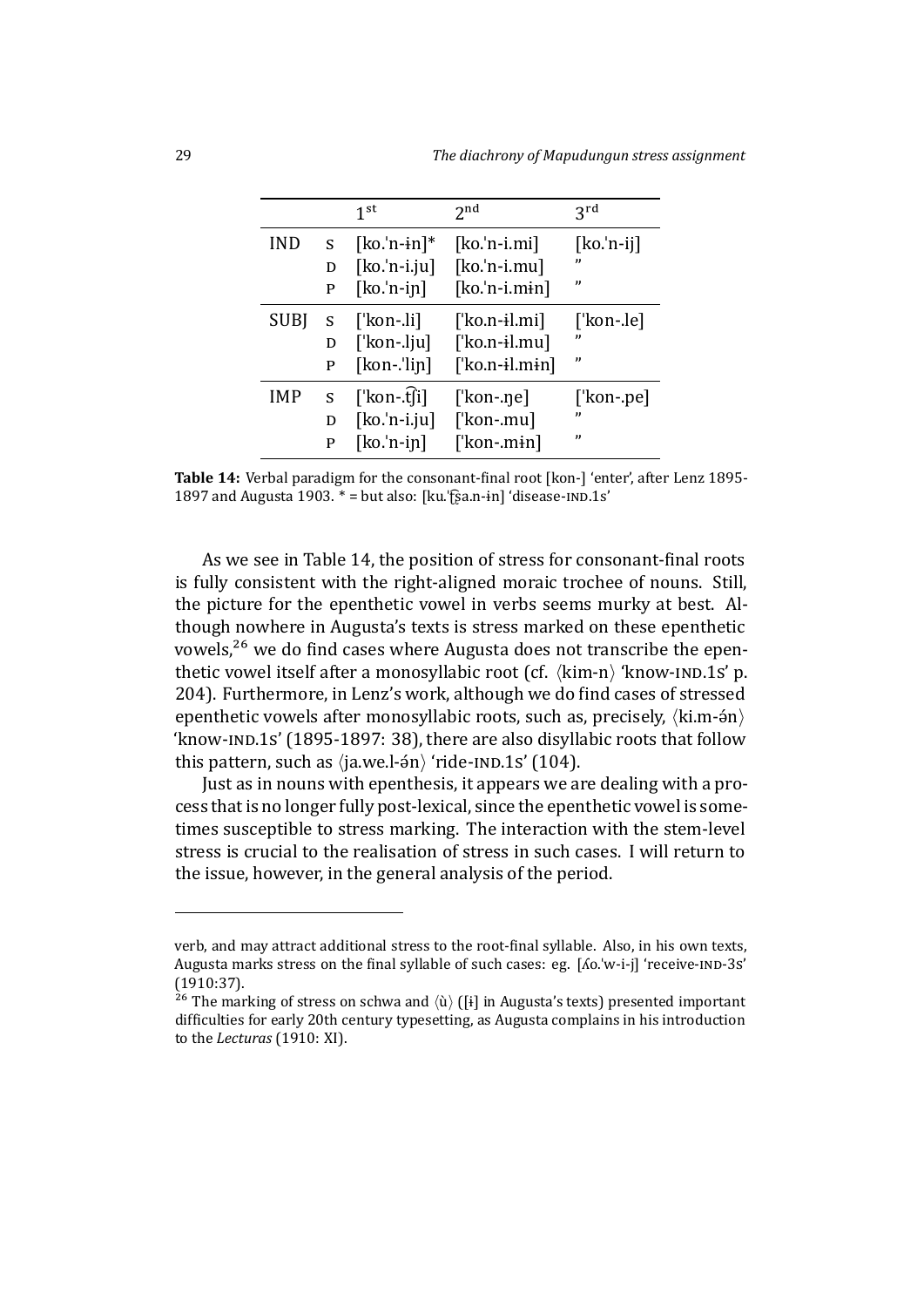### **3.3.5 Left-edge stress?**

For the first time, in the late nineteenth century, we get enough data to examine the issue of an apparent second stress for compounds and verbs. As in contemporary accounts, this stress appears to be realised on the final syllable of the first morphological element (the verbal root or first noun in a compound). However, in verbs we are only explicitly told about this second stress where there is more than one root (i.e. verbs with nominal incorporation or serial verbs) or if there is suffixation beyond the OFI, as in Table  $15<sup>27</sup>$  The implication, of course, is that minimally inflected forms do not have an independent stress on the stem. In most vowel-final stems this is irrelevant, since stem and word stresses are predicted to be conflated, b[ut](#page-29-0) [in](#page-29-1) particular in the consonant-final ones, there is room for both stresses. Unfortunately, Augusta gives no exemplification of these cases.

| ROOT+OFI       | ROOT+OFI        | ROOT+SUFFIX+OFI                                                            | root+root+OFI                                                           |
|----------------|-----------------|----------------------------------------------------------------------------|-------------------------------------------------------------------------|
|                |                 | $[[e']a]_R$ -j.-m-i] $[[ko']_R$ -i.-m-i] $[[\text{je}]_R$ -pa.-'la-j.-m-i] | $\left[\left[\right]\right]$ sa.'na. $\left]_R$ -na.' $\left[\right]_R$ |
| 'give-IND-2-s' | 'enter-ınp-2-s' | 'carry-CIS-NEG-IND-2-S'                                                    | 'strike-down-IND.3s'                                                    |

**Table 15:** Stress in minimally inflected verbs (vowel and consonant-final), further suffixed verbs, and serial verb constructions ( $R=root$ ).

<span id="page-29-0"></span>In Lenz's work, additional stresses in longer verbs are occasionally transcribed. In practically all cases, these stresses are verbal and surface on the root-final syllable (cf. 17).

(17) Sample stem stress in (Lenz 1895-1897, R=root) a. [[u.ˈjem.]*R*-tu.-ˈvi.-ŋe] b. [[ˈki.m]*R*-a.-ˈvu-j] c. [[a.ˈʈ͡ʂun.]*R*-.kɨ.ˈle-n] 'light-REST-3SP-IMP.2S' 'know-FUT-BI-IND.3' 'fatigue-PROG-IND.1S'

Augusta's *Gramática* state[s that compounds](#page-47-14) have their stress where it would be expected for the first root, although it often moves to its final syllable. Indeed, in the examples he provides us with in his *Gramática*, as well as in the transcriptions in his texts (1910), stress is consistently on the final syllable of the first root (cf. 18).

<span id="page-29-1"></span> $27$  Augusta tells us that "Verbs with interpo[sed](#page-29-0) particles [i.e. pre-OFI suffixes] also have two stresses, the primary one being on the verbal root and the secondary, where the given rules require it" (1903: 4)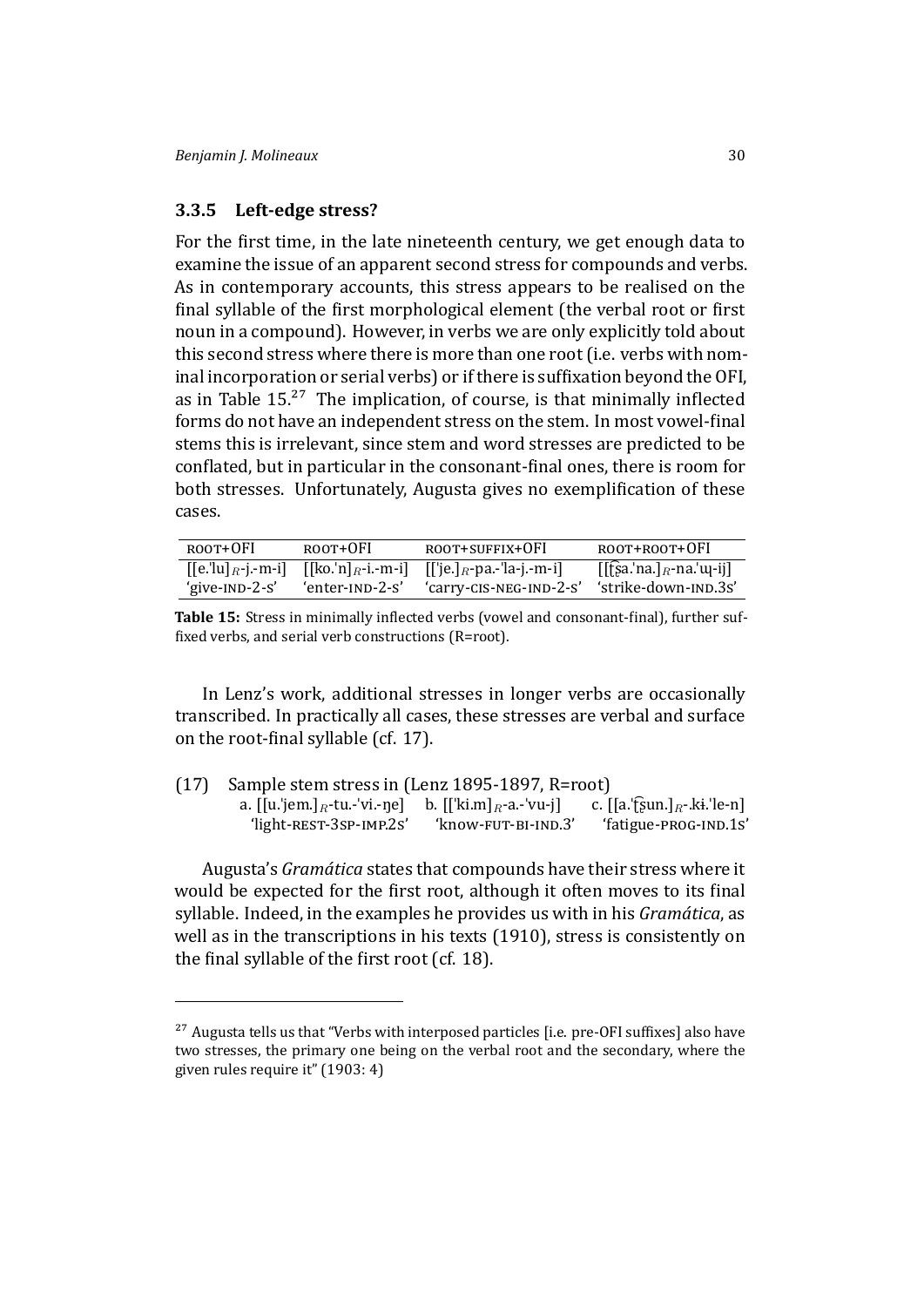$(18)$  Stress on the first root of a compound, according to Augusta: a.  $[ku][e,-p=0.6i]$  b.  $[fo][0u,-t[aA,wa]$  c.  $[ka][Ae,-kaAe]$ 'old.lady-soul' 'spine-fish' 'shrub-shrub'

Of course, final stress in the first element of longer words is a feature we find both in the earliest stage of the language and in the contemporary account, presented for PDM as a case of stem-final stress. Clearly, here the definition of *stem* differs from the earliest stages of the language, and even from that at the immediately preceding attested stage (cf. 3.2.4, above). It remains to be seen whether the stem form we find in Lenz and Augusta is compatible with the account given for PDM.

#### **3.3.6 Summary turn of the twentieth century stress**

According to Lenz and Augusta, there are two major stress positions for Mapudungun of the period, one on the penultimate mora of the word, and in longer words, another on the final syllable of the leftmost element. There is also some visible alternation in the case of vowel-final disyllables (especially, in Lenz's *Estudios*, for the case of nouns).

Some non-trivial interaction between stress and epenthesis shows up as well, with Lenz and Augusta showing variability in the stressing of finalsyllable, interconsonantal [ɨ]*∼*[ə]. In the light of the PDM data, where this vowel receives stress, it seems that Lenz and Augusta's data represent an intermediate stage between a purely post-lexical process of epenthesis, and a vowel-full underlying representation. Indeed, in Lenz's texts from northern and eastern varieties of Mapudungun, we find that stressing the epenthetic is exceptionless, perhaps indicating that here lexicalisation of the process is complete. Tables 16 and 17 give tentative derivations for the three stages in lexicalisation of the epenthetic vowel. Febrés represents the oldest stage, where epenthesis follows stress assignment. Augusta represents the interme[diat](#page-31-0)e st[age,](#page-31-1) where nouns are stressed both on the underlying vowel and the epenthetic (the 'spondee' pattern) and verbs vary in the assignment of stress on the (former) epenthetic vowel. Finally, the northern and eastern dialects in Lenz represent the most advanced stage, where the vowel appears to be lexicalised, and hence stressed, as it is in PDM.

In the case of the disyllables, there is also some alternation for vowelfinal forms, which seems, at this historical stage to be restricted to phrase-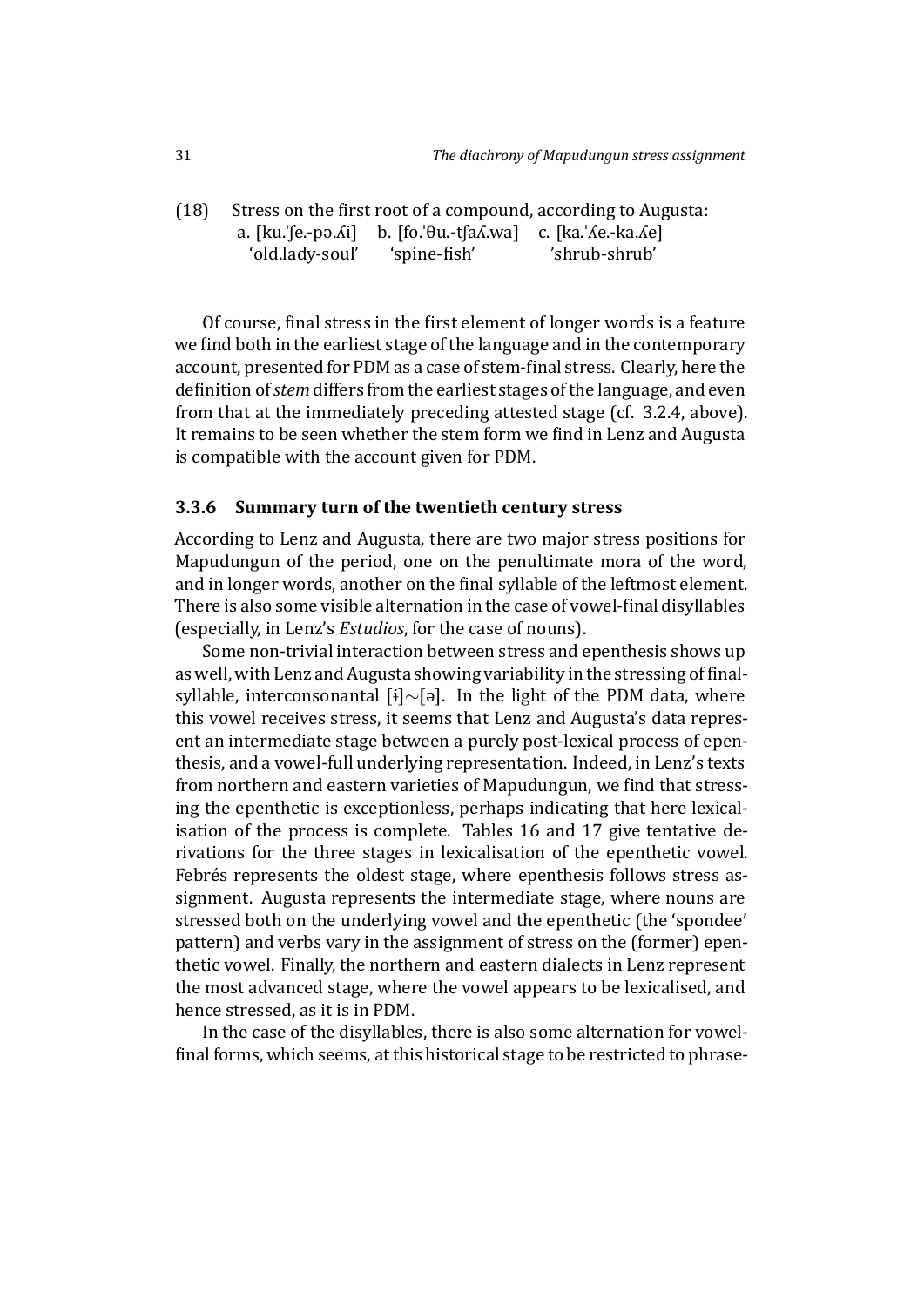|                 | Febrés (1765)<br>(North/Center) | <b>Augusta</b> (1903)<br>(Center) | Lenz (1897)<br>(North/East) |
|-----------------|---------------------------------|-----------------------------------|-----------------------------|
| Underlying      | /namn/                          | /namn/                            | $/$ namin $/$               |
| Cycle 1:STRESS  | namn                            | 'namn                             | na.'min                     |
| <b>EPENTH</b>   |                                 | 'na.mɨn                           |                             |
| Cycle 2:STRESS  |                                 | 'na.'mɨn                          |                             |
| Post-Lex:EPENTH | 'na.mɨn                         |                                   |                             |
| Surface:        | [ˈna.mɨn]                       | [ˈna.ˈmɨn]                        | [na.ˈmɨn]                   |

**Table 16:** Dialectal (and historical) differences in the position of stress in disyllabic nouns with final syllable interconsonantal [ɨ]∼[ə] (Example: [n̪amɨn̪] 'foot')

<span id="page-31-0"></span>

|                   | 18th Century<br>(North/Center) |                  | <b>Augusta</b> (1903)<br>(Center) |                       | Lenz (1897)<br>(North/East) |            |
|-------------------|--------------------------------|------------------|-----------------------------------|-----------------------|-----------------------------|------------|
| <b>UNDERLYING</b> | /kim-n/ /el-n/                 |                  | /kim-n/                           | /el-in/               | /kim- $\frac{1}{10}$        | /el-in/    |
| <b>STRESS</b>     | 'kimn                          | 'eln             | 'kimn                             | e.'lin                | ki.'min                     | $e$ .'lin  |
| <b>EPENTHESIS</b> | 'ki min                        | 'e.lɨn           | 'ki min                           |                       |                             |            |
| Surface           | $[$ 'ki.min $]$                | $\lceil$ 'e.lɨn] | [ˈki.mɨn]                         | $[e$ .' $\text{lin}]$ | $[ki.]$ min]                | $[e.]$ in] |

**Table 17:** Dialectal (and historical) differences in the position of stress in conosnantfinal roots with a [ə]∼[ɨ] vowel preceeding [-n] '-IND.1S' marking (Examples: [kim-ɨn] 'know-IND.1s'; [el-ɨn] 'place-IND.1s' )

<span id="page-31-1"></span>final position or to the position preceding the postposition  $mo/mew$ <sup>28</sup> In that it is only a tendency, rather than a categorical shift of stress position, and that it refers to phrasal edges and the concatenation of specific words or functional elements, final open syllable stress bears the hallmark[s o](#page-31-2)f a phrasal rule.

A key aspect of the verbal stress system, as presented explicitly by Augusta and exemplified often by Lenz, regards the interaction of stem and word-level stress. It appears that where the final syllable of the verbal root and mood-marking are not adjacent (i.e. where there are suffixes beyond the OFI), there are two stresses, one on the final syllable of the root, and the other on the penultimate mora of the word (cf. Table 15 and example 17).

<span id="page-31-2"></span> $28$  For the [func](#page-29-0)tions of the postposition see Harmelink (1987).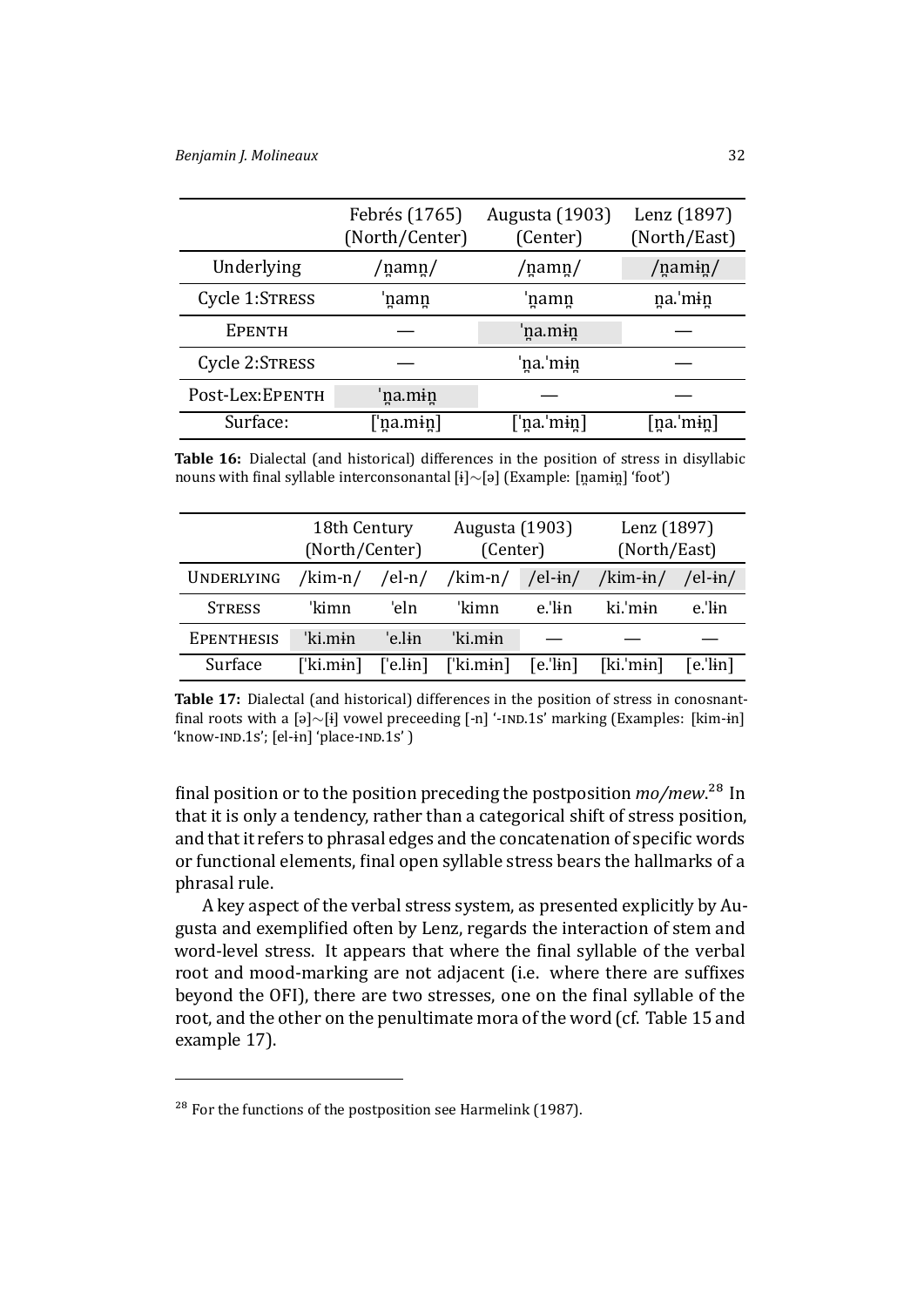It is Augusta's claim that the first element in such constructions - the root, or underived stem— bears main stress, while the rightmost stress is secondary. Transcriptions of stress in Lenz's texts, however, show this to be somewhat unstable. Here, the majority of verbal forms have only the rightmost, penultimate-mora stress transcribed, while stem-final stress is only occasionally marked.

In other words, although the two stresses are important to the system, their relative prominence appears to be only marginally relevant. As in the contemporary account, we find here that the culminativity of stress does not seem to be enforced particularly strongly in words with complex morphological structure. What does seem important, however, is to mark the edge of the leftmost constituent, which emphasises demarcation over rhythm and culminativity — a feature we also see in nominal compounds (cf. 18, above). The existence of morphological-boundary-related contours in the stress patterns appears to be more important than the relative height of the peaks.

[Fina](#page-29-0)lly, accounting for invariant final stress on adjectives, adverbs and pronouns requires some adjustment to the general penultimate-mora stress-assignment system. Interestingly, this pattern appears similar to that of the first stem-element in compounds and verbs. Since I have remained agnostic as to exactly what mechanism brings about stem-final stress, I do the same for these peripheral word categories. I do claim, however, that they must be stressed at the same level as the stems. In a way, the fact that these are all dependent word categories — they do not tend to stand alone, but modify or complement verbs or nouns — may allow us to say that they are not stressed as full prosodic words.

(19) Summary of Mapudungun stress at the turn of the century:

- Nouns:
	- **–** Stressed on a right-aligned moraic trochee.
	- **–** Epenthesis: varies by dialect/stage of the language.
		- *◦* [ə]*∼*[ɨ] breaks up clusters.
		- *◦* Always post-lexical in the penultimate syllable or earlier.
		- *◦* In a ϐinal syllable it may be post-lexical (Augusta), or part of the UR and stressable (Lenz).
	- **–** Exceptions:
		- *◦* Stress on word-ϐinal vowels may occur in disyllables at the end of the utterance.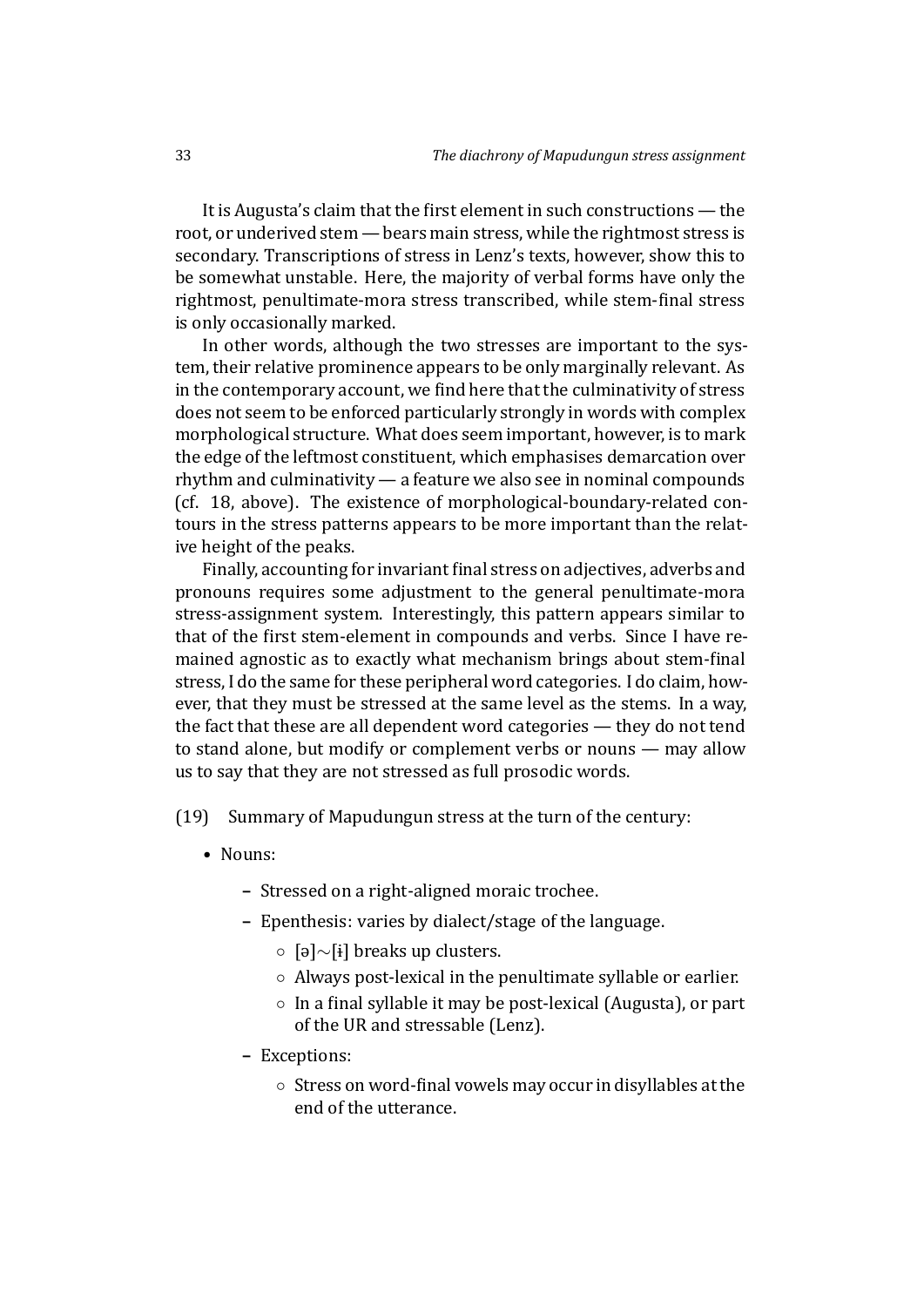- Verbs:
	- **–** Word-stress:
		- *◦* Falls on the penultimate mora of the stem.
		- *◦* The ϐirst person plural of the indicative and imperative are stressed on the last pre-OFI syllable, despite the final syllable being closed.
		- *◦* The (erstwhile) epenthetic vowel in the -Ďēĉ.3Ę marker  *n/-ɨn* is regularly stressed in Lenz's texts and occasionally in Augusta's.
	- **–** Stem-stress:
		- *◦* Falls on the ϐinal syllable of the root, where not adjacent to the OFI.

### **4 Preservation and change in Mapudungun stress** *1606 – today*

<span id="page-33-0"></span>As will be clear thus far, the most striking features of stress-related change in the first three centuries of the historical period of the Mapuche language are the system's overall transition from syllabic to moraic trochees (Section 4.1), the redefinition of the domain of the stem (Section 4.2), the lexicalisation of epenthesis in specific morphological and prosodic contexts (Section 4.3), and the development of final-syllable stress in some word-c[ate](#page-33-1)gories (Section 4.4). In what follows, I will examine the [stag](#page-36-0)es of each one of these changes, evaluate them with regards to the general situation of the la[ngua](#page-37-0)ge at the time (Section 4.5), and contrast them with what has actually been pres[erve](#page-38-0)d despite the changes (Section 4.6). More general conclusions regarding the data for the history of Mapudungun morphology and stress interactions follow (S[ecti](#page-40-0)on 5).

### **4.1 Changes in weight sensitivity**

<span id="page-33-1"></span>The earliest observation we have for Mapudungun (Stag[e I](#page-42-0): Valdivia 1606: 74) claims that stress — in all word categories but verbs — falls on the penultimate syllable. Approximately one hundred and fifty years later (Stage II: Febrés 1765, Havestadt 1777), this pattern ap[pears to be re](#page-49-6)stricted only to vowel-final nouns, while consonant-final ones have shifted their stress to the final syllable. Explicit claims at later stages in the language find this patte[rn to persist \(Sta](#page-46-8)ge III: Lenz 1895-1897, Augusta 1903, Stage IV: PDM), although there is a tendency to stress a disyllable's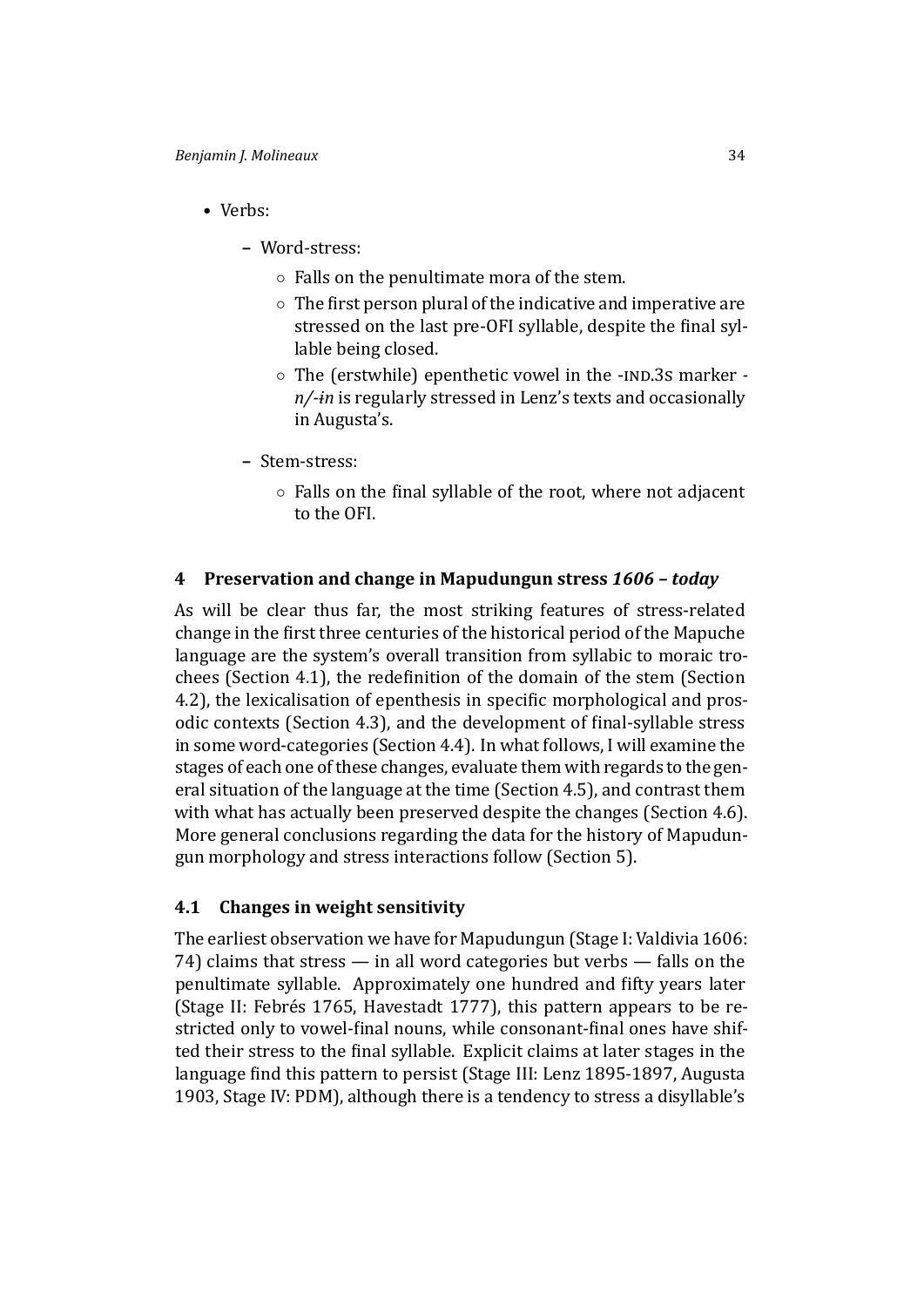| Stage I                   | Stage II                | Stage III                | Stage IV                 | Gloss      |
|---------------------------|-------------------------|--------------------------|--------------------------|------------|
| ('ru.ka)                  | ('ru.ka)                | ('ru.ka)~<br>$(ru$ .'ka) | ('ru.ka)~<br>$(ru$ .'ka) | 'house'    |
| ('pu.kem)                 | pu.('kem)               | pu.('kem)                | pu.('kem)                | 'winter'   |
| $ma.($ 'wi. $\theta$ a)   | $ma.($ 'wi. $\theta$ a) | $ma.($ 'wi. $\theta$ a)  | $ma.($ 'wi. $\theta$ a)  | 'woodland' |
| $a.($ 'tsa.wa $\Lambda$ ) | $a.t[a.('wa\Lambda)$    | a.t[a.('wa∧)             | a.t[a.('wa∆)             | 'hen'      |

final vowel in certain morpho-syntactic positions (Stages II and III) or in particular registers (Stage IV).

Table 18: Changes in nominal stress in di- and tri-syllables: vowel and consonant final (feet in parenthesis — key changes in grey)

We assume that the blanket claim for penultimate stress at Stage I applies not only to nouns but to all other non-verbal word categories. By Stage II, the weight-sensitive pattern seems to apply to these wordcategories as well, though we have some initial evidence for stress shifting to the final of two syllables in particular syntactic contexts and registers (see Section 4.4, below). By the turn of the 20th century most disyllabic adjectives, adverbs and pronouns were stress-final, a pattern that continues into PDM (Stage IV).

| Stage I | Stage II                                                                                                                       |                   | Stage III Stage IV Gloss             |                   |
|---------|--------------------------------------------------------------------------------------------------------------------------------|-------------------|--------------------------------------|-------------------|
| 'we.θa  | $\left(\forall \text{ko}.\text{po}\right)$ ko. $\left(\forall \text{po}\right)$ ko. $\left(\forall \text{po}\right)$<br>'we.θa | $we$ : $\theta$ a | ko.'no <i>l</i><br>$we$ : $\theta$ a | 'purple'<br>'bad' |

**Table 19:** Changes in adjectival stress: vowel and consonant final forms (applicable also to adverbs, pronouns and determiners — key changes in grey)

<span id="page-34-0"></span>Table 20 looks at the development quantity sensitivity in verbs. Stage I data seem to show a fundamentally morphologically-driven stress assignment system, which places stress on the final vowel before the OFI. However[, in](#page-35-0) the vast majority of the verbal paradigms this position is effectively the vowel of the penultimate syllable. I suggest, therefore, that where the two are not coextensive (e.g. [konimi]), there must be a wordlevel rule promoting stem stress over the penult.

Our analysis of Stage II showed verbal stress to follow the same overall pattern of Stage I in terms of stressing the stem-final vowel and the head of a right-aligned trochee, the only differences being that the trochee, as in nouns, was considered to be weight sensitive and to take pri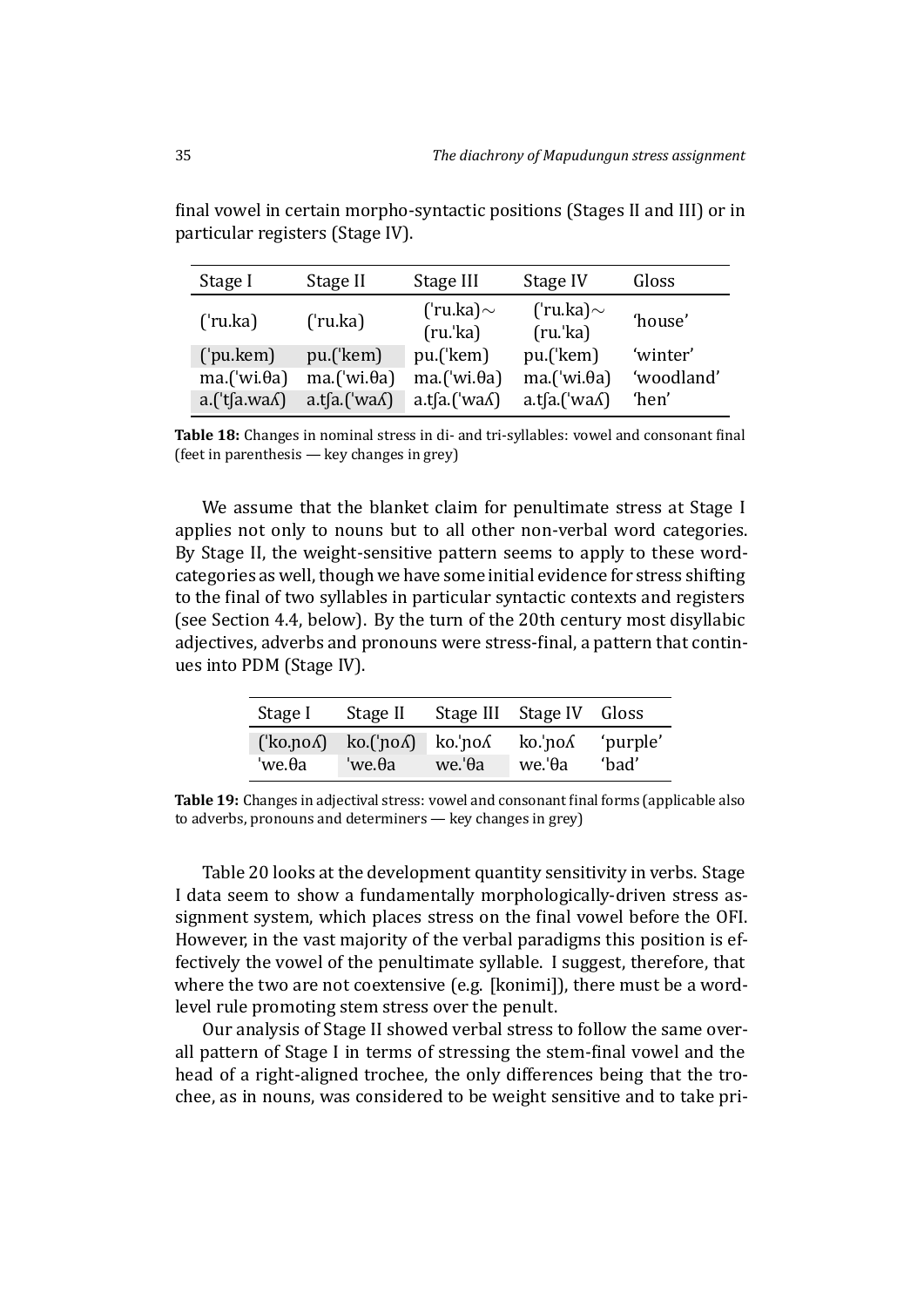ority over stem stress. Effectively, this means that the trochee is more clearly surface-true than in Stage I.

In Stage III, verbs are also stressed on a right-aligned moraic trochee and on the final syllable of the stem. At this point, however, the stem appears to be restricted mostly to the verbal root. Where the two stress rules do not target the same syllable, it is Augusta's contention that the stem takes priority over the root, however, this occurs only where the stem is not immediately adjacent to the OFI (1903: 4).

In the data for Stage VI we find a very similar pattern to that of Stage III, the only major difference being that the stem is defined as the root followed by a limited number of mostly valenc[y-chan](#page-45-3)ging suffixes (cf. Section 2.2). In this case, the penultimate mora tends to be promoted in the context of clash with the stem-final syllable (which is usually destressed), except when the stem is derived, in which case it takes main stress.

| Stage I          | Stage II               | Stage III             | Stage IV               | Gloss           |
|------------------|------------------------|-----------------------|------------------------|-----------------|
| $('ko.n-ij)$     | $k$ o.('n-ij)          | $ko('n-ij)$           | $k$ o. $('n-ij)$       | 'enter-IND.3-S' |
| $'ko.(n-i.mi)$   | ko.('n- <u>i.mi</u> ), | $ko('n-i.mi)$         | ko.('n- <u>i.mi</u> ), | 'enter-IND.2-S' |
| $e$ .(lu.-'fi-n) | $e.lu.(-$ fi-n $)$     | $e$ .'lu. $(-, fi-n)$ | e., $lu.(-$ fi-n $)$   | 'give-IND.1-S'  |

**Table 20:** Changes in right-edge verbal stress (feet in parenthesis, OFI underlined, secondary stress marks are proposed 'demoted' stresses — key changes in grey)

<span id="page-35-0"></span>If our data is relatively accurate, the change from syllabic to moraic trochees occurs early in the recorded history of the language, between Stages I and II. For the learner, evidence of final closed syllables being stressed would have most obviously come from the verbal system, in particular from the first person indicative and a number of other forms where the OFI is preceded by a vowel (cf. Table 21). Interestingly, in the remainder of the forms of the paradigm there is a very strong tendency for the final syllable to be open and for stress to fall on the penultimate. As a result, t[he](#page-35-1) percept would have been that the stem-final stress — which was main stress as well — was usually also on the penultimate mora, thus paving the way for the reanalysis of the footing as moraic trochees.

| Final Closed                                                                           | e.'lu-n | $'$ -ind.1s' e.'lu-l-m-n $'$ -subj-2-p' e.'lu-j $'$ -ind.3s |  |  |
|----------------------------------------------------------------------------------------|---------|-------------------------------------------------------------|--|--|
| Penult Vowel-final e.'lu-j.-m-i '-ind-2-s' e.'lu-l.-j-u '-subj-1-s e.'lu-tfi '-imp.1s' |         |                                                             |  |  |

<span id="page-35-1"></span>**Table 21:** Stage I stem-stress on a final closed syllable and on a penultimate syllable in a vowel-final verb (example: [elu-] 'give')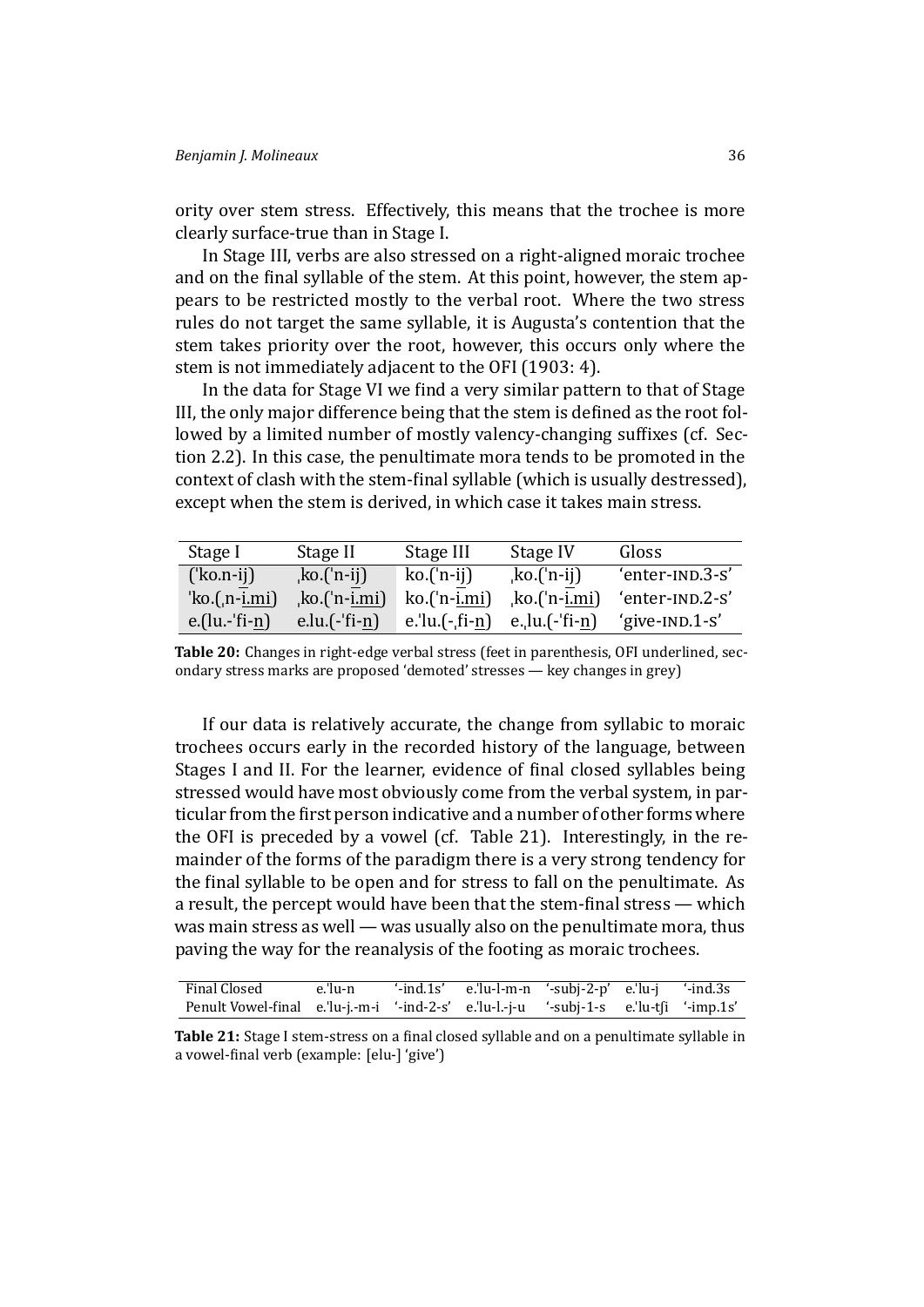#### **4.2 Changes in the stem domain**

<span id="page-36-0"></span>Stage I displays an almost purely morphological rule for verb stress: prominence falls on the final vowel of the first person singular indicative — invariantly the syllable preceding the OFI — which is then reproduced throughout the paradigm with minimal exceptions (cf. Valdivia 1606: 75 and Table 22). Stage II presents a very similar patter of stem-final stress, though in competition with penultimate-mora stress. By Stage III, however, we find that primary stress is on the root-final [syllable \(cf. Ta](#page-49-6)ble 22c,d), ex[cep](#page-36-1)t in the cases where the root is followed exclusively by an OFI, in which case the word-level right-aligned moraic trochee is stressed (cf. Table 22b). The Stage IV data shows a similar pattern, where roots [ma](#page-36-1)y be extended to stems by the addition of a very limited set of suffixes (Table 22d).

|    | Stage I           | Stage II              | Stage III             | Stage IV                | Gloss                  |
|----|-------------------|-----------------------|-----------------------|-------------------------|------------------------|
| a. | $e.('lu-i')$      | $e$ .('lu-j)          | $e$ .('lu-i)          | $e$ .('lu-j)            | 'give-IND.3s'          |
|    | b. $ko.(n-i.mi)$  | ko.('n- <u>i.mi</u> ) | ko.('n- <u>i.mi</u> ) | ko.('n- <u>i.mi</u> )   | 'enter-IND-2-S'        |
|    | $e.lu.-(′la-j)$   | e.lu. $(-$ 'la-j)     | e.lu. $(-$ la-j)      | e., $lu$ . $(-'la - i)$ | 'give-NEG-IND.3S'      |
| d. | e.lu.-ne.-('la-j) | e.lu.ne. $(-$ 'la-j)  | e.'lu.ne. $(-$ 'la-j) | e.lu.'ne. $(-$ ]a-j     | 'give-PASS-NEG-IND.3S' |

**Table 22:** Changes in stem stress in verbs (feet in parenthesis, OFI underlined, secondary stress marks denote 'demotion' of stress — key changes in grey)

<span id="page-36-1"></span>Importantly, by Stage II the purely morphological pattern of stem-final stress has been phonologised to become penultimate-mora stress. This means that stress in Stage II no longer signals the morphological structure of verbs as clearly. Indeed, when penultimate-mora stress and pre-OFI-syllable stress are not conflated, the latter stress is demoted due to immediate adjacency to the main stress (see Table 22b).

As a result, it is proposed that the marking of the last pre-OFI syllable soon became redundant (between stages II and III), and additional stress retracted to the next prominent morphological posi[tion](#page-36-1): the root-final syllable, which is what we find for Stage III (see Table 22b,c). This change would have had the important functional role of helping to parse longer verbs, by signalling the edge of the root. It is unclear whether the suffixes that I have identified as stem-extending in Stage IV [were](#page-36-1) also the locus of stress at Stage III (except for passive [-ŋe], which does not bear stress). Nevertheless, by PDM the stem domain (or extended-root domain) came to include these suffixes with core root-semantics, which in turn appear to override penultimate-mora stress in clash positions (see Section 2.2 and Table 22 d).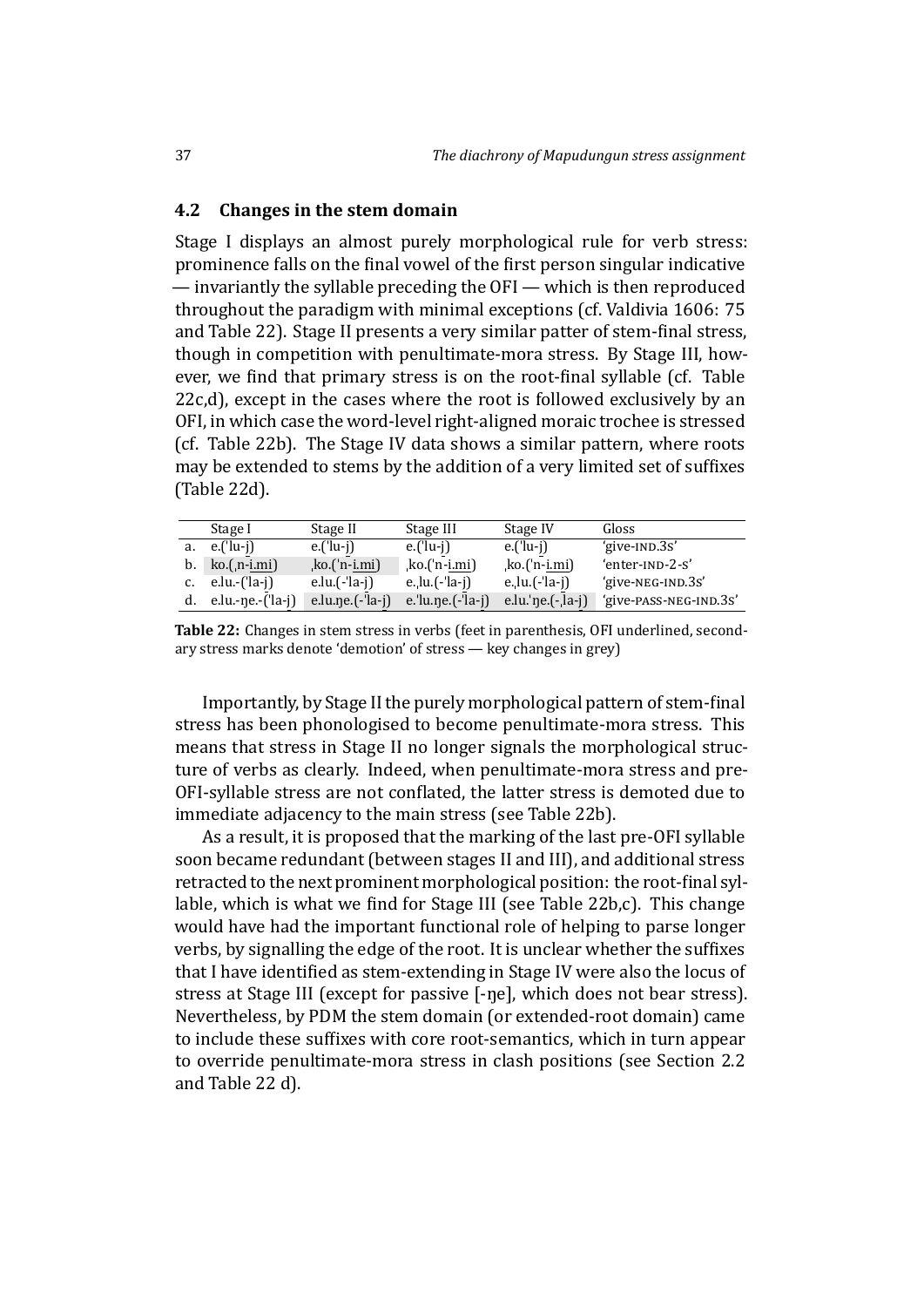It seems, therefore, that at every stage of the language there are two types of stress at play, one which is fundamentally morphologically driven and the other which is fundamentally phonologically driven. Their interaction is complex and the predominance of one over the other is not always clear. This said, Mapudungun seems to persistently accommodate stress marking to its morphological signalling function.

### **4.3 Lexicalisation of epenthesis**

<span id="page-37-0"></span>While throughout attested Mapudungun the locus for epenthesis seems relatively straightforward — breaking up series of onset or coda consonants — , from Stage III onward, there is evidence, in some contexts, for erstwhile epenthetic vowels becoming part of the lexical representation. Crucially, this would allow the inserted vowel ([ɨ]*∼*[ə]) to be stressed.

In Stages I and II, epenthesis seems to be purely post-lexical, as the inserted vowels are not relevant to the computation of stress. By Stage III, however, both nominal and verbal epenthesis seem to interact with stress in some contexts. Augusta claims, to this effect, that sometimes nominal stress occurs both on a syllable-final epenthetic and on a preceding vowel (the 'spondee' pattern of Section 3.3.2), and that verbal epenthetic vowels preceding the suffix [-n] 'IND.1S' are also variably stressed (cf. Section 3.3.4). However, in Lenz's data for northern and eastern dialects it seems that, for both contexts, stress fa[lls on](#page-24-0) the epenthetic. This latter pattern is what the PDM data present.

|    | STAGE I                                        | STAGE II                      | Stage III<br>(Augusta) | Stage III<br>(Lenz) | <b>STAGE IV</b>    | Gloss          |
|----|------------------------------------------------|-------------------------------|------------------------|---------------------|--------------------|----------------|
| a. | $\lceil \text{nam}(i) \rceil$                  | $\lceil \text{nam}(i) \rceil$ | $\lceil$ 'na'min]      | [na'min]            | [na'min]           | 'foot'         |
| b. | $\lceil \Delta \Delta \cdot \mathbf{n} \rceil$ | $[p(i)'\Lambda i]$            | $[p(i)'\Lambda i]$     | $[p(i)'\Lambda i]$  | $[p(i)'\Lambda i]$ | 'soul'         |
| c. | $\lceil \text{kon-(i)} \rceil$                 | $\lceil$ ko.n-in]             | $\lceil$ 'ko.'n-in]    | $[ko.'n-in]$        | $[ko.'n-in]$       | 'enter-IND.1s' |

**Table 23:** Epenthesis (in parenthesis) vs. underlying [ɨ] and its relation to stress in the history of Mapudungun

<span id="page-37-1"></span>One of the major insights we can draw from the nominal epenthesis data is the tendency to break-up word-initial clusters seems much weaker than that to break up word-final clusters. Indeed, the stress data shows epenthesis creating a first syllable in disyllables, never interacts with stress (see Table 23b), and is probably more of a post-lexical phenomenon. This contrasts with the state of affairs in final-cluster epenthesis, which eventually becomes part of the representation of the word, taking on stress (as in [Tab](#page-37-1)le 23a).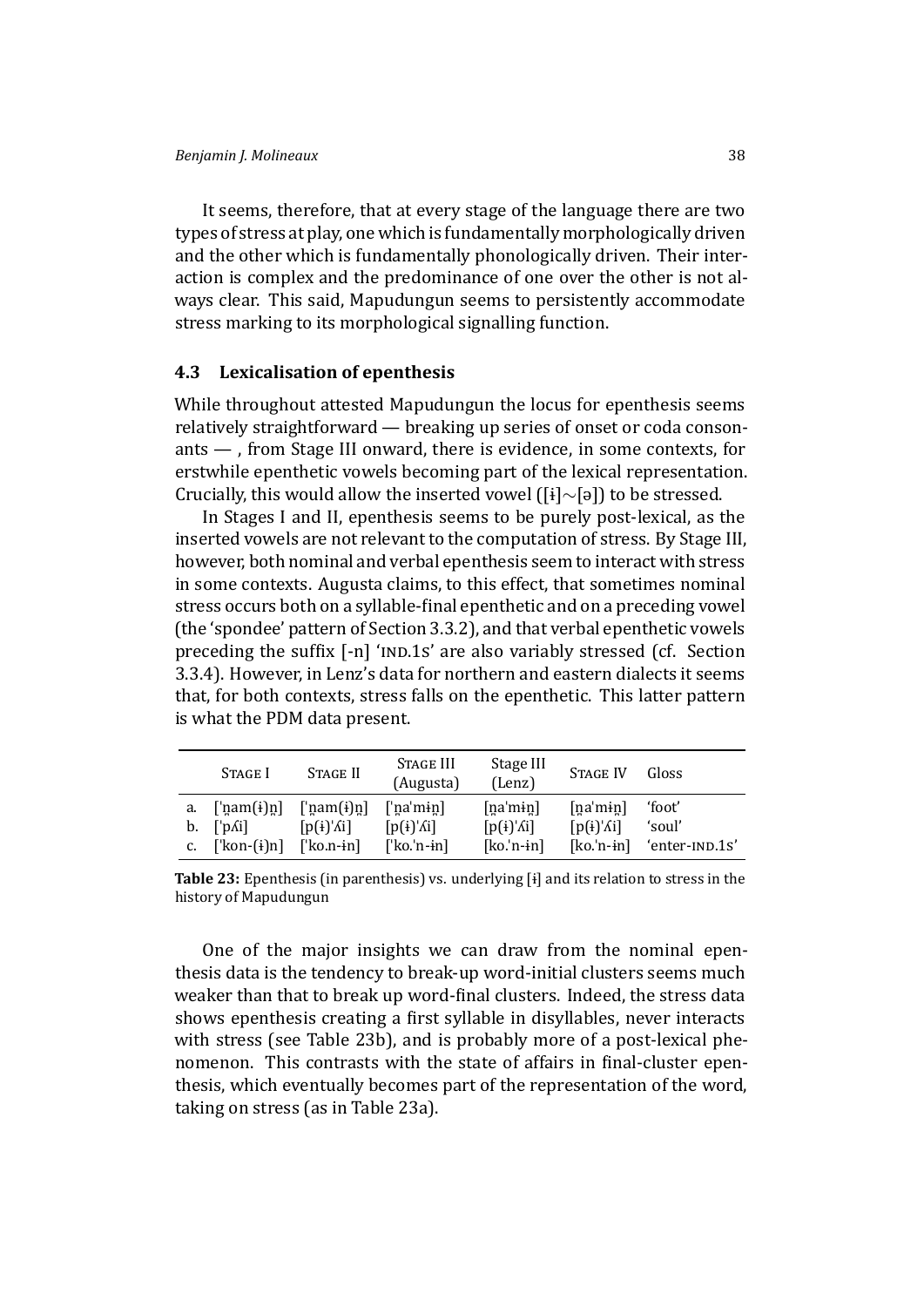An interesting conclusion that seems to emerge from the verbal data is that epenthesis is lexicalised more easily when the morpheme it becomes part of underlyingly has more of a fusional structure — as the case of [-  $\frac{1}{2}$  in]/[-n] '-IND.1S' in Table 23c — that is, when it cannot be decomposed into its constituent parts. This can be contrasted with the epenthetic in [-m-ɨn] '3-s', which is never stressed, even in PDM. This seems rather common sense, as in the case [of p](#page-37-1)ortmanteau morphemes there is no necessary correspondence of one morph to one meaning, hence freeing up the morpheme from corresponding to the other elements of the paradigm. In other words, portmanteau morphemes appear to more readily develop allomorphy.

#### **4.4** The rise of final-syllable stress

<span id="page-38-0"></span>With the exception of some vowel-final nouns as well as the right-edge of verbs, PDM shows a clear pattern of final stress. Not only does this apply to adjectives, adverbs and pronouns, but also to the domain of the verb stem, and the first element of compounds. Diachronically, the issue of stress on the final syllable of verb-stems (cf. Table 24a-b) seems rather uncontroversial, as this is the stated position of main stress — always with some caveats  $-$  in the first three stages of the language. Although there has clearly been a shift in the position of thi[s st](#page-39-0)ress, it has never been to the first syllable of the root, except in the case of monosyllables. For the case of compounds (cf. Table 24c-f), we only have data beginning in Stage III. In Augusta's work, however, there are only disyllabic stems as first elements, all of which are stressed on the final syllable, regardless of weight. In the Stage IV data th[ere](#page-39-0) are also trisyllabic stems as first elements. Here the pattern is different, as it follows that of trisyllables in isolation: final syllables are stressed if closed, otherwise, the penultimate is stressed.<sup>29</sup>

For disyllabic nouns, although word-initial stress would have been the rule at Stage I, by Stage II the switch to moraic trochees left only monosyllables and [vow](#page-38-1)el-final disyllables as stress-initial. In formal speeches, this proportion would have been further reduced by phrase-final disyllables, which would have had final stress regardless of this syllable's structure. In Stage III, Lenz's data appears to show the same pattern. Finally, by

<span id="page-38-1"></span><sup>&</sup>lt;sup>29</sup> We leave aside the issue of headedness and the level of stress of each element in comparison to the other.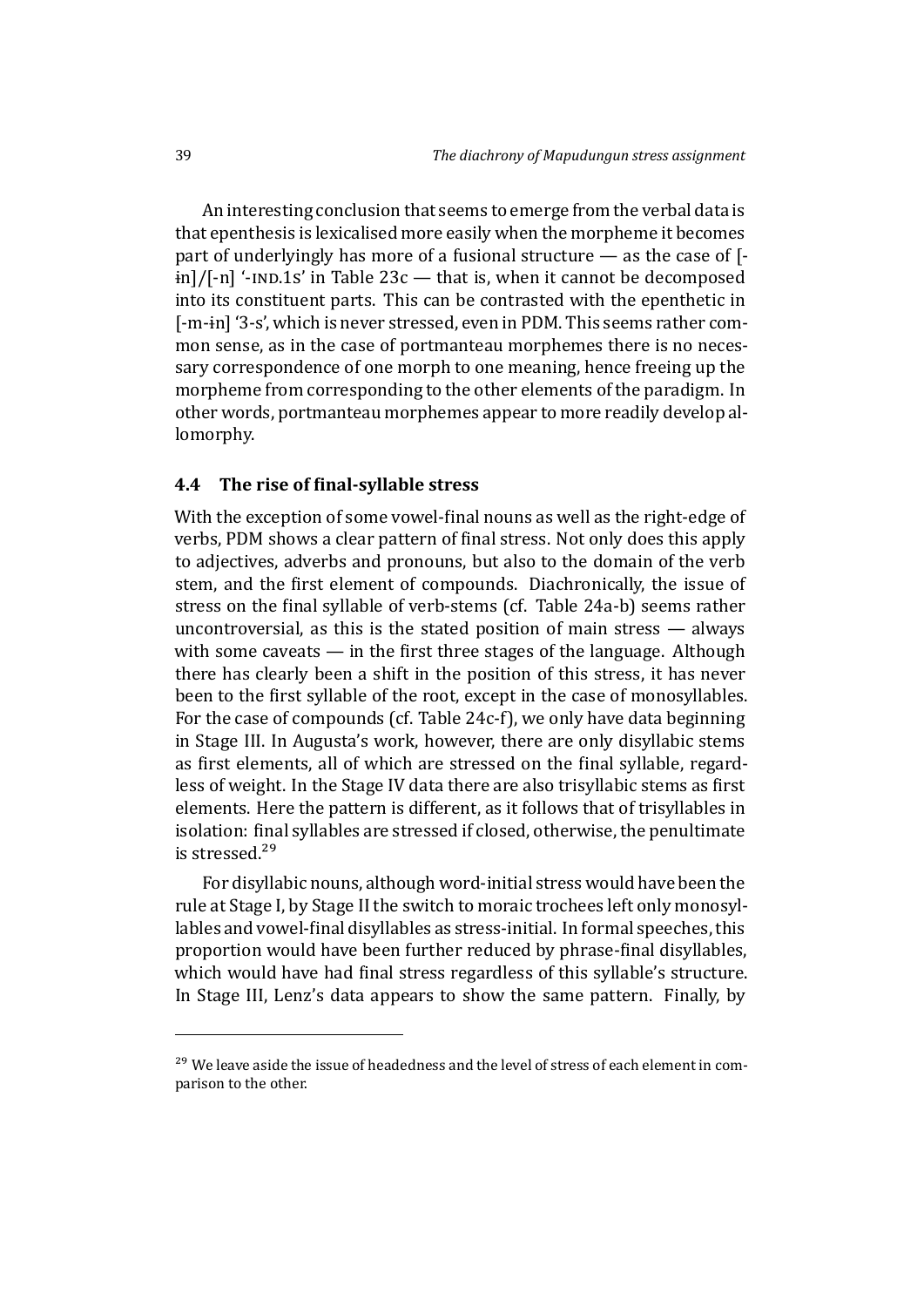|    | STAGE I                  | STAGE II                        | STAGE III                             | <b>STAGE IV</b>                        | Gloss           |
|----|--------------------------|---------------------------------|---------------------------------------|----------------------------------------|-----------------|
| a. | $\forall$ ko.n.s-i.-m-u] | [ $ko \nvert n_s - i - m - u$ ] | [ $ko \nvert n_s - i - m - u$ ]       | [, $ko$ , $n_s$ -i.-m-u]               | 'enter-IND-2-D' |
| b. | $[u, 'ma, u, -i, -m-u]$  | $[u, ma, 'u, -i, -m-u]$         | $[u, ma, u, -i, -m-u]$                | $[u, ma, 'u, -i, -m-u]$                | 'sleep-IND-2-D' |
| c. |                          |                                 | [fa.'θu.-.t͡faʎ.wa]                   | $[fa.\theta u. t[aA.wa]$               | 'spine-fish'    |
| d. |                          |                                 | $[\hat{t}]$ a.'ni $\Lambda$ -na.'min] | $[\hat{t}]$ a.'ni $\hat{A}$ .-na.'min] | 'finger-foot'   |
| e. |                          |                                 |                                       | $[ma(wi.0a - tfe)]$                    | 'woods-person'  |
|    |                          |                                 |                                       | $[a.f]a.'wa$ . ru.ka]                  | 'hen-house'     |

**Table 24:** Stem final stress in verbs (right edge of stem=s) and first PRWD-stress in compounds (secondary stress marks denote 'demoted' stresses)

<span id="page-39-0"></span>Stage IV, the alternation has become much more widespread, leaving the cases of disyllables with initial stress as much more of a rarity.

For adjectives, adverbs, determiners and pronouns we have no explicit data for the early stages. In Febrés (1765: 8), the formal speech data never places one of these word categories in phrase-final position, so there is no evidence for stress shifting at Stage II. However, by Stage III the marking of final stress on dis[yllables within](#page-46-9) these word-categories is practically exceptionless (when stress is marked at all). This pattern seems well established in Stage IV as well, where penultimate stress is very rare. In other words, here the final-stress pattern seems to have moved forward more quickly and to have ultimately become more pervasive than in nouns, which still show a fair amount of alternation today (see Table 19).

As a result of the processes outlined in this section, by Stage IV, stems and words appear to dependably be stressed on a first syllable only if they are monos[ylla](#page-34-0)bic. The fact that trisyllables in the initial position of compounds are not invariably stress-final, following the moraic trochee pattern (see Table 24e), points to the issue no longer being just of preference for the final syllable but rather for actively avoiding the initial one.<sup>30</sup>

Although the data for final stress in the first element in compounds does not stretc[h b](#page-39-0)ack far enough, it is possible to see the stress-final pattern in verb-stems as far back as we have records of the langua[ge](#page-39-1). In this sense it is not unlikely that the pattern of stems (and possibly for the first element in compounds) may have spread to other monomorphemic forms in context. The utterance-final rise in formal speech may have been the first possible context for this spreading, which moved relatively quickly across to all non-verbal disyllables. Such a pattern is likely to have

<span id="page-39-1"></span> $30$  In Molineaux 2014: 176-181 I suggest this may be interpreted as an instance initial syllable extrametricality.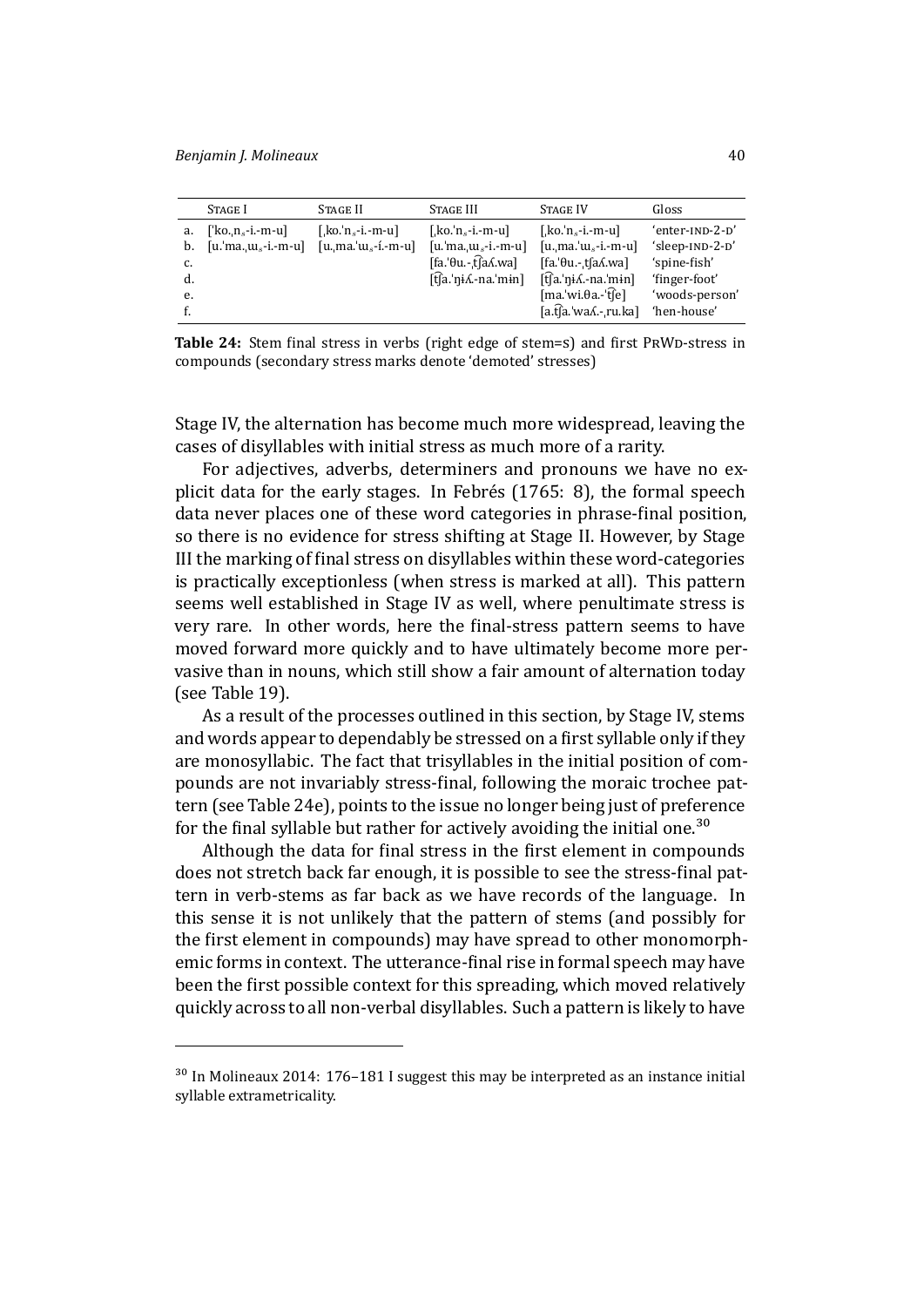been facilitated by the polysynthetic nature of Mapudungun, whereby the difference between word and morpheme boundaries are less absolute.

### **4.5 The context of change**

<span id="page-40-0"></span>Adalberto Salas, writing two decades ago, tells us that "the effects of systematic, continuous contact with Spanish are displayed at all levels of today's Mapuche language" (1992:28-9). Evidently, this includes lexical borrowings at a massive scale, alongside a non-trivial amount of function words, as well as morphosyntactic adaptations including the development of an article system, [the re](#page-48-1)duction of nominal incorporation and the reduction in use of the inverse agreement system (Zúñiga 2006b,a).

Many of the content words relevant to the changes in the Mapuche lifestyle during the conquest (agriculture, sheep-herding, war, and governance) were borrowed early and most likely with l[ittle direct con](#page-49-1)[ta](#page-49-10)ct with Spanish speakers among the general populace. As a result, it is highly doubtful that such words would have been incorporated into Mapudungun following the Spanish stress patterns. It is clear that for segmental patterns, the borrowings of this period tended to transpose the Spanish inventory onto the Mapudungun one, adding no non-native patterns (cf. Hasler & Soto 2012). Although the early grammars give us no evidence for the stress patterns, I assume borrowings would have been adapted to the native system, as is the case, for the most part, even today.

[As a result, I assu](#page-46-10)me that the change in the basic foot pattern between Stage I and Stage II cannot simply be attributed to contact conditions, but must be the result of language internal factors such as those suggested in Section 4.1. Even though the moraic-trochee pattern is precisely that of unmarked words in Spanish (cf. Harris 1996), it seems doubtful that these patterns would have kicked off the change, even if they may have helped rei[nfor](#page-33-1)ce it later on.

An interesting possibility is that [the preservat](#page-46-11)ion of stress-initial disyllabic nouns, as well as the percept of 'correctness' for these forms, may be bolstered by Spanish bilingualism at Stage IV. In other words, although we would expect the tendency we see in the peripheral word categories — stressing final vowels in disyllables — to spread to nouns in all syntactic positions, this does not seem to be occurring at the same rate. In the context of practically universal Spanish bilingualism, this seems less surprising, as speakers would have abundant data from new borrowings and from a parallel phonological module to assume that the penultimate mora continues to be the correct position for stress, and to apply a post lexical rule to these at the right edge of the phrase.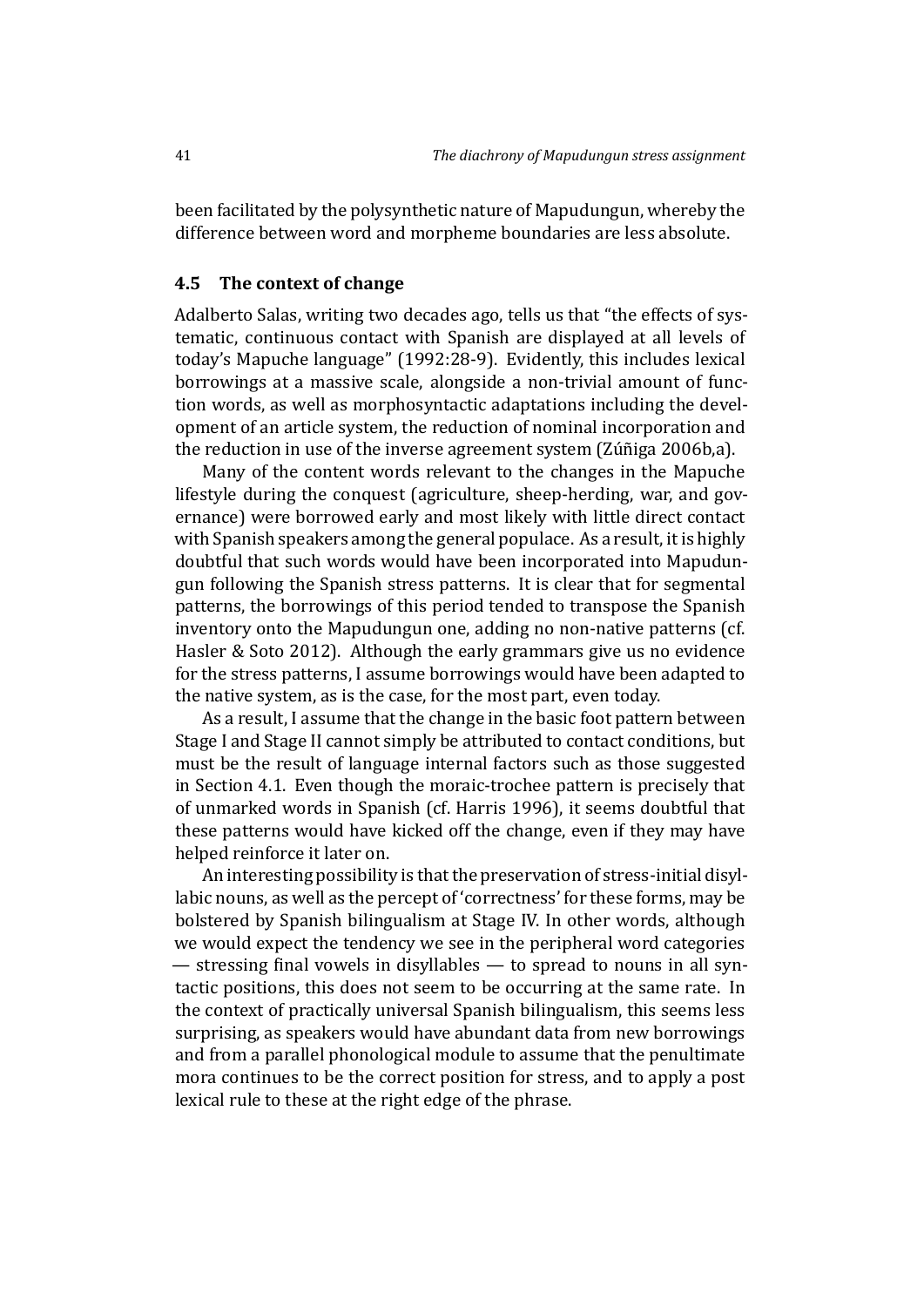### **4.6 Preservation vs. change**

Although here I have focused predominantly on reconstructing the major stress-related changes that have taken place in the 400 years of documented Mapudungun, at least as important as these are the elements that have avoided change in the same period. To this effect there are three persistent traits of the prosodic system that must be highlighted.

### **4.6.1 End-rule right**

Throughout the language's attested history, the right edge of a prosodic domain seems to be the locus of alignment for feet (or syllables, in the cases where I have stipulated morphologically determined stress). This applies both to verbs, and to simplex and complex nouns. Clearly, the question of whether it is the absolute final syllable that is stressed or the head of a right-aligned trochee (syllabic at Stage I, moraic later) is one that causes important noise in the data, especially for disyllabic nouns. However, the global assessment of each one of the different cross-sections obtained for the language shows the general pattern to be one of rightalignment. In this sense, my account differs from the most influential contemporary one: Echeverría & Contreras (1965), which has been taken to show that feet align to the left edge of words.

### **4.6.2 Left-he[aded feet](#page-46-0)**

Another fundamental difference we find with the standard interpretation of Mapudungun stress, as presented in Echeverría & Contreras (1965), relates to the headedness of feet. Throughout the four stages I report on here, it appears that the basic foot-structure of the language is trochaic. The exceptions to this rule are con[text and register-bound in nouns](#page-46-0), and circumscribed to peripheral word categories elsewhere. In verbs, although occasionally the right-aligned trochee may be demoted in favour of stem-stress, a final open syllable is never stressed.

As in the case of end-rule right, the influence of the incoming language presents no conflict, the default stress pattern being clearly trochaic as well (in this case moraic). Furthermore, especially in the case of the spreading of final-vowel stress in disyllabic nouns at Stage IV, it may be the case that widespread bilingualism actually prevents the shift, reinforcing the penultimate mora as the locus of stress.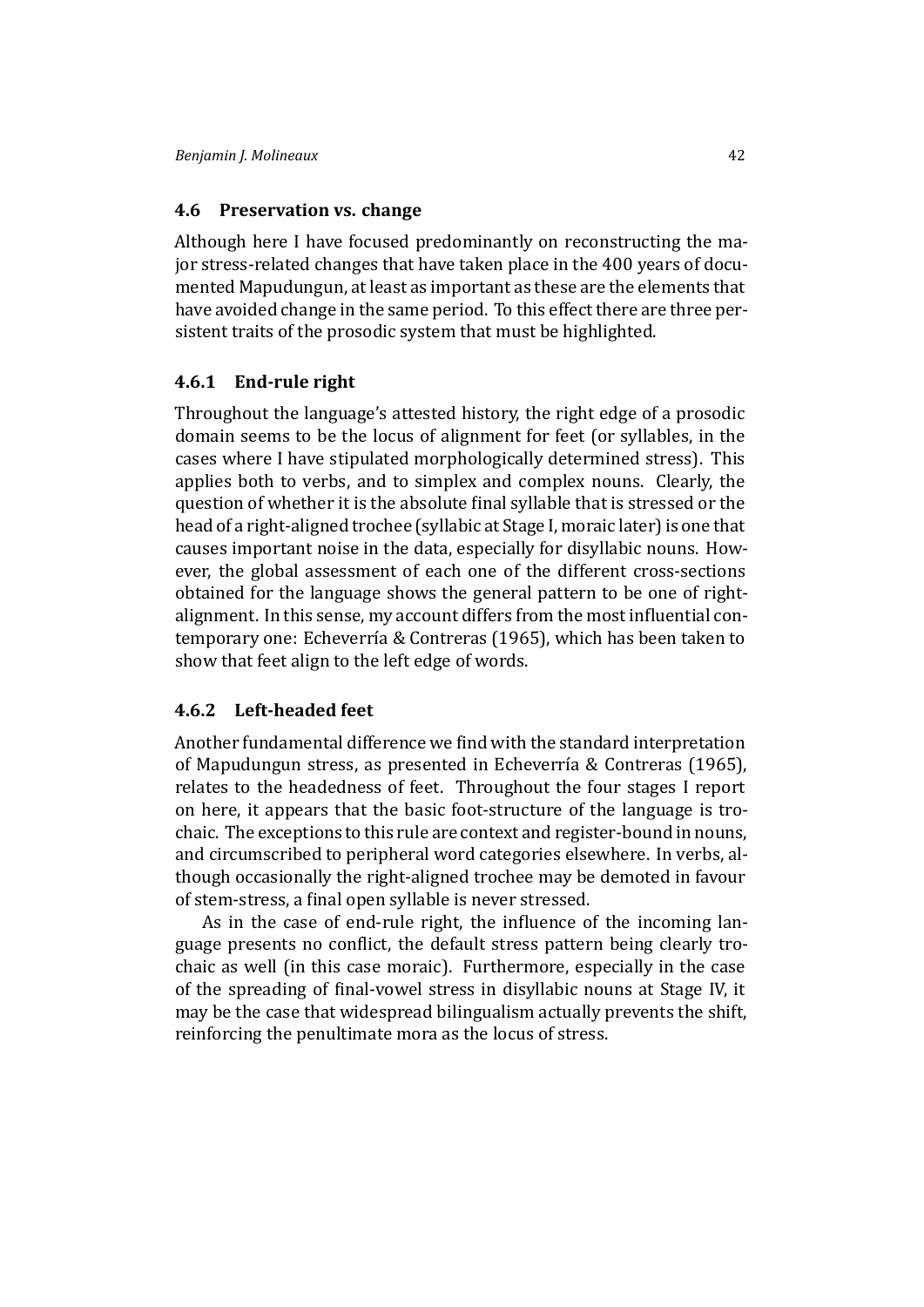#### **4.6.3 Stress as stem-edge demarcation**

Another persistent prosodic feature I present here is that of sub-lexical domains aligning stress to the right edge. Although Spanish, the incoming language, does show features of stress following sub-lexical morphological domains (cf. Roca 2005 for non-verbs and Oltra-Massuet & Arregi 2005 for verbs, among others), this marking does not show the same type of interaction with an independent word-level stress assignment system, as in Mapudungun. [In the Amer](#page-48-8)indian language, s[tress appears to consist](#page-48-9)[ently](#page-48-9) mark a stem-final syllable (or foot in Stage IV). Where the confluence of penultimate mora stress and stem-final stress (defined as the PRWD minus OFI suffixes) becomes practically exceptionless (at Stage II) the domain of the stem stress is re-defined (apparently as the root-morpheme alone) in order not to be conflated with the word-edge stress and to continue to highlight the morphological structure of the word.

The fact that attested Mapudungun has tended to preserve the boundary marking within complex nouns and verbs gives further grounding to the contemporary claims for demarcative stress. Ultimately, this feature also reinforces the diachronic pattern by which stress is subordinate to morphological structure, rather than the opposite (cf. Molineaux 2014).

#### **5 Summary and conclusions:** *Polysynthesis and d[omain pertinaci](#page-47-9)ty*

<span id="page-42-0"></span>This paper has examined the known evidence for the phonological system of Mapudungun up to the early twentieth century, and ventured a plausible set of rules for stress assignment at four distinct stages. It is, of course, difficult to ascertain whether the differences between the sets of data are an artefact of the methods for data-gathering and the perception of the researchers involved, or whether they are actual historical differences. Unless there are contradictions in the data from the same period, I have taken the grammarians' reports at face value.

Considering the historical data, as well as the sources for PDM, I assessed the commonalities and differences between the four outlined stages, attempting a diachronic view of the relation of stress and morphological structure.

The major changes identified in the language occur early in the recorded history, when relations between Spaniards and the natives were less fluid, and are therefore unlikely to be contact-induced. Two of these changes were the development of weight-sensitivity and the re-definition of the domain of the stem. Both of these processes appear to be related to the disambiguation of the partial conflation of stem and word-level stress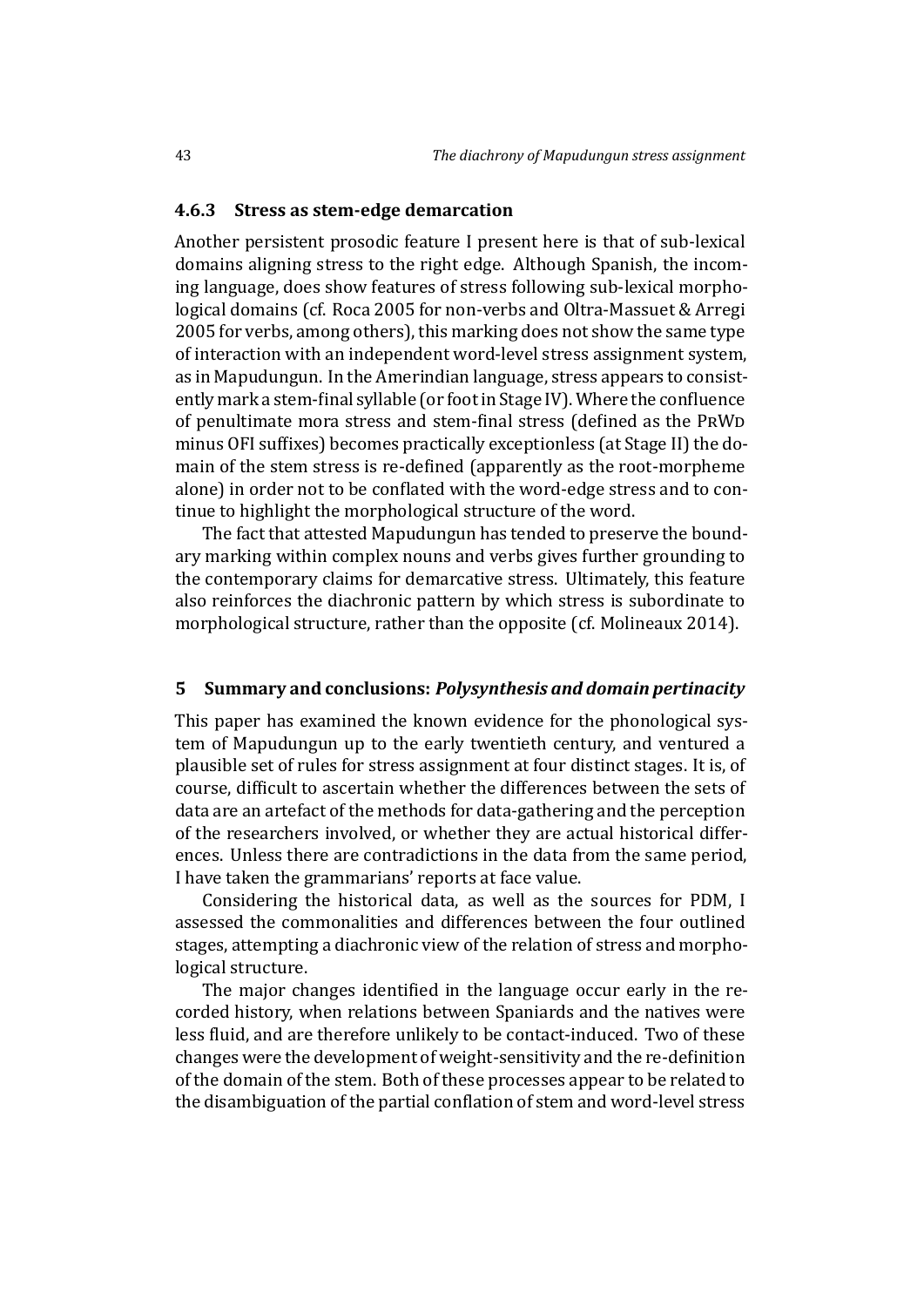#### *Benjamin J. Molineaux* 44

assignment. The third change— lexicalisation and stressing of epenthetic vowels — seems slightly later, as it is first attested at Stage III. Here, the process seems to be most robust where the morphological structure of the words is less transparent.

Finally, the shift of stress from the first to the second syllable of vowelfinal disyllables in non-verbs appears to be a phrase-final phenomenon, and is attested starting at Stage II. By Stage IV, however, the pattern seems to have become predominant in words in phrase-internal contexts. Here, I have suggested that Spanish foot structure may well have contributed to the preservation of the stress-initial pattern in nouns.

The demarcative function of stress in Mapudungun, and its pertinacity (cf. Dresher & Lahiri 2003, Lahiri 2015) across the four stages of the language, is one of the more interesting findings in both the synchronic and diachronic data presented in the preceding chapters. If we, furthermo[re, take into account the](#page-45-8) [polysynthetic](#page-47-16) nature of the language, the motivations for this type of phenomenon become more transparent. If the ideal polysynthetic language has single words as full sentences — as is no doubt possible for Mapudungun —, word-stress may have more features of the phrasal type and less of the word-type. As a result, it seems that Mapudungun places a greater value on demarcation (which is typically a phenomenon related to the phrasal level), than on culminativity (which tends to apply within the PRWD).

The issue of lack of clear culminativity is present in the PDM literature overall, where we find alternation between the different grammars as regards the preponderance of stem vs. word level stress. This is perhaps clearest in Smeets's claim that there may be two main stresses in longer words (Smeets 2008: 64). The fact that the data at Stage IV finds the same lack of clear culminativity at the morphosyntactic word level, points to a deep-seated tendency — most likely related to the language's morphological ty[pe — for sacr](#page-49-2)ificing culminativity and rhythmic structure in order to highlight the morphological structure of words. From a diachronic perspective, this is particularly interesting since Sala's claim that "a high degree of resistance to change may be seen as an overall, prominent feature of the Mapuche language"(1991: 166). While this seems to hold for segmental and morphological change, prosodic structures seems ever-ready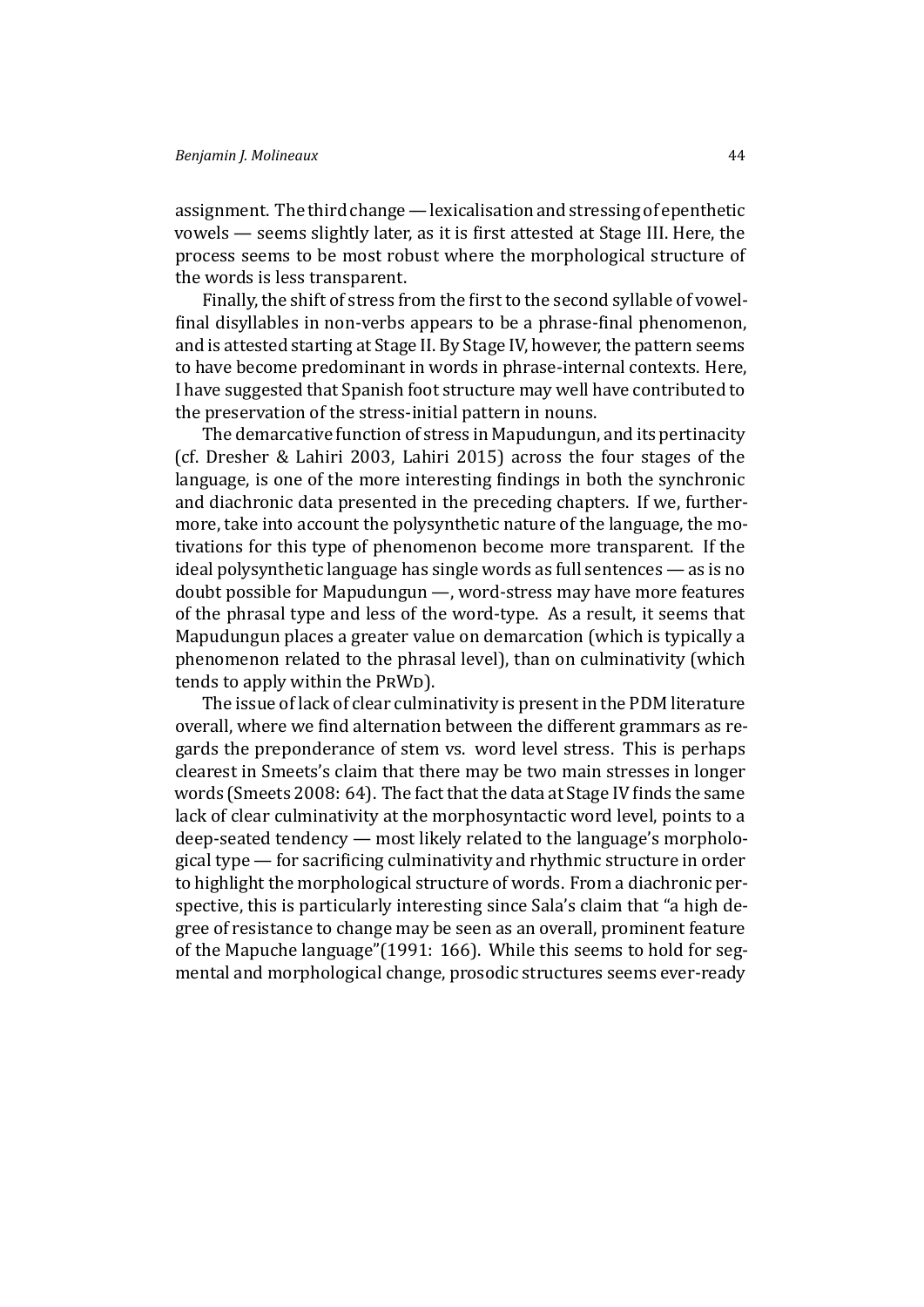to change in patterns that preserve and highlight morphological structure.

#### **Comments invited**

*PiHPh* relies on post-publication review of the papers that it publishes. If you have any comments on this piece, please add them to its comments site. You are encouraged to consult this site after reading the paper, as there may be comments from other readers there, and replies from the author. This paper's site is here:

http://dx.doi.org/10.2218/pihph.2.2017.1846

### **[Acknowledgements](http://dx.doi.org/10.2218/pihph.2.2017.1846)**

Many thanks to Aditi Lahiri, Philomen Probert, Stephen Parkinson and Elan Dresher for comments on previous versions of this paper. All errors of fact or analysis, of course, are my own.

#### **Associated material**

The key historical Mapudungun texts surveyed in this paper can be accessed at https://benmolineaux.github.io/

### **Author's [contact details](https://benmolineaux.github.io/)**

*Benjamin J. Molineaux* The Angus McIntosh Centre for Historical Linguistics Linguistics and English Language The University of Edinburgh Dugald Stewart Building Edinburgh, EH8 9AD, UK

*benjamin.molineaux@ed.ac.uk*

#### **References**

Adelaar, Willem F. H. 1997. Las transiciones en la tradición gramatical hispanoamericana: Historia de un modelo descriptivo gramatical his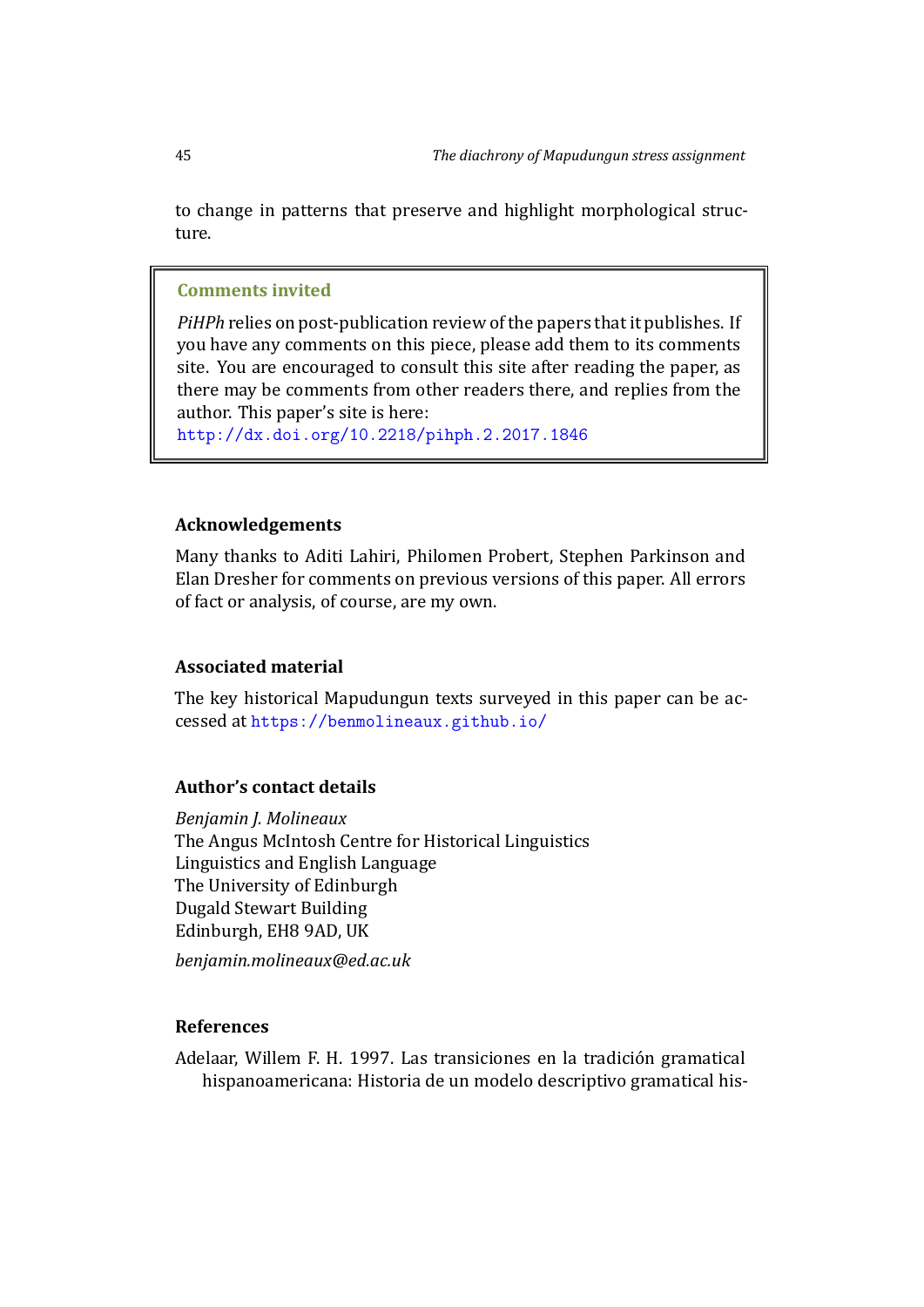panoamericano. In K. Zimmermann (ed.), *La descripción de las lenguas amerindias en la época colonial*, 259–270. Madrid: Iberoamericana.

- <span id="page-45-3"></span>Augusta, Félix José. 1903. *Gramática araucana*. Valdivia: Imprenta Central J. Lampert.
- <span id="page-45-6"></span>Augusta, Félix José. 1910. *Lecturas araucanas*. Padre Las Casas: Editorial San Francisco.
- <span id="page-45-7"></span>Augusta, Félix José. 1916. *Diccionario araucano-español y españolaraucano*. Santiago: Imprenta Universitaria.
- <span id="page-45-5"></span>Baker, Mark C. 2003. On the loci of agreement: inversion constructions in Mapudungun. Unpublished Ms. Rutgers University. www.rci.rutgers. edu/ mabaker/mapuche-inversion.pdf.
- <span id="page-45-4"></span>Baker, Mark C. & Roberto Fasola. 2009. Araucanian: Mapudungun. In R. Lieber & P Stekauer (eds.), *The Oxford handbook of compounding*, 594– 608. Oxford: Oxford University Press.
- Campbell, Lyle. 1997. *American Indian languages: the historical linguistics of Native America*. New York, NY: Oxford University Press.
- <span id="page-45-2"></span>Catrileo, Maria, 1995. *Diccionario lingüístico-etnográfico de la lengua mapuche*. Santiago: Editorial Andrés Bello.
- Croese, Robert. 1989. Evidencias léxicas y gramaticales para una posible filación del mapudungun con la familia arawak. In R. Cerrón-Palomino & G. Solís Fonseca (eds.), *Temas de lingüı́stica amerindia. primer congreso nacional de investigaciones lingüı́stico-ϔilológicas.* 275–290. Lima.
- Croese, Robert. 1991. Evidencias léxicas y gramaticales para una posible ϐilación del mapudungun con la macro-familia arawaka. *Revista Latinoamericana de Estudios Etnolingüı́sticos* 6. 283–296.
- <span id="page-45-0"></span>de Lacy, Paul. 2014. Evidence for stress systems. In Harry van der Hulst (ed.), *Word stress: Theoretical and typological issues*, 149–193. in press. Cambridge: Cambridge University Press.
- Díaz-Fernández, Antonio. 2011. Relaciones genéticas del mapuzungun: aportes para su ubicación dentro del stock equatorial. In Antonio Dı́az Fernández & Ana Fernández Garay (eds.), *Investigaciones sobre lenguas indı́genas sudamericanas*, 69–114. Santa Rosa: Universidad Nacional de La Pampa. Facultad de Ciencias Humanas. Instituto de Lingüística.
- <span id="page-45-8"></span>Dresher, Elan B. & Aditi Lahiri. 2003. Main stress left in Early Middle English. In Michael Fortescue, Eva Skafte, Jens Erik Mogensen & Lene Schøsler (eds.), *Historical linguistics 2003*, 75–85. Amsterdam: John Benjamins.
- <span id="page-45-1"></span>Echeverría, Sergio Max. 1964. Descripción fonológica del mapuche actual. *Boletı́n del Instituto de Filologı́a de la Universidad de Chile* 25. 13–59.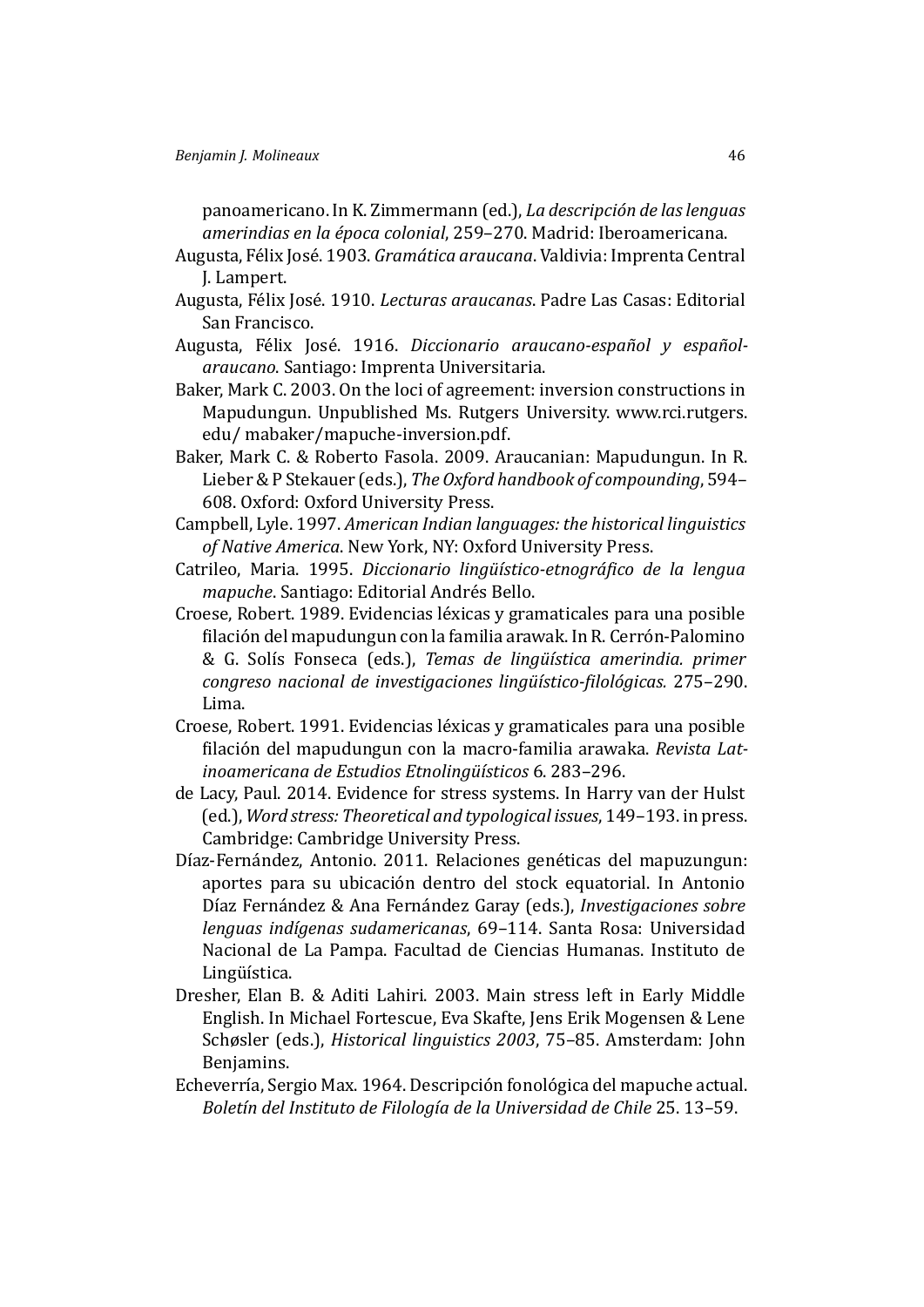- Echeverría, Sergio Max & Heles Contreras. 1965. Araucanian phonemics. *International Journal of American Linguistics* 31(2). 132–135.
- <span id="page-46-0"></span>Englert de Dillingen, Sebastian. 1936. Lengua y literatura araucanas. *Anales de la Facultad de Filosofı́a y Educación de la Uniersidad de Chile* 1(2-3). 62–109.
- <span id="page-46-7"></span>Febrés, Andrés. 1765. *Arte de la lengua general del Reyno de Chile*. Lima.
- Goedemans, Rob, Jeffrey Heinz & Harry van der Hulst. 2014. *StressTyp2*. http://st2.ullet.net/? (1 March, 2017).
- <span id="page-46-9"></span>Gordon, Matthew. 2002. A factorial typology of quantity insensitive stress. *Natural Language and Linguistic Theory* 20. 491–552.
- <span id="page-46-6"></span><span id="page-46-3"></span>Go[rdon, Matthew. 2011. Stress](http://st2.ullet.net/?) systems. In John Goldsmith, Jason Riggle & Alan C. L. Yu (eds.), *The handbook of phonological theroy*, chap. 5, 141– 163. Oxford: Wiley-Blackwell.
- <span id="page-46-4"></span>Greenberg, Joseph. 1978. *Language in the Americas*. Stanford, CA: Stanford University Press.
- Hamp, Eric P. 1971. On Mayan-Araucanian comparative philology. *International Journal of American Linguistics* 37(3). 156–159.
- Harmelink, Bryan. 1987. The uses and functions of 'mew' in Mapudungun. *Lenguas Modernas* 14. 173–178.
- Harris, James W. 1996. Projection and edge marking in the computation of stress in Spanish. In John Goldsmith (ed.), *The handbook of phonological theory*, 867–887. Oxford: Blackwell.
- <span id="page-46-11"></span><span id="page-46-10"></span>Hasler, Felipe & Guillermo Soto. 2012. Determinación de algunas propiedades del subsistema consonántico del mapudungun y el del español de Chile en los siglos XVI y XVII a partir de los hispanismos léxicos. In Hebe A. González & Beatriz Gualdieri (eds.), *Lenguas indı́genas de América del Sur*, vol. I Fonología y léxico (Volúmenes temáticos de la Sociedad Argentina de Lingüística), 92–102. Mendoza, Argentina: Editorial de la Facultad de Filosofı́a y Letrasde la Universidad Nacional de Cuyo.
- Havestadt, Bernhard. 1777. *Chiliduǵú: sieve tractatus linguæ chilensis*. Leipzig: Treubner.
- Hayes, Bruce. 1995. *Metrical stress theory*. Chicago: University of Chicago Press.
- <span id="page-46-8"></span><span id="page-46-2"></span>Hermans, Ben. 2011. The representation of word stress. In Marc van Oostendorp, Colin Ewen, Elizabeth Hume & Keren Rice (eds.), *Blackwell companion to phonology*, vol. 2, chap. 41, 1003–1026. Malden, MA: Wiley-Blackwell.
- <span id="page-46-5"></span><span id="page-46-1"></span>Hung, Henrietta. 1993. Iamabicity, rhythm and non-parsing. Brandeis University, Waltham, Mass.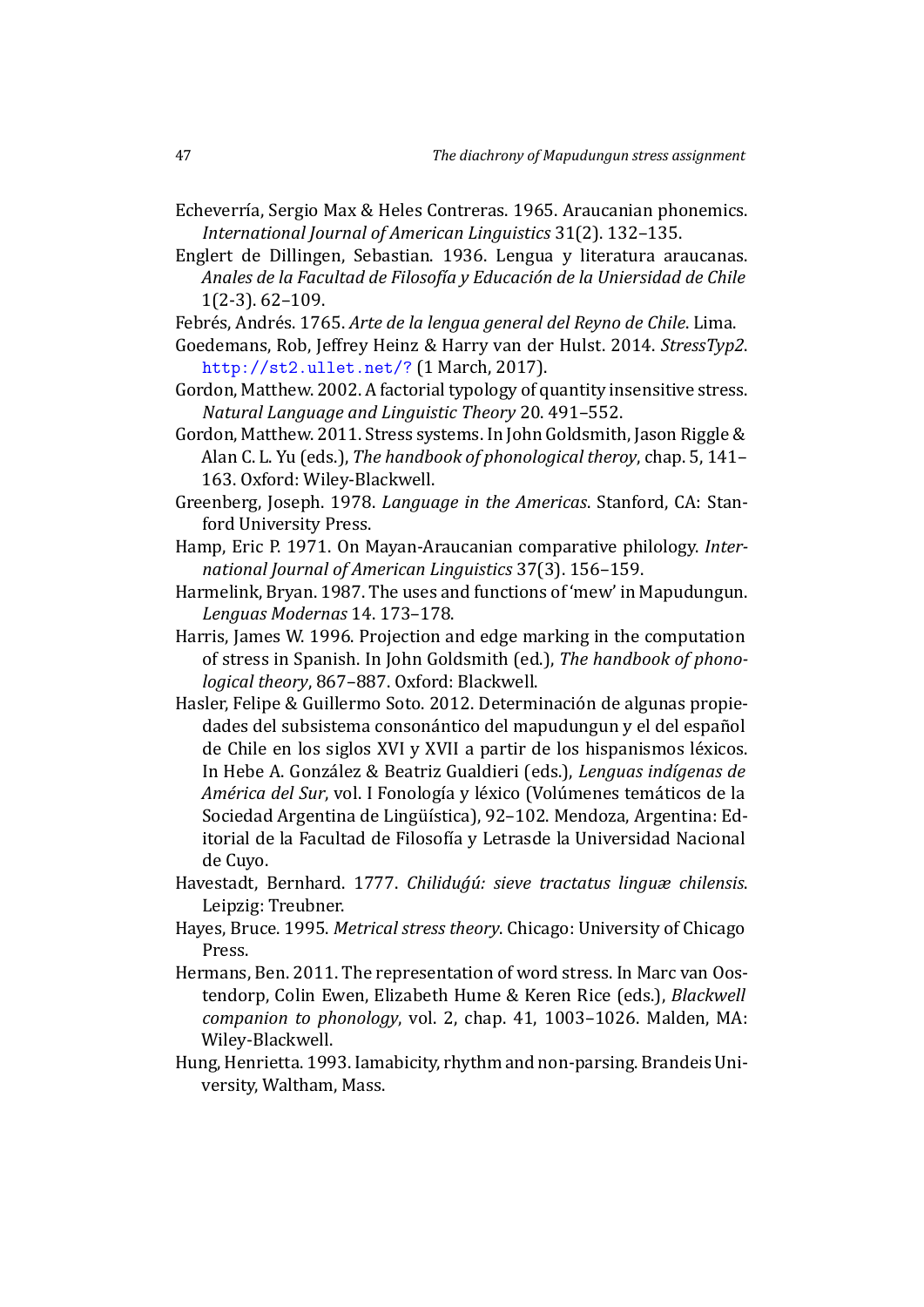- <span id="page-47-3"></span>Hung, Henrietta. 1994. *The rhythmic and prosodic organization of edge constituents*. Waltham, MA: Brandeis University. dissertation.
- <span id="page-47-5"></span>Hyde, Brett. 2002. A restrictive theory of metrical stress. *Phonology* 19. 313–339.
- <span id="page-47-6"></span>Hyde, Brett. 2011. The Iambic-Trochaic Law. In Harry van der Hulst, Colin Ewen, Elizabeth Hume & Karen Rice (eds.), *A companion to phonology*, 1052–1077. Oxford: Oxford University Press.
- <span id="page-47-0"></span>Hyman, Larry. 1977. On the nature of linguistic stress. In Larry Hyman (ed.), *Studies in stress and accent*, vol. SCOPIL 4, 37–82. University of Southern California.
- <span id="page-47-1"></span>Kager, René. 1993. Alternatives to the Iambic-Trochaic Law. *Natural Language and Linguistic Theory* 11. 381–432.
- <span id="page-47-2"></span>Kager, René. 2007. Feet and metrical stress. In Paul de Lacy (ed.), *The Cambridge companion to phonology*, 195–227. Cambridge: Cambridge University Press.
- <span id="page-47-4"></span>Kenstowicz, Michael. 1994. *Phonology in generative grammar*. Oxford: Blackwell.
- <span id="page-47-12"></span>Key, Mary Ritchie. 1978. Araucanian genetic relationships. *International Journal of American Linguistics* 44(4). 289–293.
- <span id="page-47-13"></span>Key, Mary Ritchie. 1981. North and South American linguistic connections. *La Linguistique* 17(1). 3–18.
- <span id="page-47-16"></span>Lahiri, Aditi. 2015. Change in word prosody: stress and quantity. In Patrick Honeybone & Joseph Salmons (eds.), *The Oxford handbook of historical phonology*, chap. 15, 219–244. Oxford University Press.
- <span id="page-47-15"></span>Lenz, Rodolfo. 1893. Beitraege zur Kenntnis des Amerikanospanischen. *Zeitschrift fuer Romanische Philologie* 17. 188–214.
- <span id="page-47-14"></span>Lenz, Rodolfo. 1895-1897. *Estudios araucanos*. Vol. XCVII. Santiago: Anales de la Universidad de Chile.
- <span id="page-47-11"></span>Loos, Eugene. 1973. Algunas implicaciones de la reconstrucción de un fragmento de la gramática del proto-pano. In *Estudios panos ii* (Lingüı́stica Peruana 11), 263–282. Yarinacocha, Peru.
- <span id="page-47-8"></span>Martínez-Paricio, Violeta & René Kager. 2015. The binary-to-ternary rhythmic continuum in stress typology: Layered feet and nonintervention constraints. *Phonology* 32(03). 459–504.
- <span id="page-47-7"></span>McGarrity, Laura. 2003. *Constraints on patterns of primary and secondary stress*. Indiana University dissertation.
- <span id="page-47-9"></span>Molineaux, Benjamin J. 2014. *Synchronic and diachronic morphoprosody: evidence from Mapudungun and Early English*. Oxford: The University of Oxford dissertation.
- <span id="page-47-10"></span>Molineaux, Benjamin J. 2016a. *Rhythmic vs. demarcational stress in Mapudungun*. Presented at the *24th Manchester Phonology*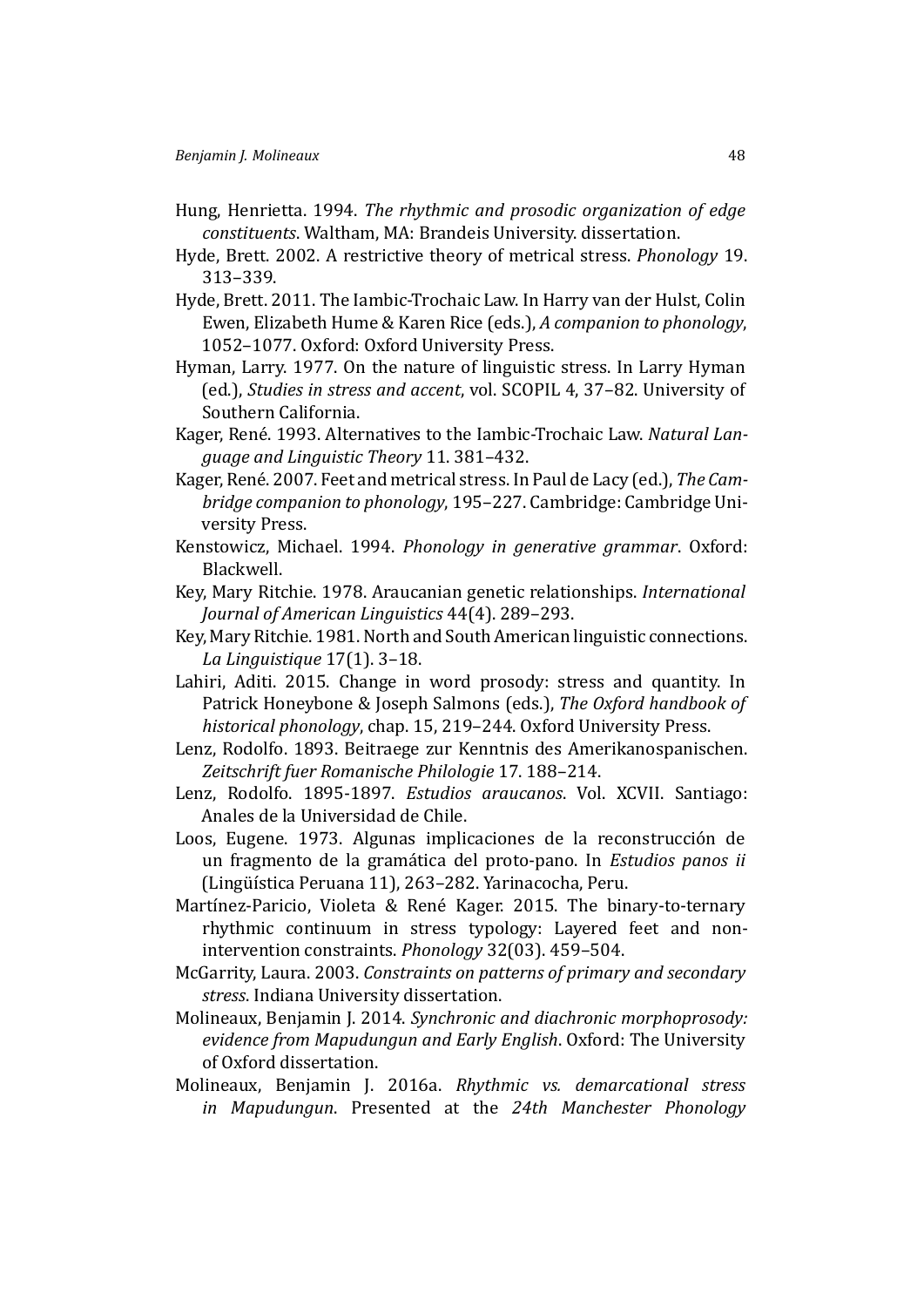*Meeting (24mfm)*, The University of Manchester, May 26-28 2016. http://www.homepages.ed.ac.uk/bmolinea/Papers files-/24MFM.pdf.

- <span id="page-48-7"></span>Molineaux, Benjamin J. 2016b. Vigencia del *Diccionario Araucano* de Félix de Augusta a cien años de su publicación. *Boletín de Filología* LI(1). 187–209.
- <span id="page-48-5"></span>Molineaux, Benjamin J. 2017. Native and non-native perception of stress in Mapudungun: Assessing structural maintenance in the phonology of an endangered language. *Language and Speech* 60. 48–64.
- <span id="page-48-4"></span>Olivares, Luis de. 2005. *Los jesuitas en la Patagonia: Las misiones en la Araucanı́a y el Nahuelhuapi (1593-1796)*. Santiago: Corriente.
- <span id="page-48-9"></span>Oltra-Massuet, Isabel & Karlos Arregi. 2005. Stress-by-structure in Spanish. *Linguistic Inquiry* 36(1). 43–84.
- Payne, David L. 1984. Sobre el desarrollo histórico de los sufijos de referencia cruzada del mapudungun. In *Actas jornada de lenguas y literatura mapuche.* Vol. 5, 1–17. Temuco.
- <span id="page-48-3"></span>Rivano, Emilio. 1989. Persons, interactions, proximity and metaphorical grammaticalization in Mapundungu. *Lund University Department of Linguistics Working Papers* 35. 149–168.
- Rivano, Emilio. 1990. Notes on the feature matrix for Mapudungun vowels and related issues. *Revista de Lingüı́stica Teórica y Aplicada* 28. 135– 145.
- <span id="page-48-8"></span>Roca, Iggy. 2005. Saturation of parameter setting in Spanish stress. *Phonology* 22(3). 345–394.
- <span id="page-48-2"></span>Sadowsky, Scott, Héctor Painequeo, Gastón Salamanca & Heriberto Avelino. 2013. Mapudungun. *Journal of the International Phonetic Association: Illustration of the IPA* 43(1). 87–96.
- <span id="page-48-0"></span>Salas, Adalberto. 1976. Esbozo fonológico del mapuθuŋu, lengua de los mapuche o araucanos de Chile central. *Estudios Filológicos* 11. 143– 153.
- <span id="page-48-6"></span>Salas, Adalberto. 1985. Fray Félix José de Augusta: su aporte a los estudios de la lengua y la cultura de los mapuches o araucanos. *Cultura, Hombre, Sociedad (CUHSO)* 2(2). 197–272.
- Salas, Adalberto. 1991. The minimal finite verbal paradigm in Mapuche or Araucanian at the end of the sixteenth century. In Mary Ritchie Kay (ed.), *Language change in South American Indian languages*, 166–177. Philadelphia: University of Pennsylvania Press.
- <span id="page-48-1"></span>Salas, Adalberto. 1992. *El mapuche o araucano*. Madrid: MAPFRE.
- Salas, Adalberto, 2003. Lingüística mapuche, guía bibliográfica, Biblioteca Virtual Universal www.biblioteca.org.ar/libros/8854.pdf.